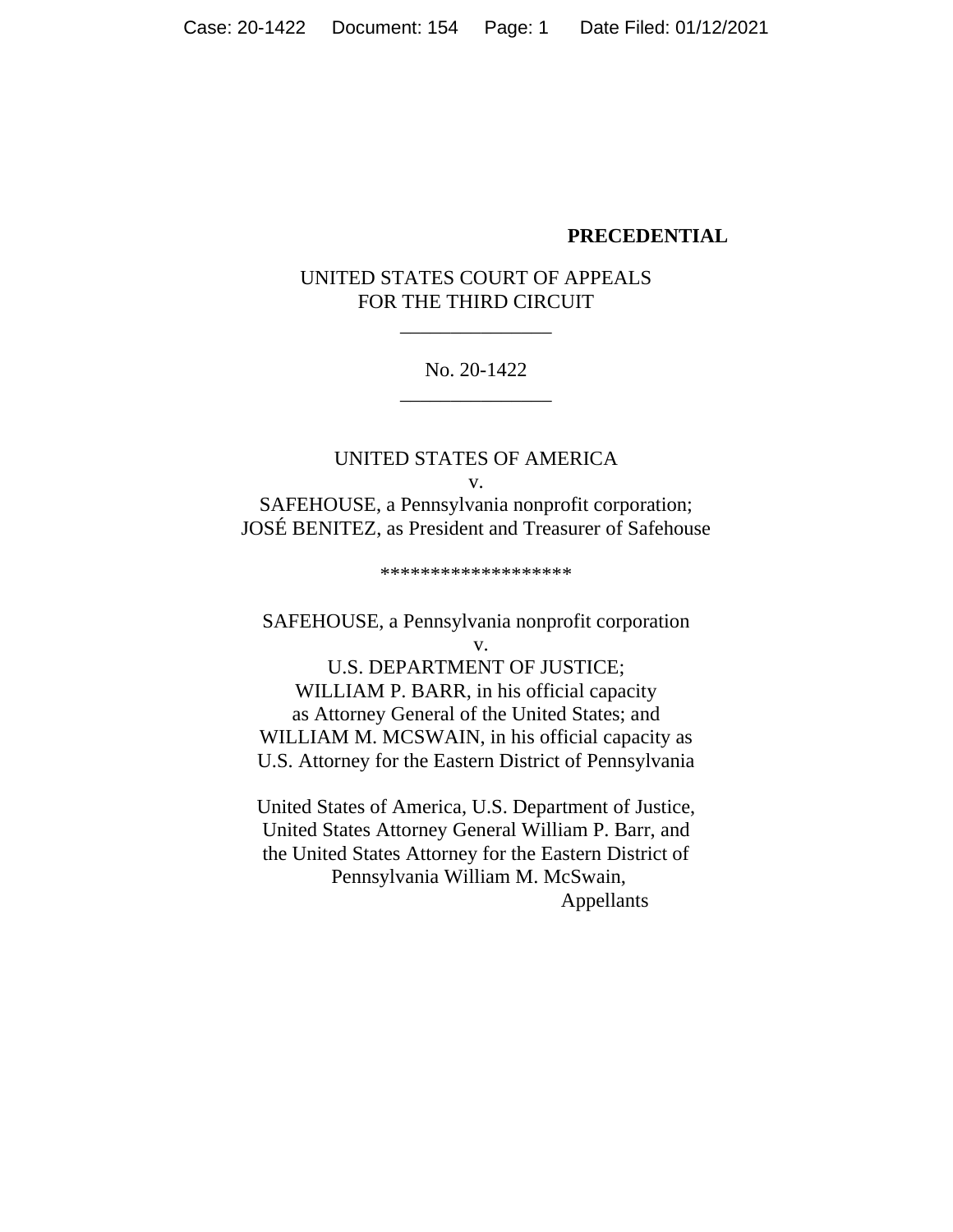On Appeal from the United States District Court for the Eastern District of Pennsylvania (D.C. No. 2:19-cv-00519) District Judge: Honorable Gerald A. McHugh

\_\_\_\_\_\_\_\_\_\_\_\_\_\_\_

Argued: November 16, 2020

\_\_\_\_\_\_\_\_\_\_\_\_\_\_\_

Before: AMBRO, BIBAS, and ROTH, *Circuit Judges*

(Filed: January 12, 2021) \_\_\_\_\_\_\_\_\_\_\_\_\_\_\_

William M. McSwain [ARGUED] Gregory B. David John T. Crutchlow Bryan C. Hughes Erin E. Lindgren Office of United States Attorney 615 Chestnut Street Suite 1250 Philadelphia, PA 19106

*Counsel for Appellants*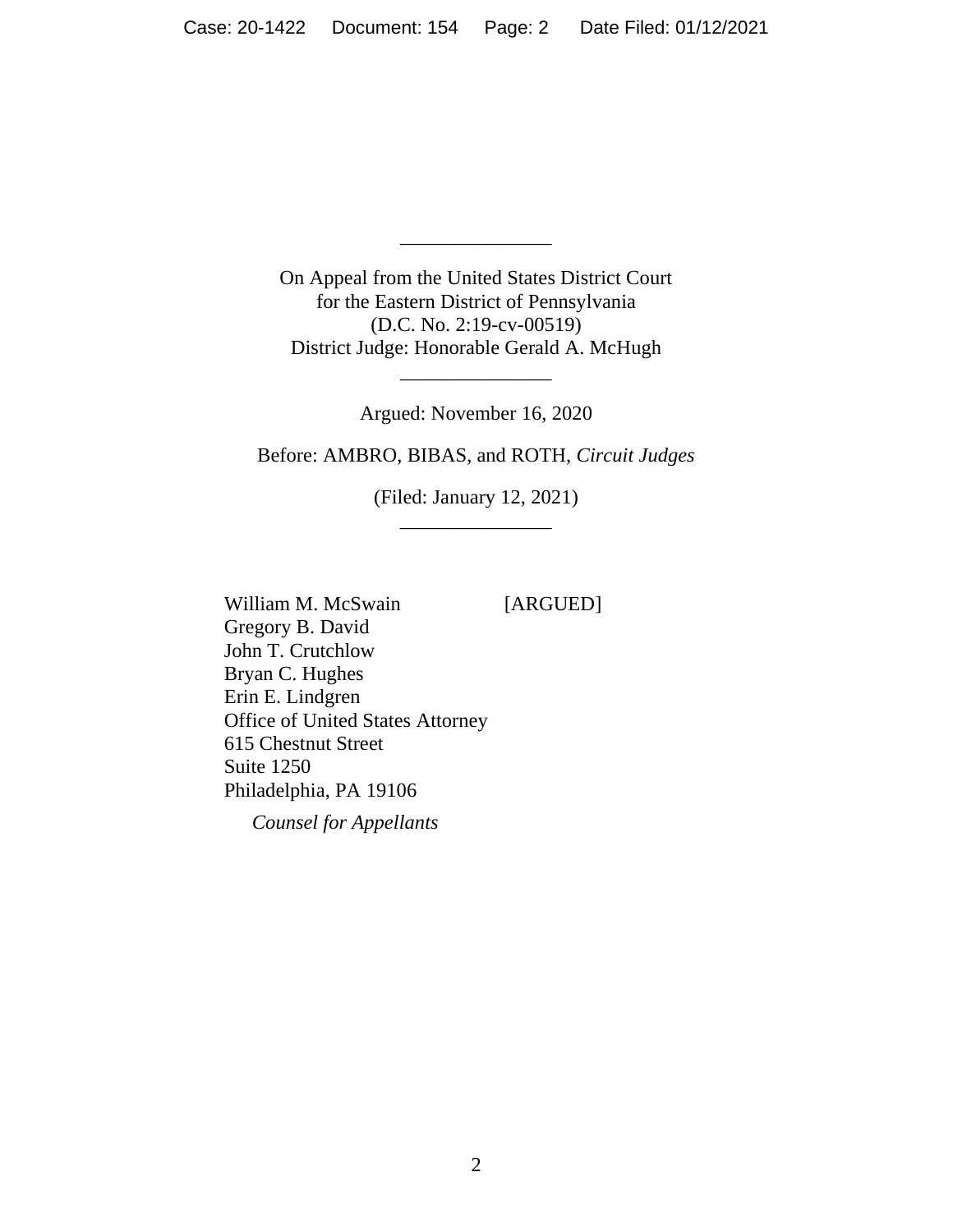Ronda B. Goldfein Yolanda F. Lollis Adrian M. Lowe AIDS Law Project of Pennsylvania 1211 Chestnut Street Suite 600 Philadelphia, PA 19107

Ilana H. Eisenstein [ARGUED] Courtney G. Saleski Megan E. Krebs Ben C. Fabens-Lassen DLA Piper 1650 Market Street One Liberty Place, Suite 5000 Philadelphia, PA 19103

Peter Goldberger 50 Rittenhouse Place Ardmore, PA 19003

Seth F. Kreimer University of Pennsylvania School of Law 3501 Chestnut Street Philadelphia, PA 19104

*Counsel for Appellees*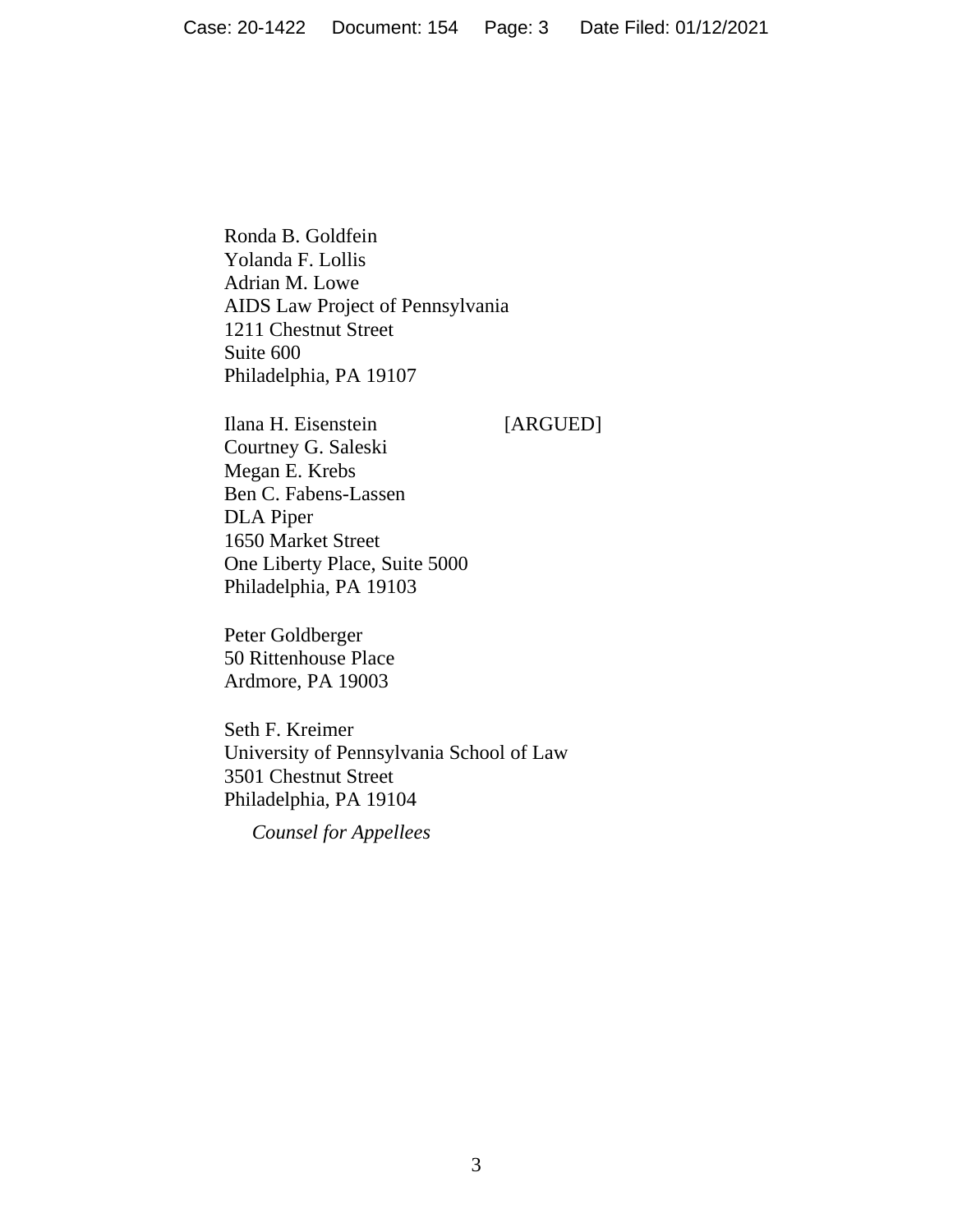James G. Mann Pennsylvania House of Representatives P.O. Box 202228 Suite B-6 Main Capitol Harrisburg, PA 17120

*Counsel for Amici in support of Appellants Republican Caucus of the Pennsylvania House of Representatives and Republican Caucus of the Senate of Pennsylvania*

John M. Gore Jones Day 51 Louisiana Avenue, N.W. Washington, D.C. 20001

> *Counsel for Amici in support of Appellants Pat Toomey, Brian Fitzpatrick, Tom Cotton, John Joyce, Fred Keller, Mike Kelly, Daniel P. Meuser, Scott Perry, Guy Reschenthaler, Lloyd Smucker, and Glenn Thompson*

Jeffrey M. Harris Consovoy McCarthy 1600 Wilson Boulevard, Suite 700 Arlington, VA 22209

*Counsel for Amici in support of Appellants Drug Policy Scholars and Former Government Officials*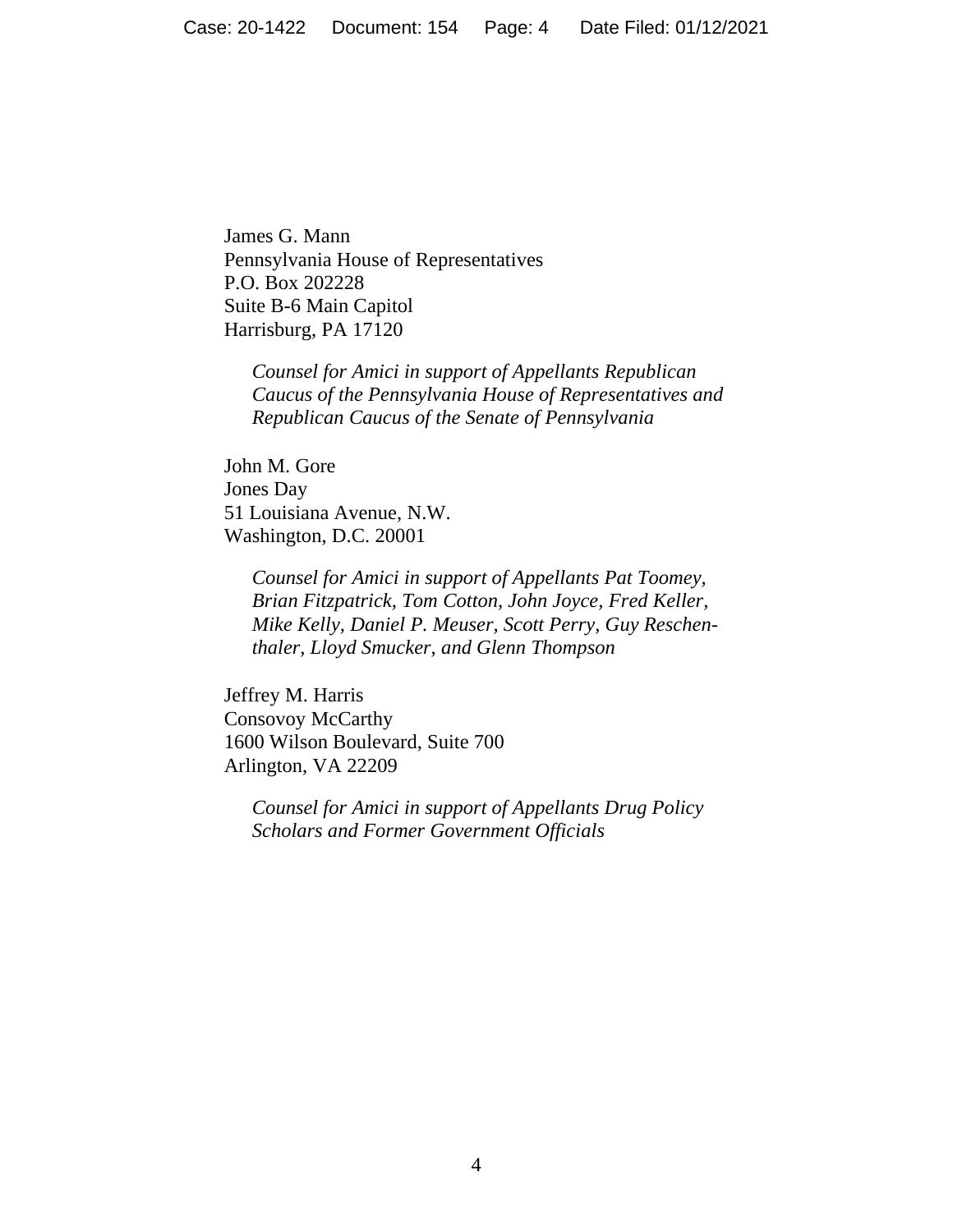Michael H. McGinley Justin M. Romeo Dechert 2929 Arch Street 18th Floor, Cira Centre Philadelphia, PA 19104

> *Counsel for Amici in support of Appellants 20 Neighborhood Civic Associations and the Fraternal Order of Police Lodge 5*

Loren L. AliKhan Office of Attorney General of District of Columbia Office of the Solicitor General 400 6th Street, N.W., Suite 8100 Washington, D.C. 20001

*Counsel for Amici in support of Appellees District of Columbia, State of California, State of Delaware, State of Illinois, State of Michigan, State of Minnesota, State of New Mexico, State of Oregon, State of Vermont, and State of Virginia*

Trevor C. Burrus Cato Institute 1000 Massachusetts Avenue, N.W. Washington, D.C. 20001

> *Counsel for Amici in support of Appellees Cato Institute, American Civil Liberties Union, and American Civil Liberties Union of Pennsylvania*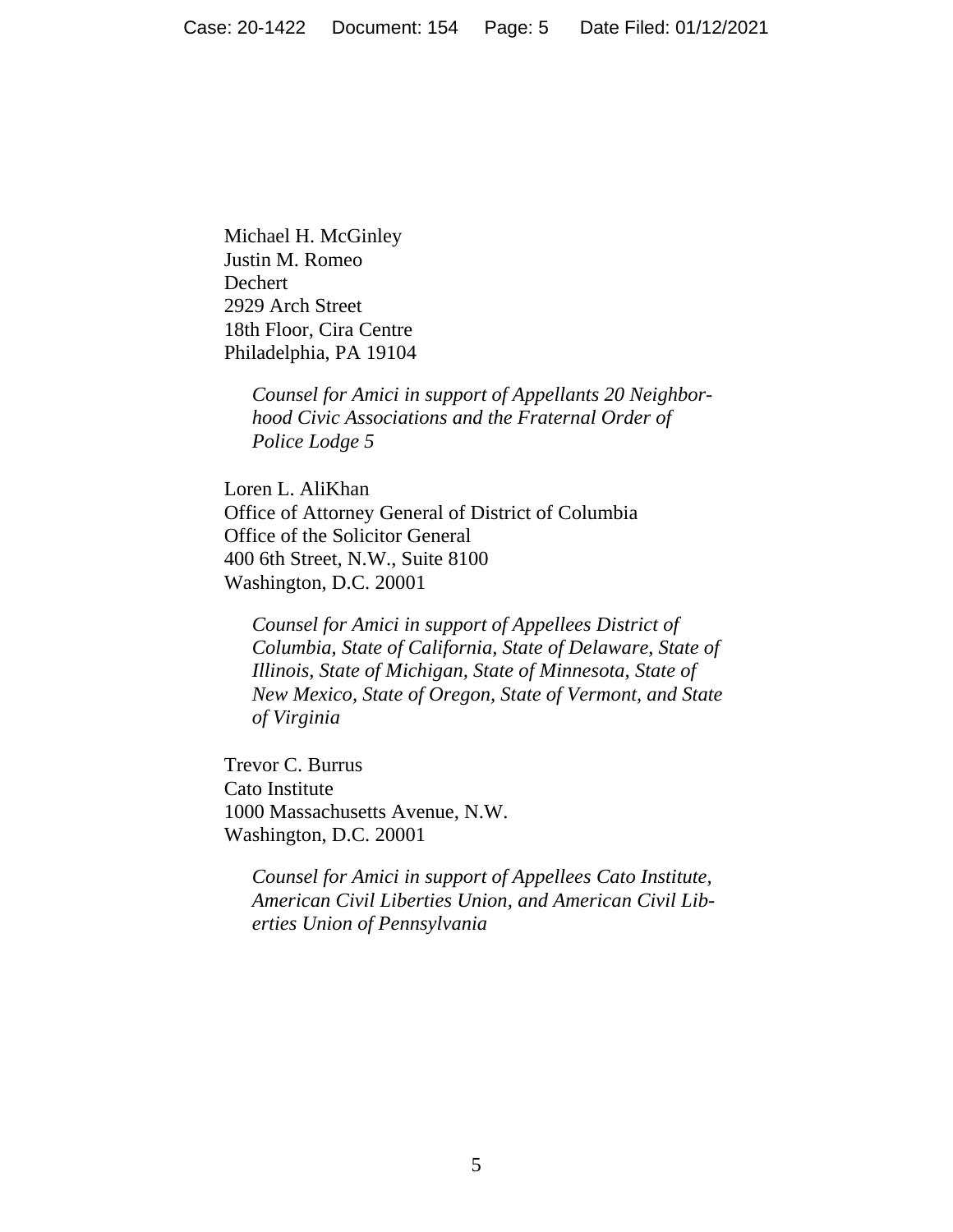Ezekiel R. Edwards American Civil Liberties Union 125 Broad Street, 18th Floor New York, New York 10004

> *Counsel for Amicus in support of Appellees American Civil Liberties Union*

Mary Catherine Roper American Civil Liberties Union of Pennsylvania P.O. Box 60173 Philadelphia, PA 19102

*Counsel for Amicus Appellee American Civil Liberties Union of Pennsylvania*

Michael J. Engle Buchanan Ingersoll & Rooney 50 South 16th Street Two Liberty Place, Suite 3200 Philadelphia, PA 19102

> *Counsel for Amici in support of Appellees Dr. Alexis M. Roth, Dr. Stephen E. Lankenau, and 5th Square*

Virginia A. Gibson Hogan Lovells US 1735 Market Street, 23rd Floor Philadelphia, PA 19103

> *Counsel for Amici in support of Appellees King County Washington, City of New York, City of Seattle, City and County of San Francisco, and City of Pittsburgh*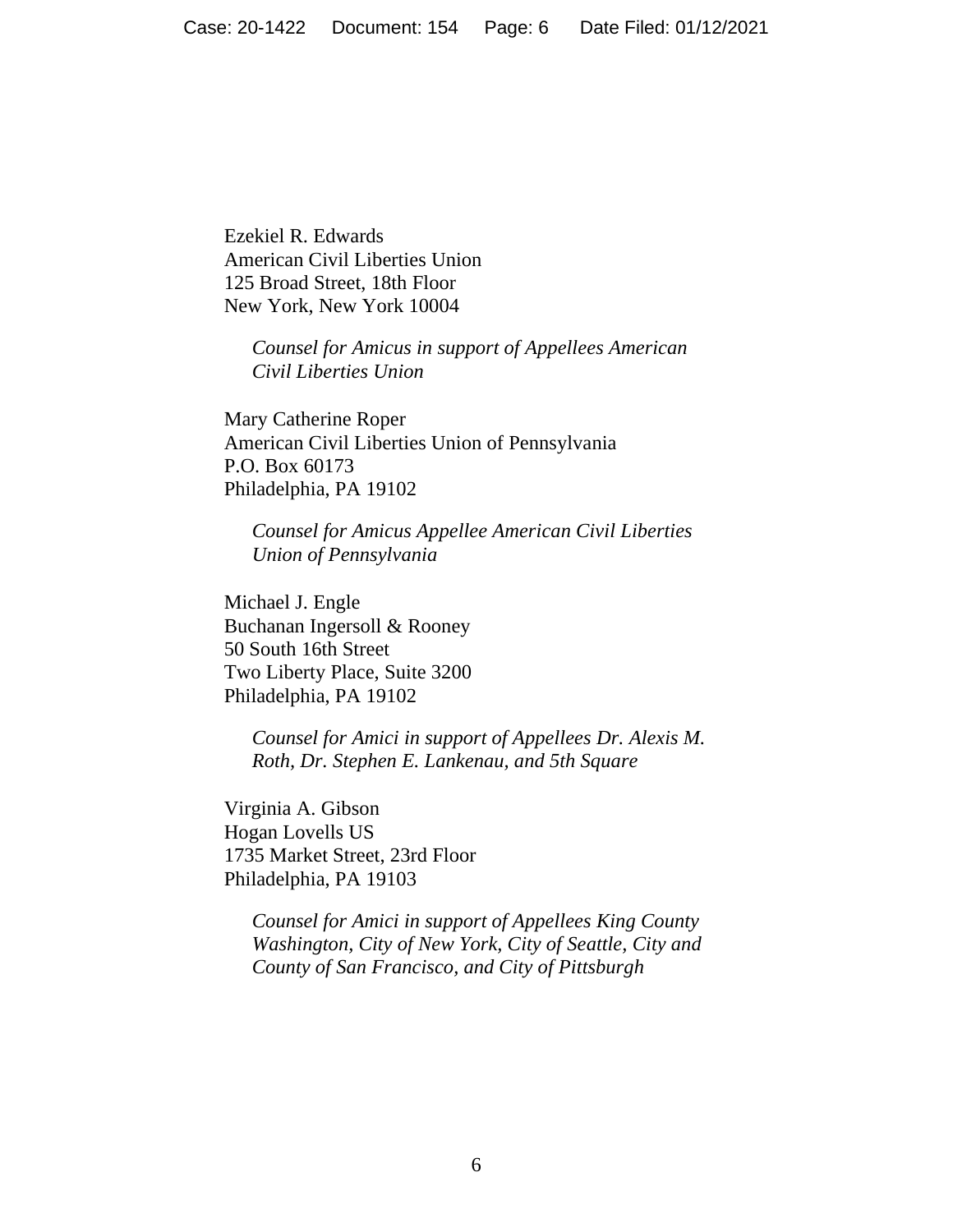Ellen C. Brotman Suite 1500 One South Broad Street Philadelphia, PA 19107

> *Counsel for Amici in support of Appellees AIDS United, American Medical Association, Association for Multidisciplinary Education and Research in Substance Use and Addiction, Association of Schools and Programs of Public Health, California Society of Addiction Medicine, Drug Policy Alliance, Foundation for AIDS Research, Harm Reduction Coalition, National Alliance of State and Territorial AIDS Directors, Network for Public Health, Pennsylvania Medical Society, Philadelphia County Medical Society, Positive Womens Network, Treatment Action Group, and Vital Strategies*

Michael D. LiPuma Law Firm of Justin F. Robinette Suite 1109 325 Chestnut Street Philadelphia, PA 19106

> *Counsel for Amici in support of Appellees Homeless Advocacy Project, Pathways to Housing Pennsylvania, Catholic Worker Free Clinic, Bethesda Project Inc., and St. Francis Inn*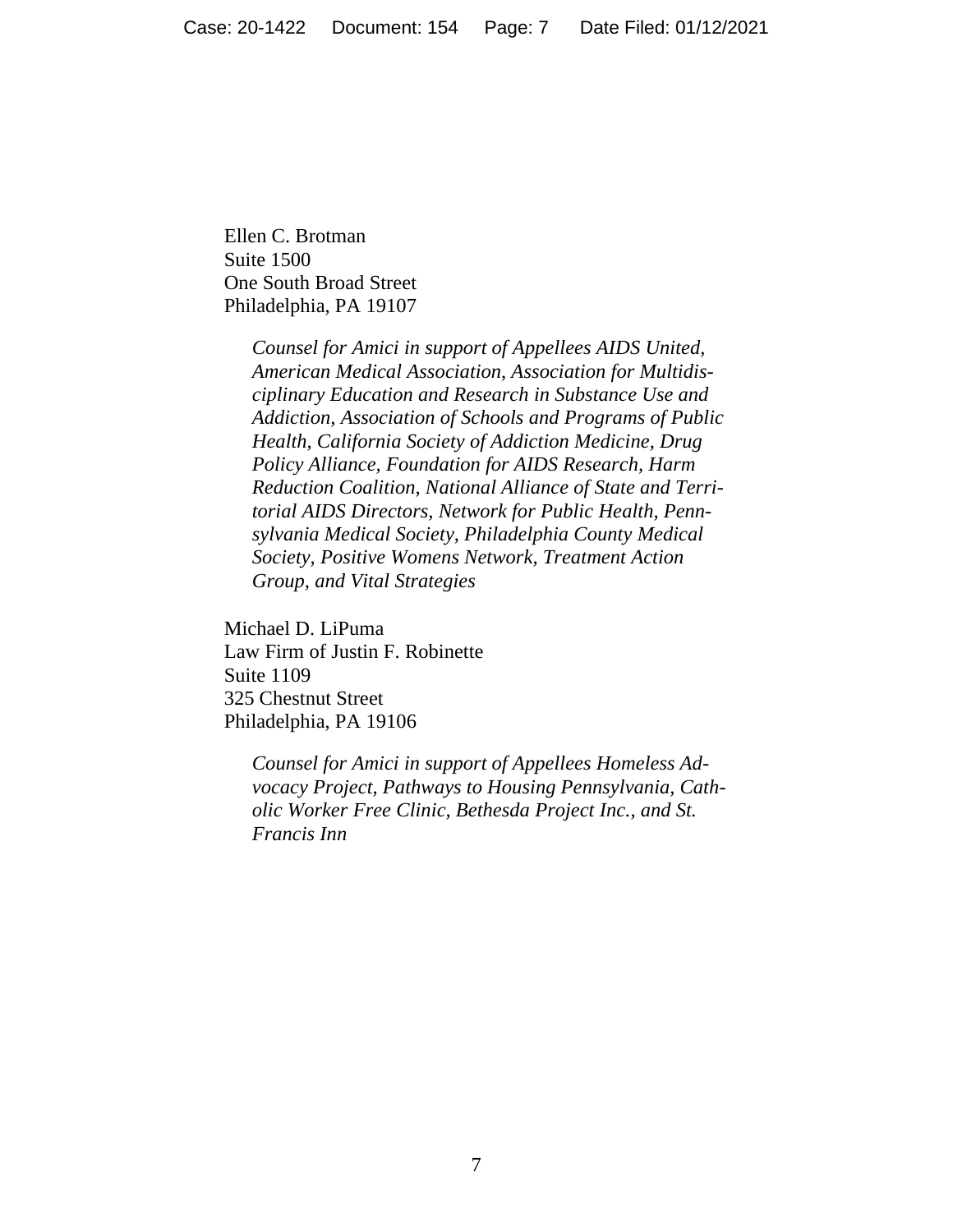Jennifer MacNaughton City of Philadelphia Law Department 1515 Arch Street Philadelphia, PA 19102

> *Counsel for Amici in support of Appellees Mayor Jim Kenney and Dr. Thomas Farley*

Brian T. Feeney Jessica Natali Kevin Rethore Greenberg Traurig 1717 Arch Street, Suite 400 Philadelphia, PA 19103

> *Counsel for Amici in support of Appellees Philadelphia Area Community Organizations*

Mark C. Fleming Wilmer Cutler Pickering Hale & Dorr 60 State Street Boston, MA 02109

Daniel Segal Matthew A. Hamermesh Hangley Aronchick Segal Pudlin & Schiller One Logan Square 18th & Cherry Streets, 27th Floor Philadelphia, PA 19103

*Counsel for Amici in support of Appellees Current and Former Prosecutors, Law Enforcement Leaders, and Former Department of Justice Official and Leaders*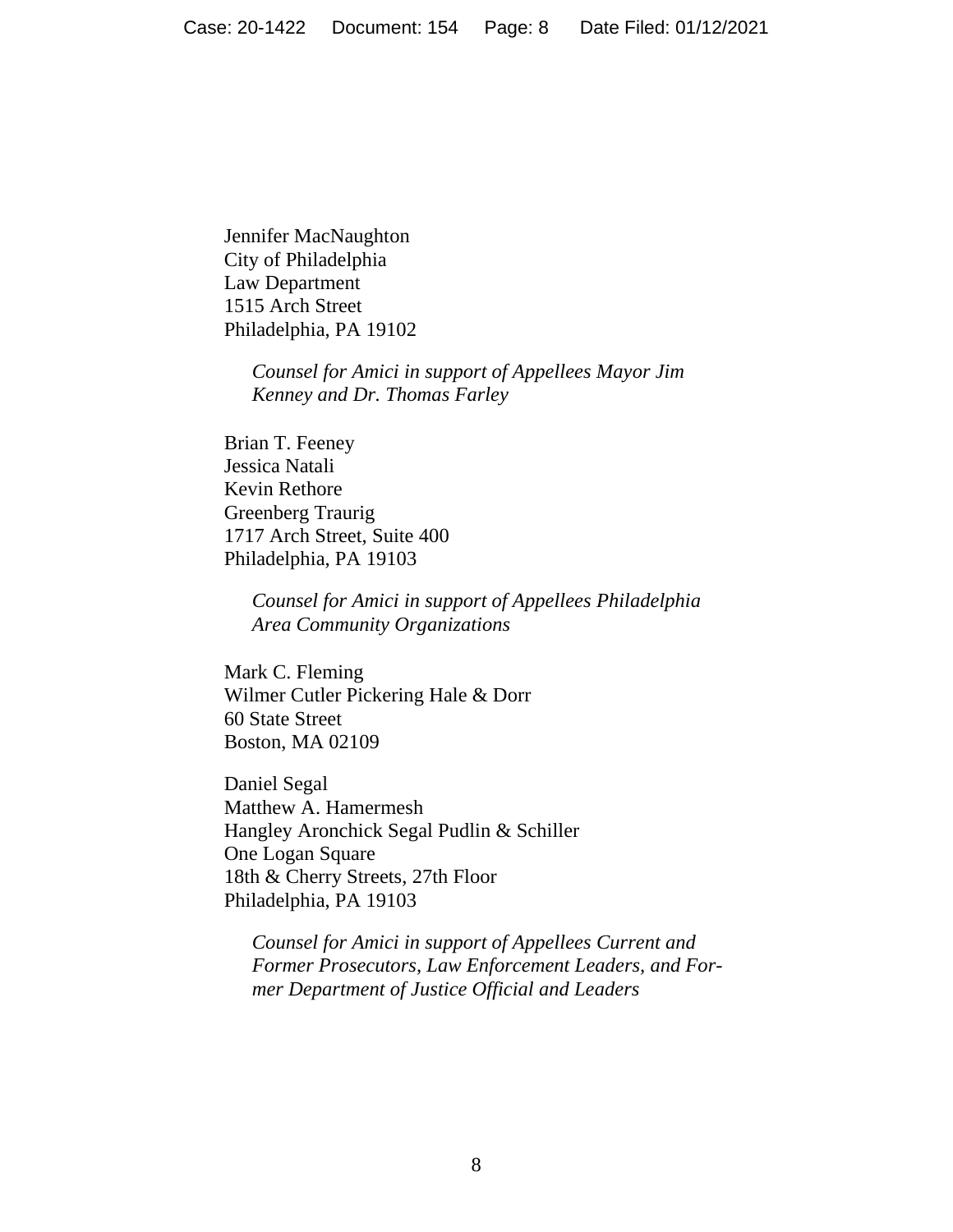Catherine M. Recker Welsh & Recker 306 Walnut Street Philadelphia, PA 19106

> *Counsel for Amicus in support of Appellees Professor Randy Barnett*

Mira E. Baylson Cozen O'Connor 1650 Market Street One Liberty Place, Suite 2800 Philadelphia, PA 19103

> *Counsel for Amici in support of Appellees Religious Leaders in Philadelphia and Beyond*

Thomas A. Leonard, IV Cozen O'Connor 1650 Market Street One Liberty Place, Suite 2800 Philadelphia, PA 19103

> *Counsel for Amici in support of Appellees Friends and Family of Victims of Opioid Addiction*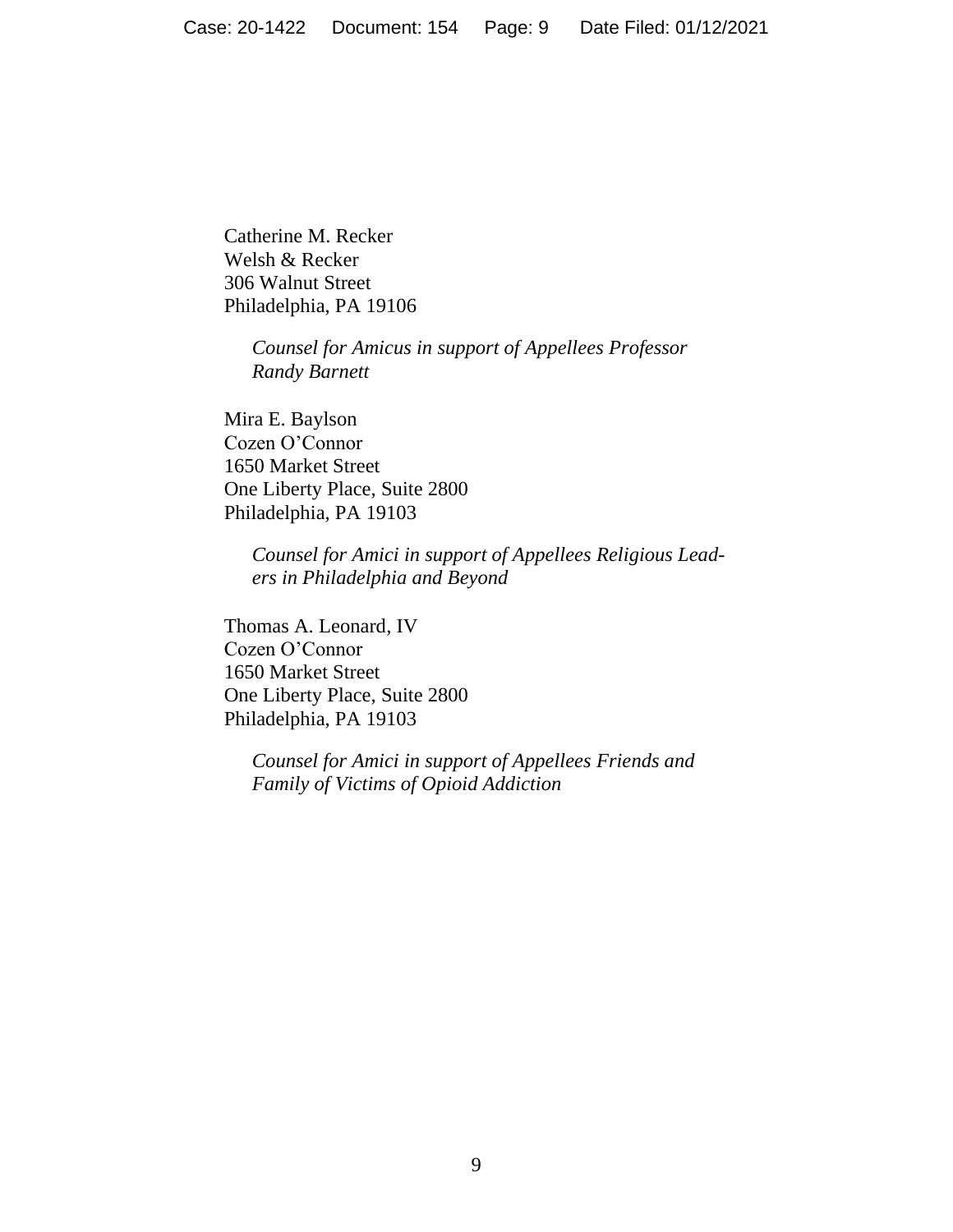## OPINION OF THE COURT \_\_\_\_\_\_\_\_\_\_\_\_\_\_\_

\_\_\_\_\_\_\_\_\_\_\_\_\_\_\_

BIBAS, *Circuit Judge*.

Though the opioid crisis may call for innovative solutions, local innovations may not break federal law. Drug users die every day of overdoses. So Safehouse, a nonprofit, wants to open America's first safe-injection site in Philadelphia. It favors a public-health response to drug addiction, with medical staff trained to observe drug use, counteract overdoses, and offer treatment. Its motives are admirable. But Congress has made it a crime to open a property to others to use drugs. 21 U.S.C. §856. And that is what Safehouse will do.

Because Safehouse knows and intends that its visitors will come with a significant purpose of doing drugs, its safeinjection site will break the law. Although Congress passed §856 to shut down crack houses, its words reach well beyond them. Safehouse's benevolent motive makes no difference. And even though this drug use will happen locally and Safehouse will welcome visitors for free, its safe-injection site falls within Congress's power to ban interstate commerce in drugs.

Safehouse admirably seeks to save lives. And many Americans think that federal drug laws should move away from law enforcement toward harm reduction. But courts are not arbiters of policy. We must apply the laws as written. If the laws are unwise, Safehouse and its supporters can lobby Congress to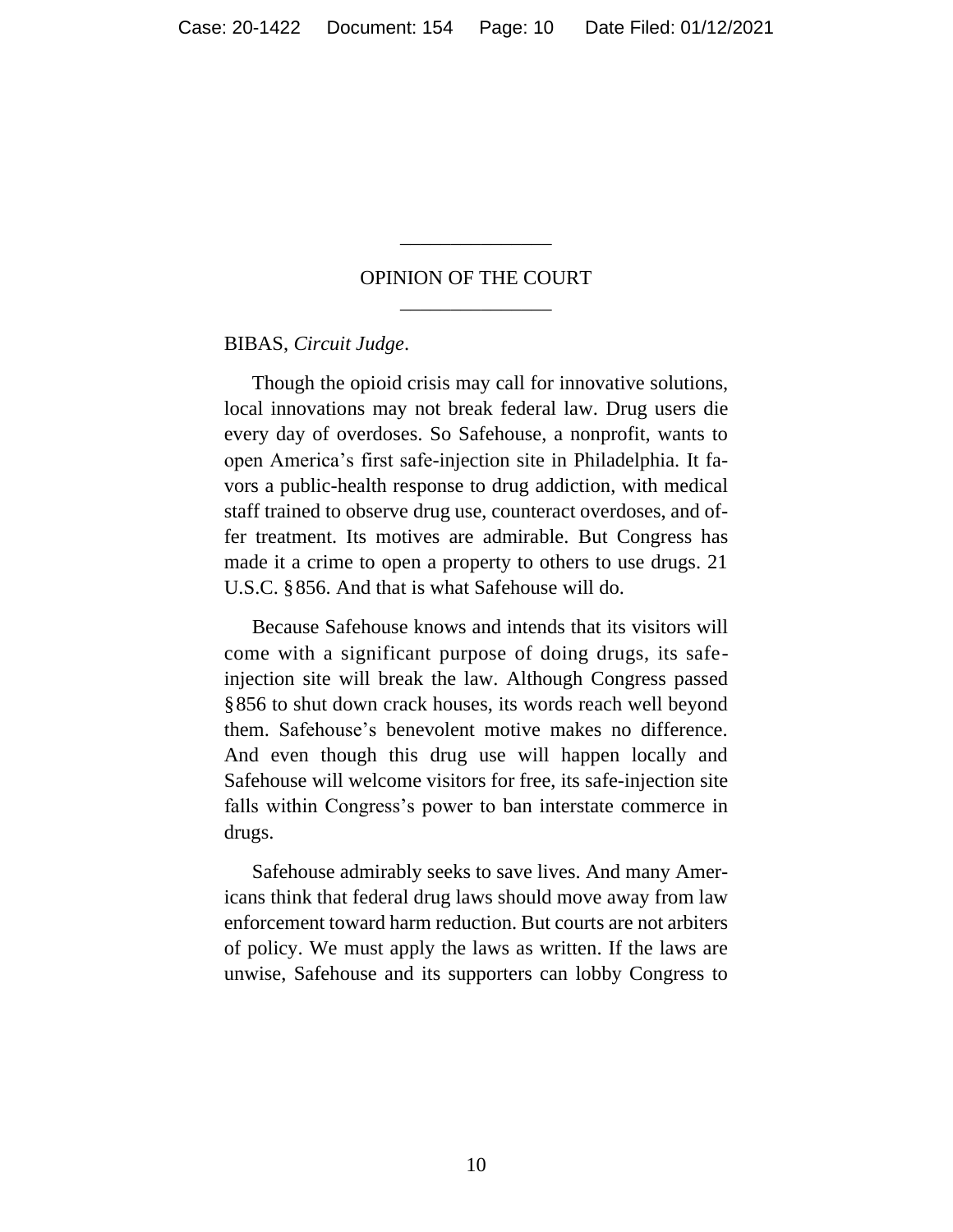carve out an exception. Because we cannot do that, we will reverse and remand.

## **I. BACKGROUND**

### **A. The federal drug laws**

Drug addiction poses grave social problems. The opioid crisis has made things worse: more than a hundred Americans die every day of an overdose. Dep't of Health & Human Servs., Office of the Surgeon General, *Facing Addiction in America: The Surgeon General's Spotlight on Opioids* 1 (2018). People of good will disagree about how to tackle these enormous problems. Lawmakers and prosecutors have traditionally used criminal prosecution to try to stem the flow, targeting the supply and hoping to curb demand. Others emphasize getting users into rehab. Harm-reduction proponents favor treating drug users without requiring them to abstain first. Still others favor decriminalizing or even legalizing drugs. There is no consensus and no easy answer.

But our focus is on what Congress has done, not what it should do. Congress has long recognized that illegal drugs "substantial[ly]" harm "the health and general welfare of the American people." 21 U.S.C. §801(2). Indeed, half a century ago, Congress tackled this national problem by consolidating scattered drug laws into a single scheme: the Comprehensive Drug Abuse Prevention and Control Act of 1970. Pub. L. 91- 513, 84 Stat. 1236 (codified as amended at 21 U.S.C. §§801– 971); *see Gonzales v. Raich*, 545 U.S. 1, 10–12 (2005). To this day, this scheme governs the federal approach to illegal drugs.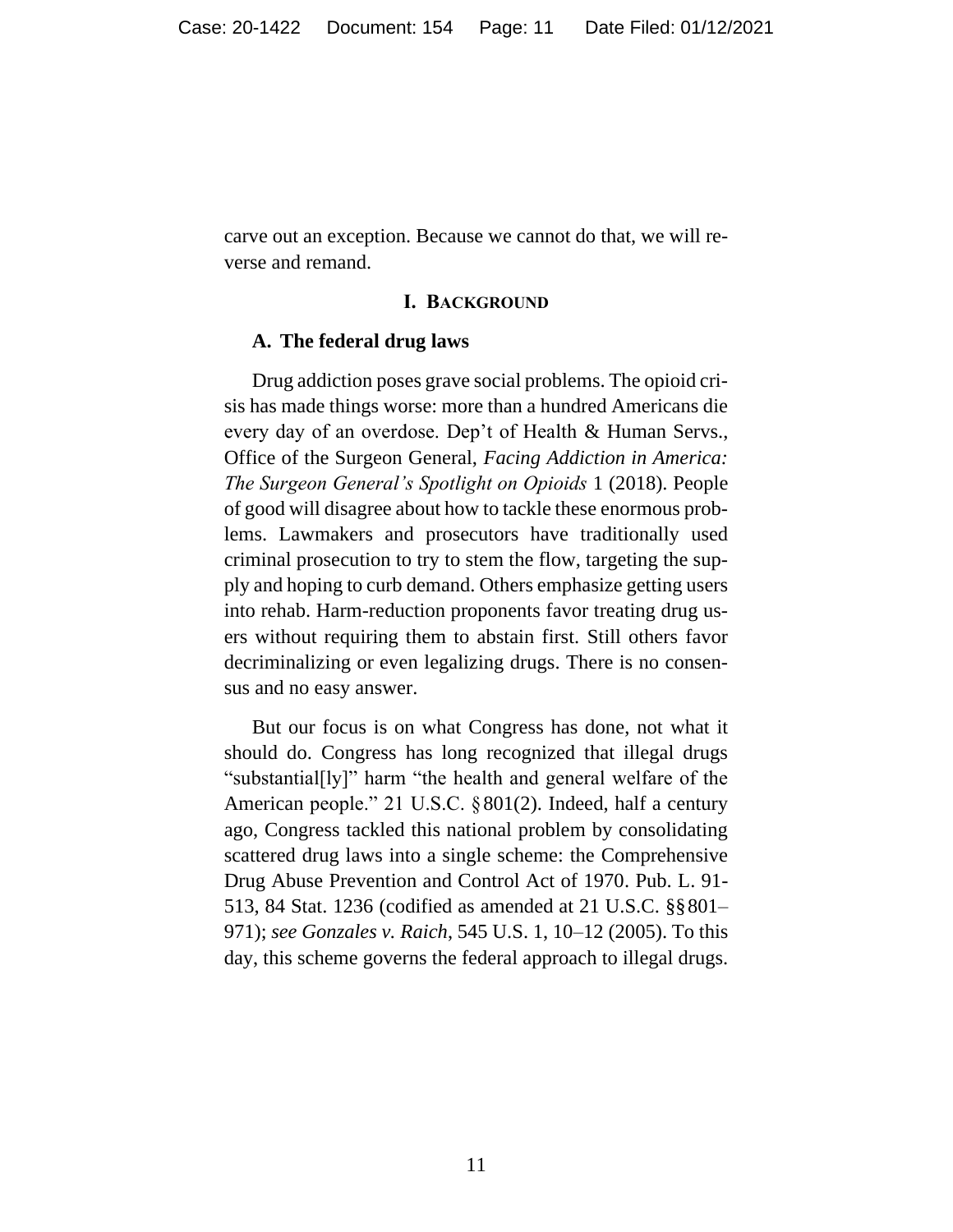Title II of that law, the Controlled Substances Act, broadly regulates illegal drugs. The Act spells out many crimes. A person may not make, distribute, or sell drugs. 21 U.S.C. §841. He may not possess them. §844. He may not take part in a drug ring. §848. He may not sell drug paraphernalia. §863. He may not conspire to do any of these banned activities. §846. And he may not own or maintain a "drug-involved premises": a place for using, sharing, or producing drugs. §856.

This last crime—the one at issue—was added later. At first, the Act said nothing about people who opened their property for drug activity. Then, the 1980s saw the rise of crack houses: apartments or houses (often abandoned) where people got together to buy, sell, use, or even cook drugs. *See United States v. Lancaster*, 968 F.2d 1250, 1254 n.3 (D.C. Cir. 1992). These "very dirty and unkempt" houses blighted their neighborhoods, attracting a stream of unsavory characters at all hours. *Id.* But it was hard to shut crack houses down. To go after owners, police and prosecutors tried to cobble together conspiracy and distribution charges. *See, e.g.*, *United States v. Jefferson*, 714 F.2d 689, 691–92 (7th Cir. 1983), *vacated on other grounds*, 474 U.S. 806 (1985). But no law targeted the owner or maintainer of the premises.

To plug this gap, Congress added a new crime: 21 U.S.C. §856. Anti-Drug Abuse Act of 1986, Pub. L. No. 99-570, §1841, 100 Stat. 3207, 3207–52. This law banned running a place for the purpose of manufacturing, selling, or using drugs. Congress later extended this crime to reach even temporary drug premises and retitled it from "Establishment of manufacturing operations" to "Maintaining drug-involved premises."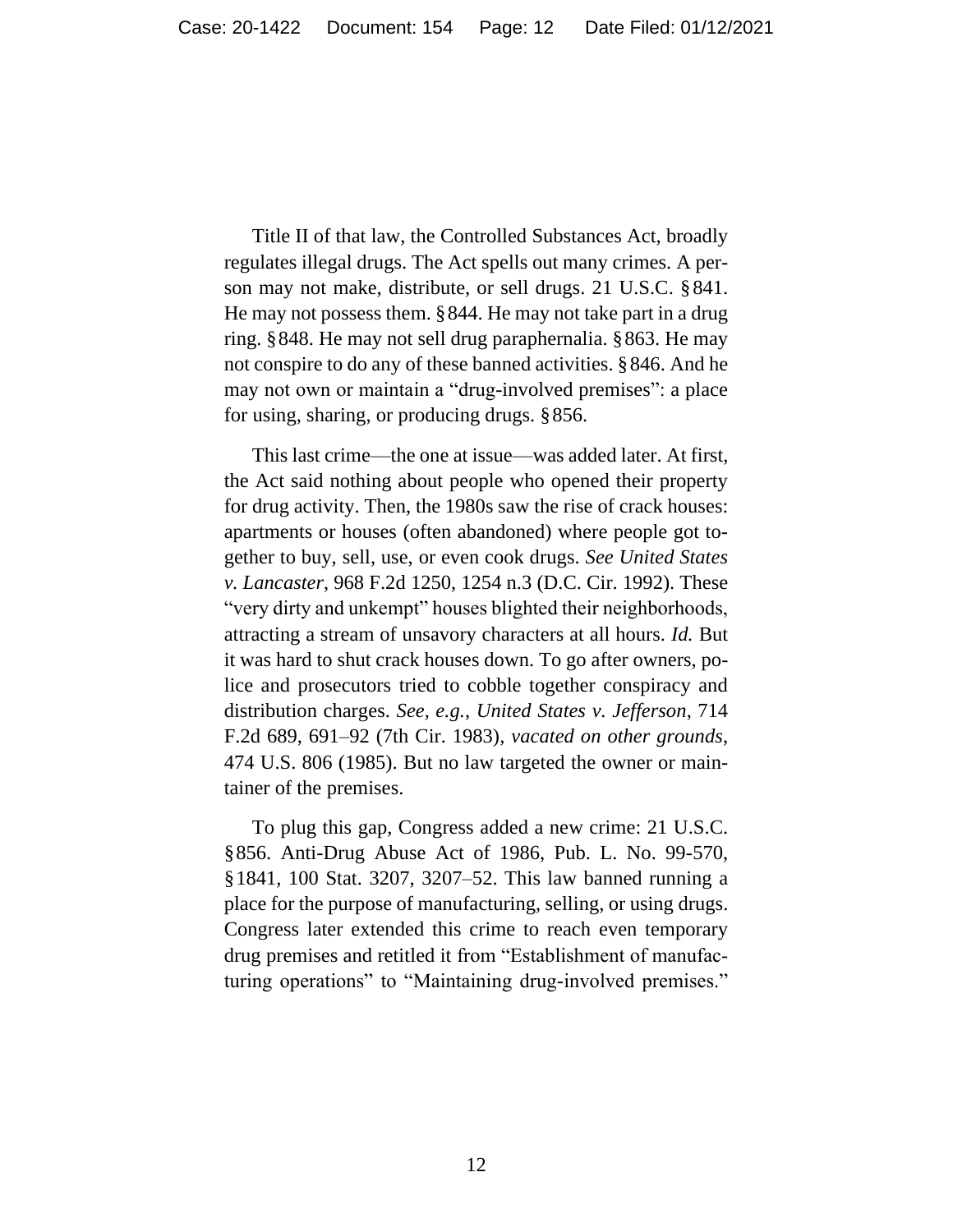*Compare* 21 U.S.C. §856(a) & caption (2003) *with* 21 U.S.C.  $§856(a)$  & caption (1986). After all, the statute covers much more than manufacturing drugs.

### **B. Safehouse's safe-injection site**

The parties have stipulated to the key facts: Safehouse wants to try a new approach to combat the opioid crisis. It plans to open the country's first safe-injection site. Safehouse is headed by José Benitez, who also runs Prevention Point Philadelphia. Like Prevention Point and other sites, Safehouse will care for wounds, offer drug treatment and counseling, refer people to social services, distribute overdose-reversal kits, and exchange used syringes for clean ones.

But unlike other sites, Safehouse will also feature a consumption room. Drug users may go there to inject themselves with illegal drugs, including heroin and fentanyl. The consumption room is what will make Safehouse unique—and legally vulnerable.

When a drug user visits the consumption room, a Safehouse staffer will give him a clean syringe as well as strips to test drugs for contaminants. Staffers may advise him on sterile injection techniques but will not provide, dispense, or administer any controlled drugs. The user must get his drugs before he arrives and bring them to Safehouse; he may not share or trade them on the premises. The drugs he consumes will be his own.

After he uses them, Safehouse staffers will watch him for signs of overdose. If needed, they will intervene with medical care, including respiratory support and overdose-reversal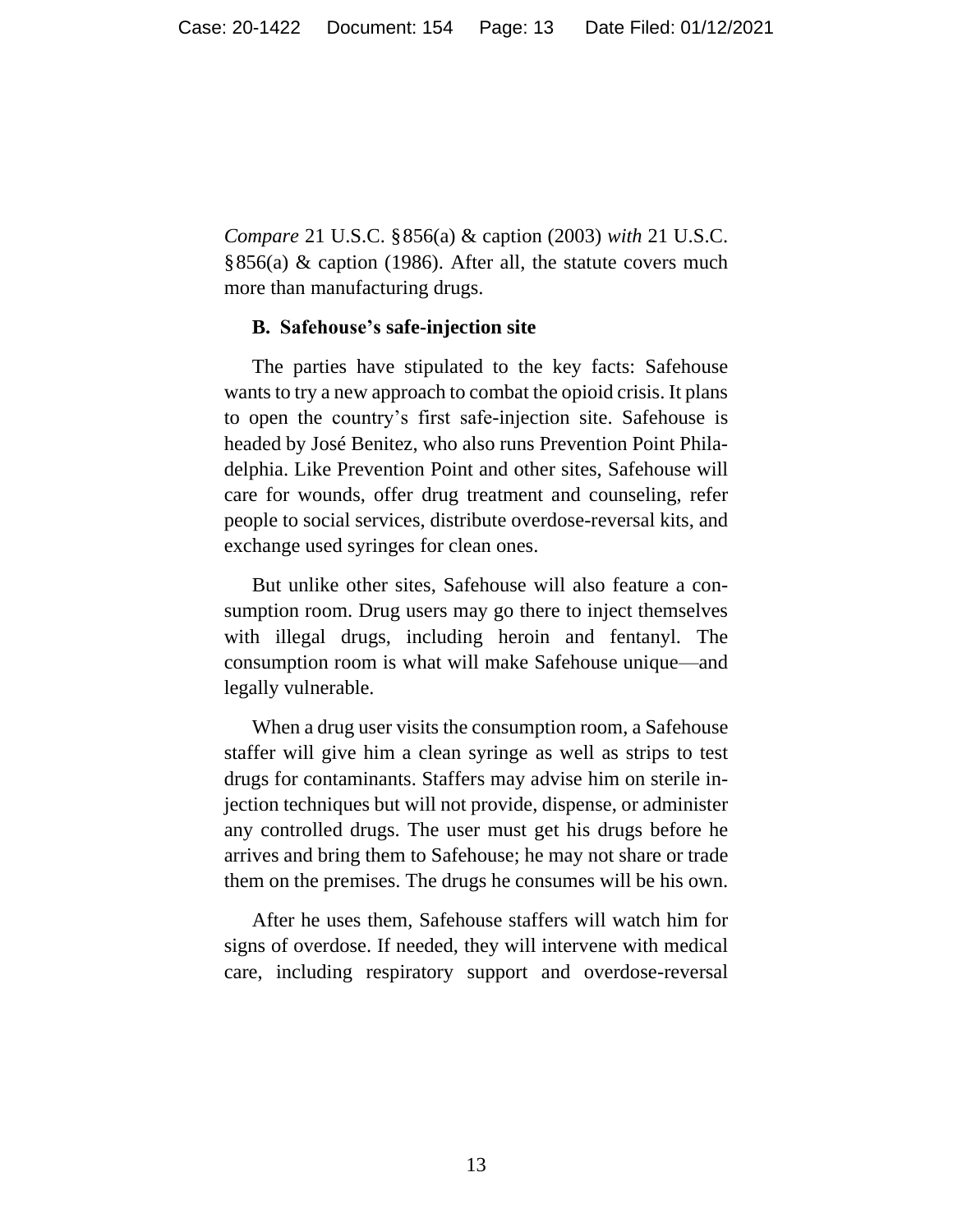agents. Next, in an observation room, counselors will refer the visitor to social services and encourage drug treatment.

Safehouse hopes to save lives by preventing diseases, counteracting drug overdoses, and encouraging drug treatment. It believes that visitors are more likely to accept counseling and medical care "after they have consumed drugs and are not experiencing withdrawal symptoms." App. 685*.*

## **C. Procedural history**

The Government sought a declaratory judgment that Safehouse's consumption room would violate  $\S 856(a)(2)$ . Safehouse counterclaimed for a declaratory judgment that it would not and that applying the statute to Safehouse would violate either the Commerce Clause or the Religious Freedom Restoration Act (RFRA). U.S. Const. art. I, §8, cl. 3; 42 U.S.C. §§2000bb–2000bb-3.

The Government moved for judgment on the pleadings, and the District Court denied the motion. It held that  $\S 856(a)(2)$ does not apply to Safehouse's proposed consumption room. *United States v. Safehouse*, 408 F. Supp. 3d 583, 587 (E.D. Pa. 2019). Rather, it held that someone violates  $§ 856(a)(2)$  only if *his* purpose is for others to manufacture, distribute, or use illegal drugs on the premises. *Id.* at 595, 605. And it found that Safehouse's purpose was to offer medical care, encourage treatment, and save lives, not to facilitate drug use. *Id.* at 614. Because the statute did not apply, the court did not need to reach Safehouse's Commerce Clause or RFRA defenses. After the parties stipulated to a set of facts, the court entered a final declaratory judgment for Safehouse. The Government now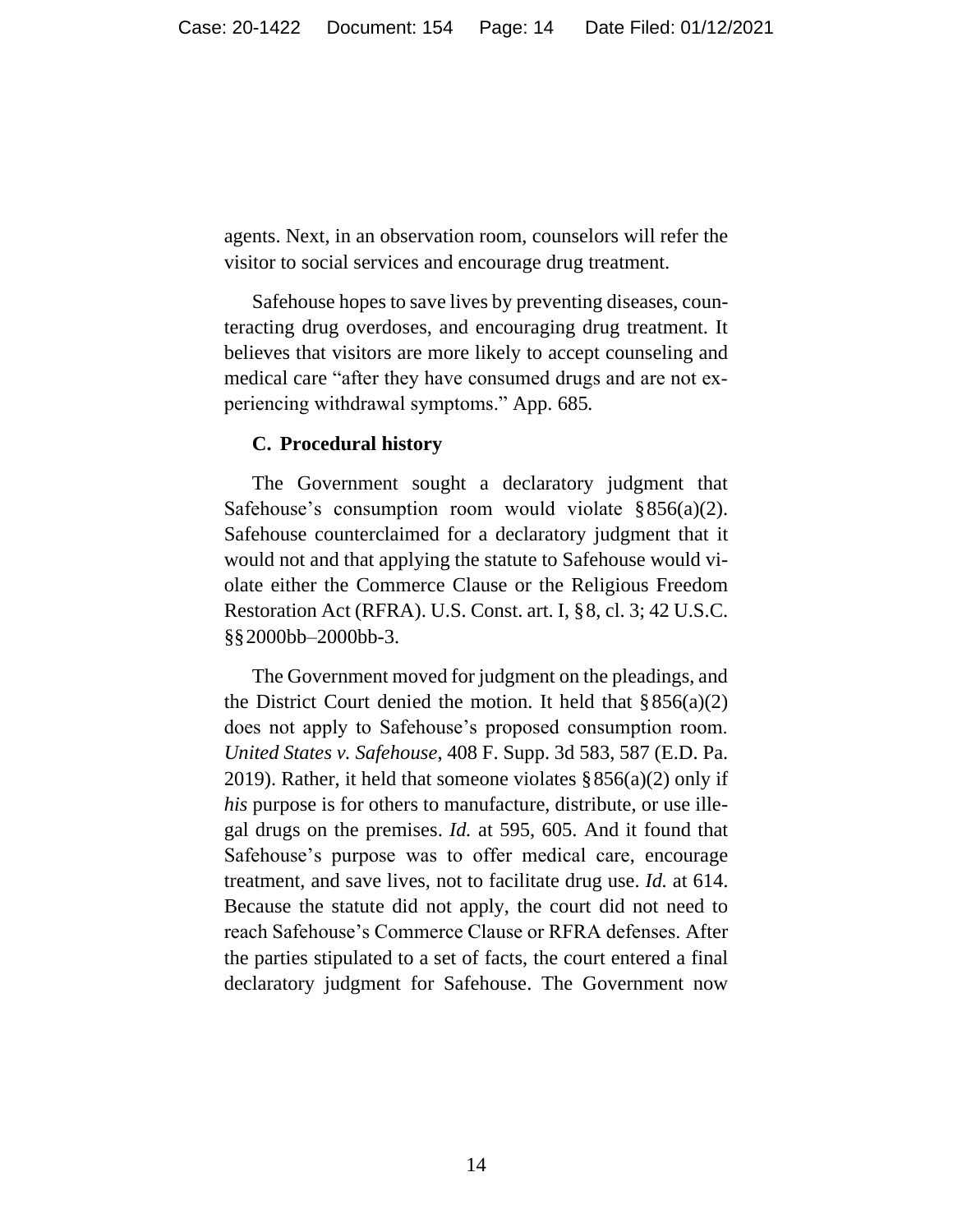appeals. On appeal, Safehouse renews its Commerce Clause defense but reserves its RFRA defense for remand.

We have jurisdiction to hear this appeal. The District Court's declaratory judgment has "the force and effect of a final judgment." 28 U.S.C. §2201. "Once [the] district court has ruled on all of the issues submitted to it, either deciding them or declining to do so, the declaratory judgment is complete, final, and appealable." *Henglein v. Colt Indus. Operating Corp.*, 260 F.3d 201, 211 (3d Cir. 2001). So it does not matter that the court did not reach the affirmative defenses. We review the court's reading of the statute and application of the statute to Safehouse de novo. *Rotkiske v. Klemm*, 890 F.3d 422, 424 n.2 (3d Cir. 2018) (en banc), *aff'd*, 140 S. Ct. 355 (2019).

# **II. SAFEHOUSE WILL VIOLATE 21 U.S.C. §856(a)(2) BY KNOWINGLY AND DELIBERATELY LETTING VISITORS USE DRUGS**

Section 856(a)(2) makes it illegal to "manage or control" a property and then "knowingly and intentionally" open it to visitors "for the purpose of ... using a controlled substance":

## **(a) Unlawful acts**

Except as authorized by this subchapter, it shall be unlawful to—

(1) knowingly open, lease, rent, use, or maintain any place, whether permanently or temporarily, for the purpose of manufacturing, distributing, or using any controlled substance;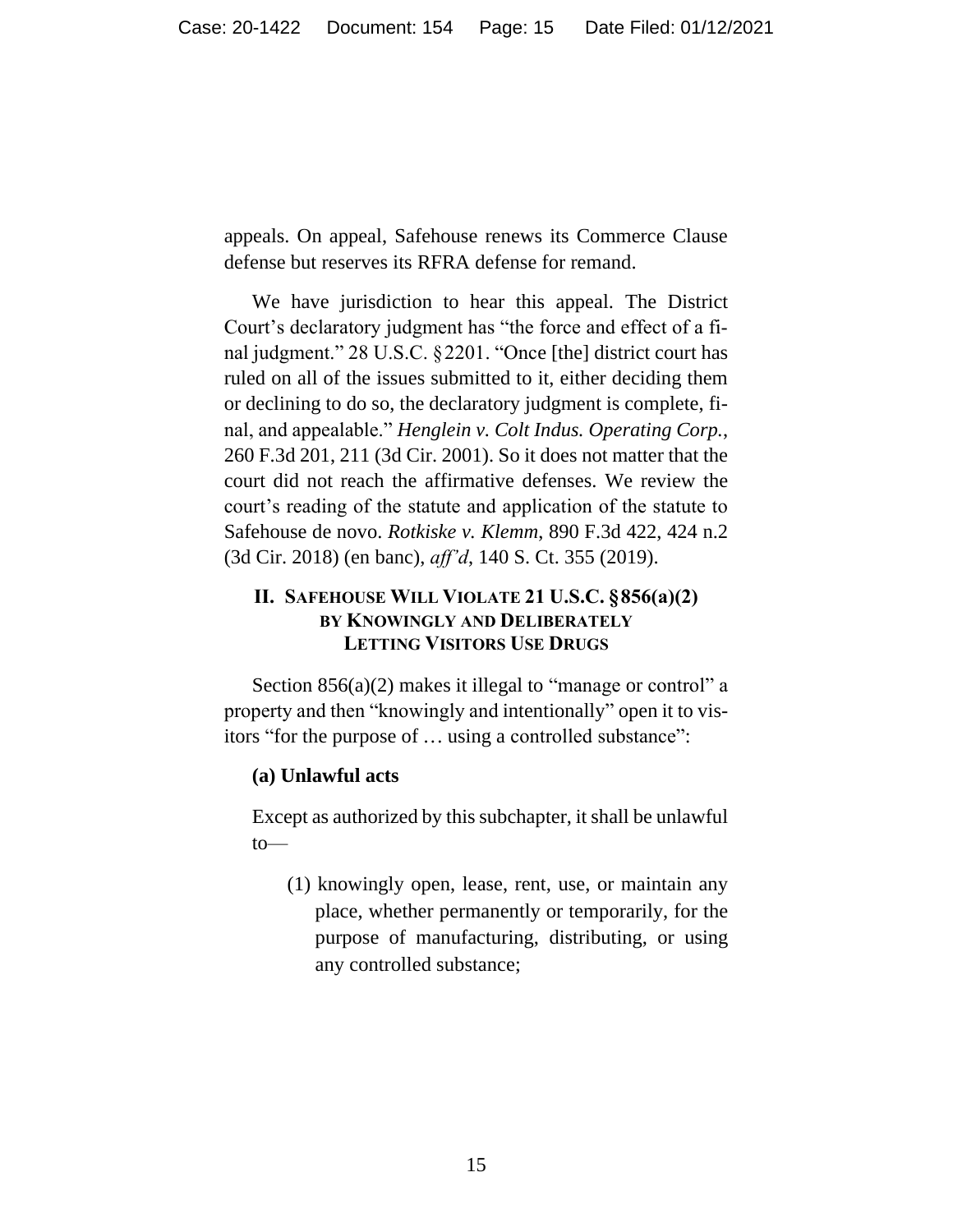(2) manage or control any place, whether permanently or temporarily, either as an owner, lessee, agent, employee, occupant, or mortgagee, and knowingly and intentionally rent, lease, profit from, or make available for use, with or without compensation, the place *for the purpose of* unlawfully manufacturing, storing, distributing, or using a controlled substance.

21 U.S.C. §856(a) (emphasis added). This case turns on how to construe and apply  $\S 856(a)(2)$ 's last phrase: "for the purpose of ... ." Safehouse insists that, to violate that paragraph, Safehouse itself would need to have the purpose that its visitors use drugs. The Government disagrees. It argues that only the visitors need that purpose; Safehouse just needs to intentionally open its facility to visitors it knows will use drugs there.

We agree with the Government. To break the law, Safehouse need only "knowingly and intentionally" open its site to visitors who come "for the purpose of ... using" drugs. The text of the statute focuses on the third party's purpose, not the defendant's. Even if we read paragraph (a)(2) as Safehouse does, its purpose *is* that the visitors use drugs. That is enough to violate paragraph (a)(2).

# **A. Under §856(a)(2), the defendant must knowingly and deliberately let another person use his property for drug activity.**

Before getting to the disputed requirement of "purpose," we must first discuss the statute's two other mental states, neither of which is really in dispute. To violate (a)(2), a defendant must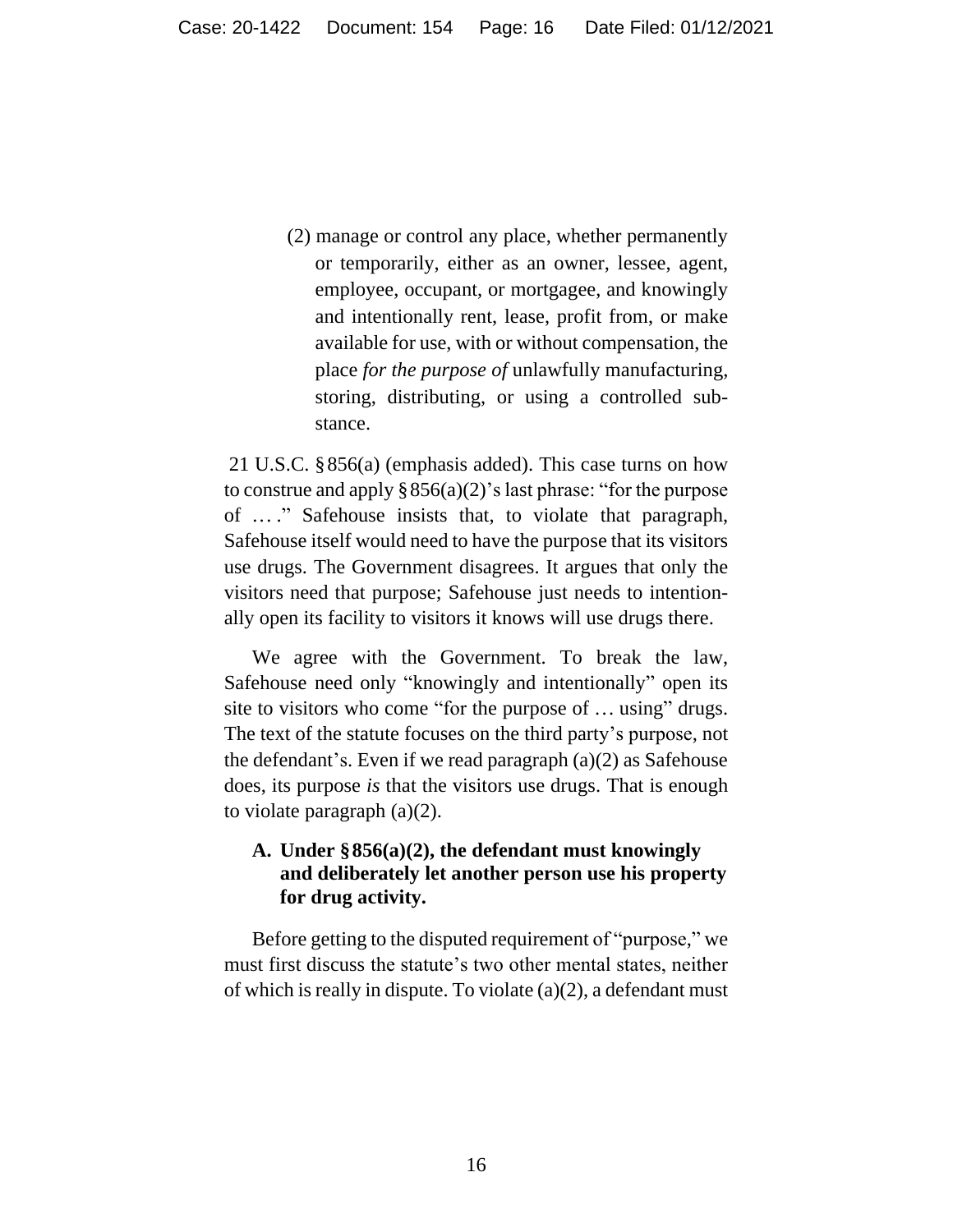"knowingly and intentionally ... make [his property] available for use" by a third party for that person's illegal drug use. The first two phrases of (a)(2) focus on the voluntary conduct or knowledge of the defendant. The first phrase requires the defendant to "manage or control [a] place." And the second phrase requires the defendant to "knowingly and intentionally rent, lease, profit from, or make [the place] available for use" for illegal drug activity. The adverbs "knowingly" and "intentionally" introduce this second phrase, modifying the defendant's making the place available to a third party. In practice, this means three things.

*First*, the defendant must know that other(s) are or will be manufacturing, storing, distributing, or using drugs on his property. *See United States v. Barbosa*, 271 F.3d 438, 457–58 (3d Cir. 2001). For instance, the owner of a building cannot be prosecuted if he does not know that others are selling drugs out of his building. But the defendant cannot just turn a blind eye to rampant drug activity. *See United States v. Ramsey*, 406 F.3d 426, 431–32 (7th Cir. 2005). Other courts hold that the owner's willful blindness or deliberate ignorance can suffice. *See, e.g.*, *United States v. Chen*, 913 F.2d 183, 192 & n.11 (5th Cir. 1990).

*Second*, the defendant need know only that his tenants or customers are selling or using heroin, fentanyl, cocaine, or the like. He does not need to know that they are violating the law or intend for them to do so. *See Bryan v. United States*, 524 U.S. 184, 192–93 (1998); *Barbosa*, 271 F.3d at 457–58. "[I]gnorance of the law generally is no defense to a criminal charge." *Ratzlaf v. United States*, 510 U.S. 135, 149 (1994). Of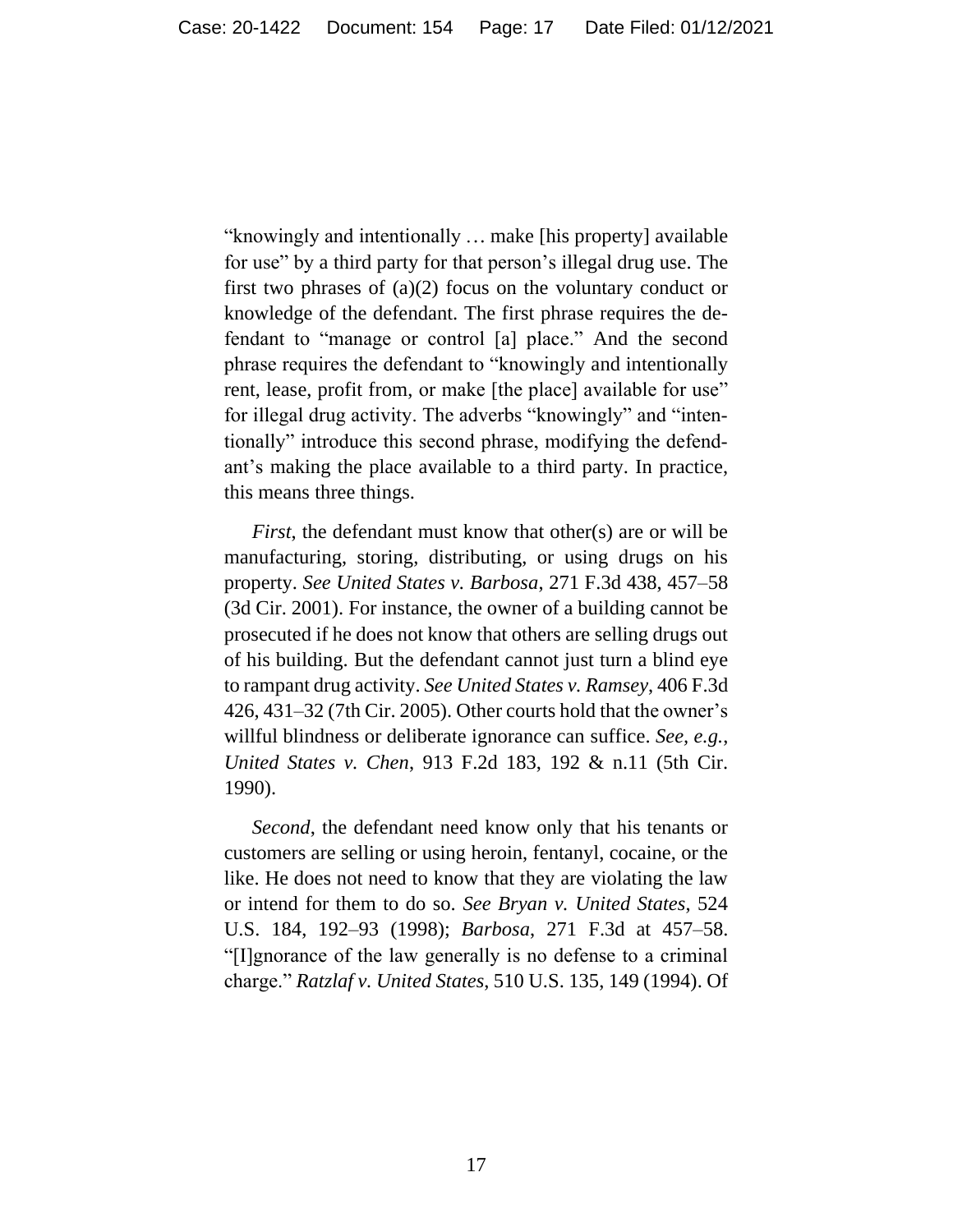course, Congress can make it a defense. *Id.* But it does so sparingly, almost exclusively for tax and regulatory crimes. *See Cheek v. United States*, 498 U.S. 192, 199–200 (1991) (tax crimes); *Liparota v. United States*, 471 U.S. 419, 426 (1985) (misusing food stamps). And when Congress does require knowledge of the law, it uses the word "willfully." *Bryan*, 524 U.S. at 191–92 & n.13; *Ratzlaf*, 510 U.S. at 141–42 (equating willfulness with "a purpose to disobey the law"). It did not do so here.

*Finally*, the defendant must make the place available to others "intentionally." That means deliberately, not accidentally or by mistake. *Barbosa*, 271 F.3d at 458. Because paragraph (a)(2) predicates liability on a third party's drug activities, it adds this extra intent requirement to shield owners who are not complicit. An owner is not liable, for instance, if he knows that trespassers are doing drugs but did not invite them and does not want them.

# **B. Under §856(a)(2), the defendant need not have the**  *purpose* **of drug activity**

While (a)(2) requires the defendant to act knowingly and intentionally, it does not require him to also have another mental state: "purpose." Paragraph (a)(2) requires *someone* to have a "purpose"—but not the defendant. To get a conviction under (a)(2), the government must show only that the defendant's *tenant or visitor* had a purpose to manufacture, distribute, or use drugs. This conclusion follows from the law's language and grammar. It avoids making paragraph (a)(2) redundant of (a)(1). It also avoids making  $(a)(2)$ 's intent requirement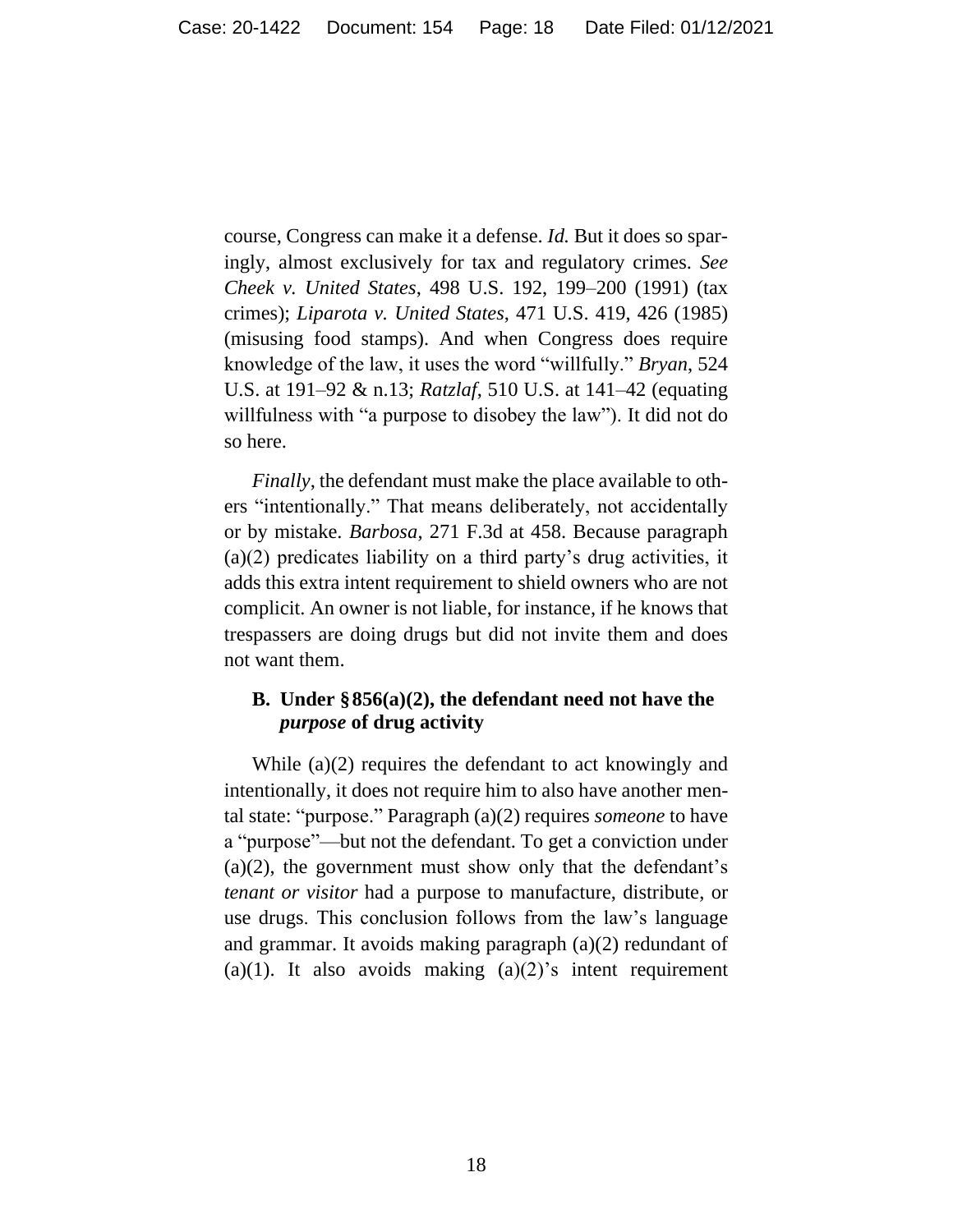redundant. And it is the conclusion reached by every circuit court to consider the issue.

1. *The plain text requires only that the* third party *have the purpose of drug activity*. Section 856's text makes it clear that  $(a)(2)$ 's "purpose" is not the defendant's. We see this from the way that paragraphs  $(a)(1)$  and  $(a)(2)$  are written and structured.

i. *Paragraph*  $(a)(1)$ . The Government does not charge Safehouse with violating paragraph  $(a)(1)$ . But to understand its sibling, paragraph  $(a)(2)$ , we must start with  $(a)(1)$ :

[I]t shall be unlawful to—

(1) *knowingly* open, lease, rent, use, or maintain any place, whether permanently or temporarily,

*for the purpose of* manufacturing, distributing, or using any controlled substance.

21 U.S.C. §856(a)(1) (line break added; mens rea terms italicized). This paragraph *requires* just one actor and two sets of actions. The actor is the defendant. He "open[s], lease[s], rent[s], use[s], or maintain[s] [the] place." He also has "the purpose of manufacturing, distributing, or using" the drugs. These actions do not require a third party. A person can "maintain" an apartment or "manufactur[e]" drugs all by himself. Yet this paragraph does not *forbid* third parties. A defendant does not have to act alone; he can "us[e]" drugs with a friend or "manufactur[e]" them with a business partner. He can even have his employees do that work for him; a kingpin can run a drug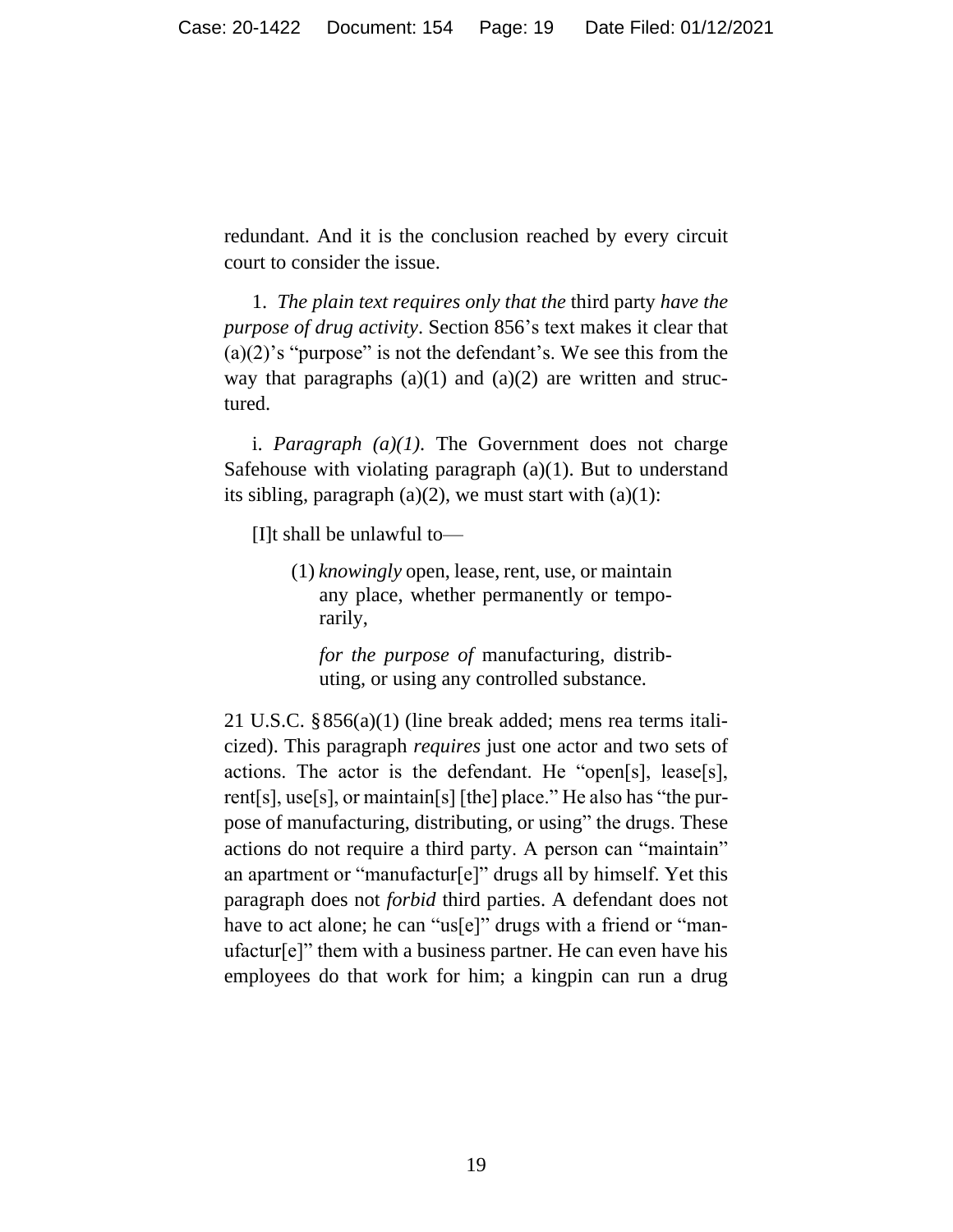empire without ever touching the drugs himself. But even if no one joins him in his drug activities, he still falls under (a)(1). The inquiry turns on the purpose of the defendant.

So paragraph  $(a)(1)$  bars a person from operating a place for his own purpose of illegal drug activity. On this, the parties, the District Court, and our sister circuits all agree. For instance, a person may not use his bedroom as the base of his drug dealing operation. *See United States v. Verners*, 53 F.3d 291, 296– 97 (10th Cir. 1995). He may not manufacture meth in his garage and regularly invite others over to use meth in that garage. *See United States v. Shetler*, 665 F.3d 1150, 1163–64 (9th Cir. 2011). And he certainly may not rent houses to serve as drug distribution centers by day and house his street-level drug dealers by night. *See United States v. Clavis*, 956 F.2d 1079, 1083– 85, 1090–94 (11th Cir. 1992).

ii. *Paragraph*  $(a)(2)$ . Now we turn to paragraph  $(a)(2)$ :

[I]t shall be unlawful to—

...

(2) manage or control any place, whether permanently or temporarily, either as an owner, lessee, agent, employee, occupant, or mortgagee, and

*knowingly and intentionally* rent, lease, profit from, or make available for use, with or without compensation, the place

*for the purpose of* unlawfully manufacturing, storing, distributing, or using a controlled substance.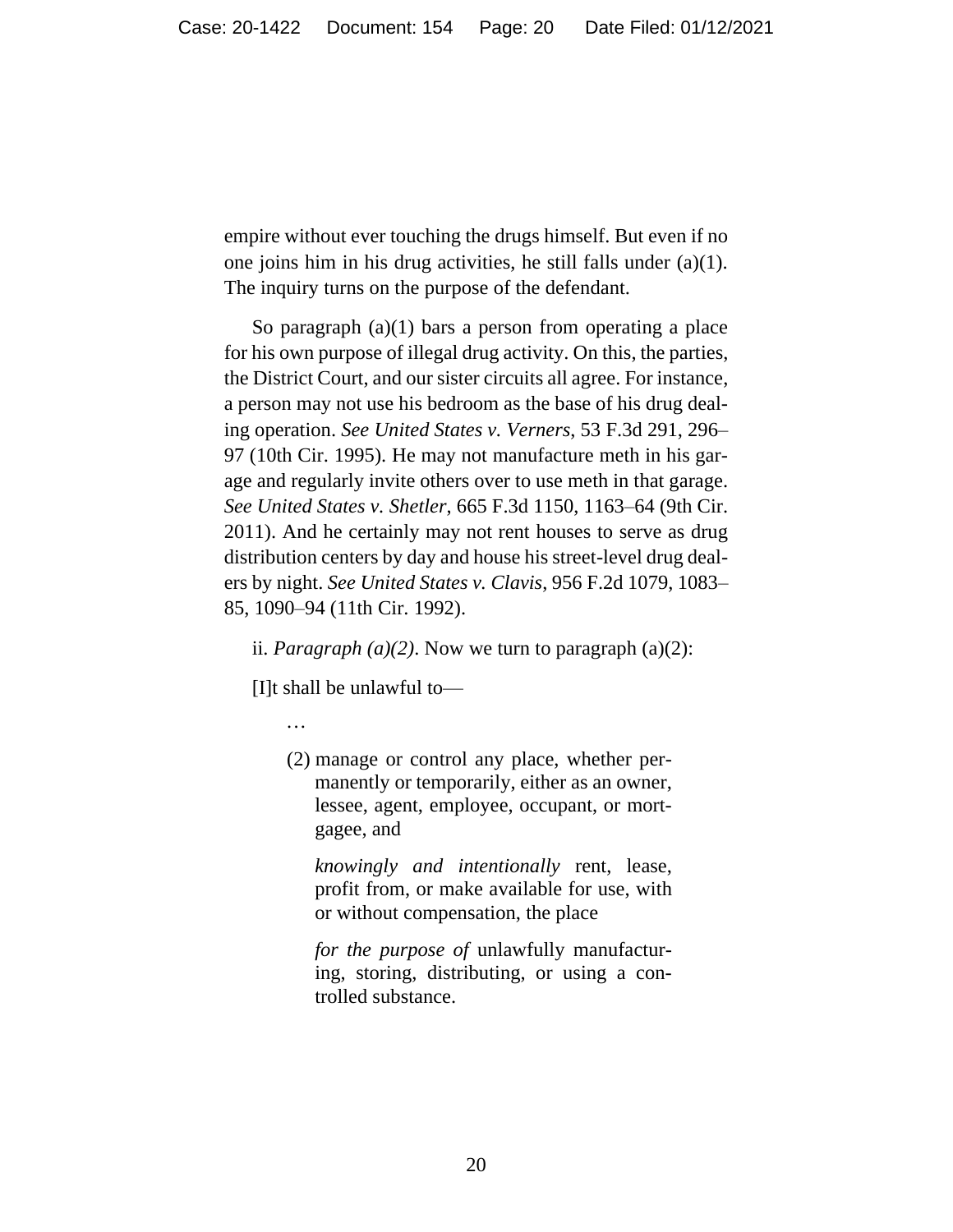21 U.S.C. §856(a)(2) (line breaks added; mens rea terms italicized). The District Court read this paragraph, like paragraph (a)(1), to require that the defendant act for *his own* purpose of illegal drug activity. But paragraph (a)(2) does not require such a high mental state (mens rea). Instead, the defendant need only deliberately make his place available to another, knowing that *this other person* has the purpose of illegal drug activity.

Unlike paragraph  $(a)(1)$ , paragraph  $(a)(2)$  contemplates at least two actors: a defendant and a third party. The defendant "manage[s] or control[s]" the place, whether "as an owner, lessee, agent, employee, occupant, or mortgagee." He could be a landlord, a business owner, or a renter.

The second actor is some third party: a tenant, a customer, or a guest. She is the one who uses or occupies the place. The law does not mention this third party, but its verbs require her. The landlord must "rent" or "lease" the place out to a tenant. For the business owner to "profit from" the place, customers must pay him. If a defendant "make[s] [the place] available for use," someone must be there to use it.

In turn, that third party engages in the drug activity. Paragraph (a)(2) lays out three sets of actions, corresponding to the three phrases broken out separately above. The defendant does the first two: he "manage[s] or control[s]" the place, and he "rent[s], lease[s], profit[s] from, or make[s] [it] available for use." The third party does the last set of actions: she "manufacture[s], stor[es], distribut[es], or us[es] a controlled substance" (or at least has the purpose to do so). For instance, the tenant, not the landlord, sells drugs out of the apartment.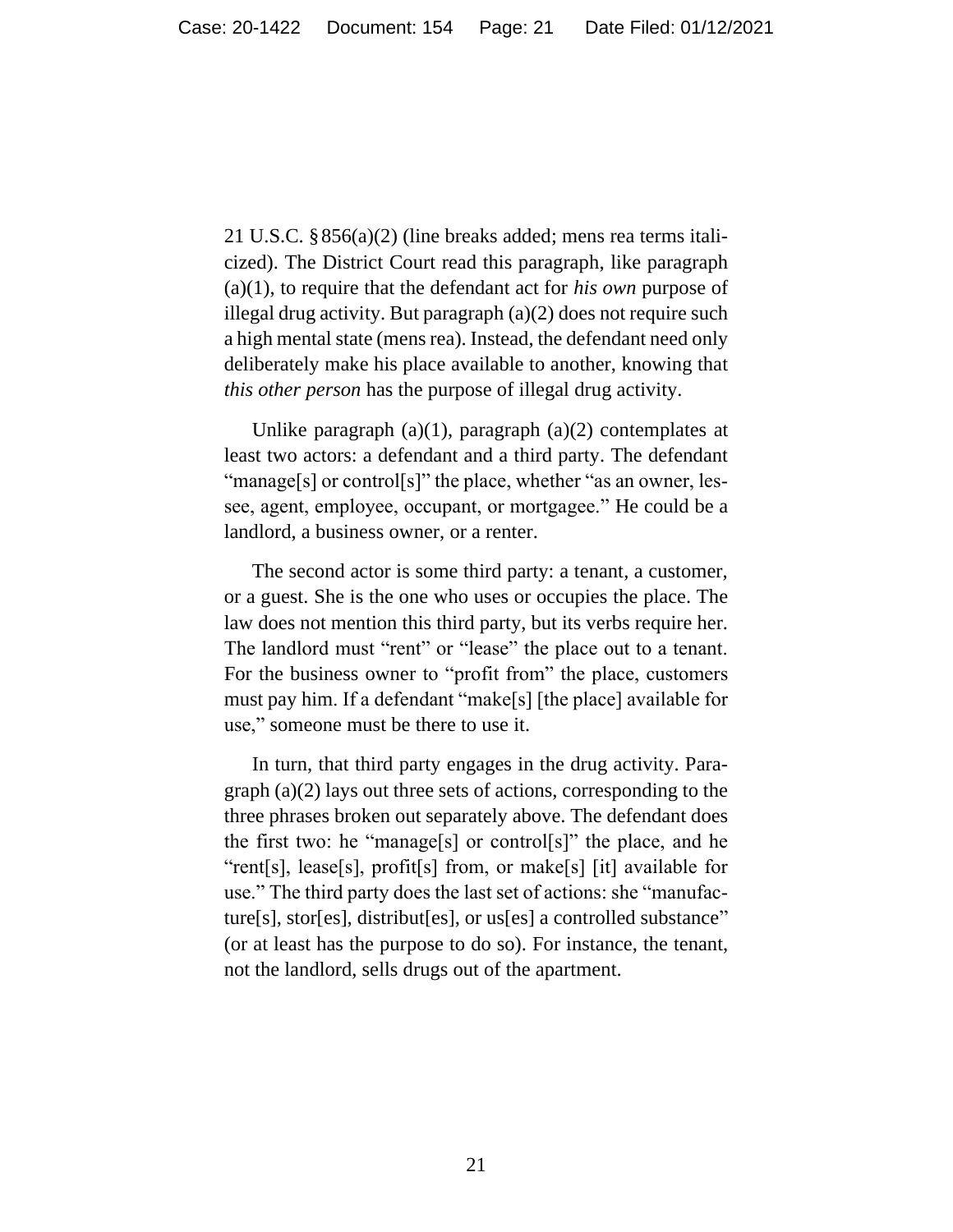This third party, we hold, is the one who must act "for the purpose of" illegal drug activity. The parties vigorously contest this point. But this reading is logical. Paragraph  $(a)(1)$  requires just the defendant. He must have the purpose of drug activity, whether he engages in it by himself or with others. Paragraph (a)(2) requires at least two people, adding the third party. She performs the drug activity. The phrase "for the purpose of" refers to this new person.

Thus, a defendant cannot let a friend use his house to weigh and package drugs, even if the defendant himself is not involved in the drug ring. *See United States v. McCullough*, 457 F.3d 1150, 1157–58, 1161 (10th Cir. 2006). He cannot tell his son to stop selling drugs from his trailer, yet let him stay even when he keeps selling. *See Ramsey*, 406 F.3d at 429, 433. And he cannot lease storefronts to known drug dealers just because he needs the money. *See United States v. Cooper*, 966 F.2d 936, 938 (5th Cir. 1992).

2. *Safehouse's interpretation would make paragraph (a)(2) and "intentionally" redundant.* Together, paragraphs  $(a)(1)$  and  $(a)(2)$  compose a coherent package, forbidding different ways of "[m]aintaining [a] drug-involved premises." 21 U.S.C. § 856 (caption). Each paragraph sets out a distinct crime, separated by a paragraph number, spacing, and a semicolon. *United States v. Rigas*, 605 F.3d 194, 209 (3d Cir. 2010) (en banc). Each requires a different actor to have the required purpose.

Safehouse's reading, by contrast, would make paragraph  $(a)(2)$  redundant of  $(a)(1)$ . In each, Safehouse says, the defendant himself must have the purpose of drug activity. It concedes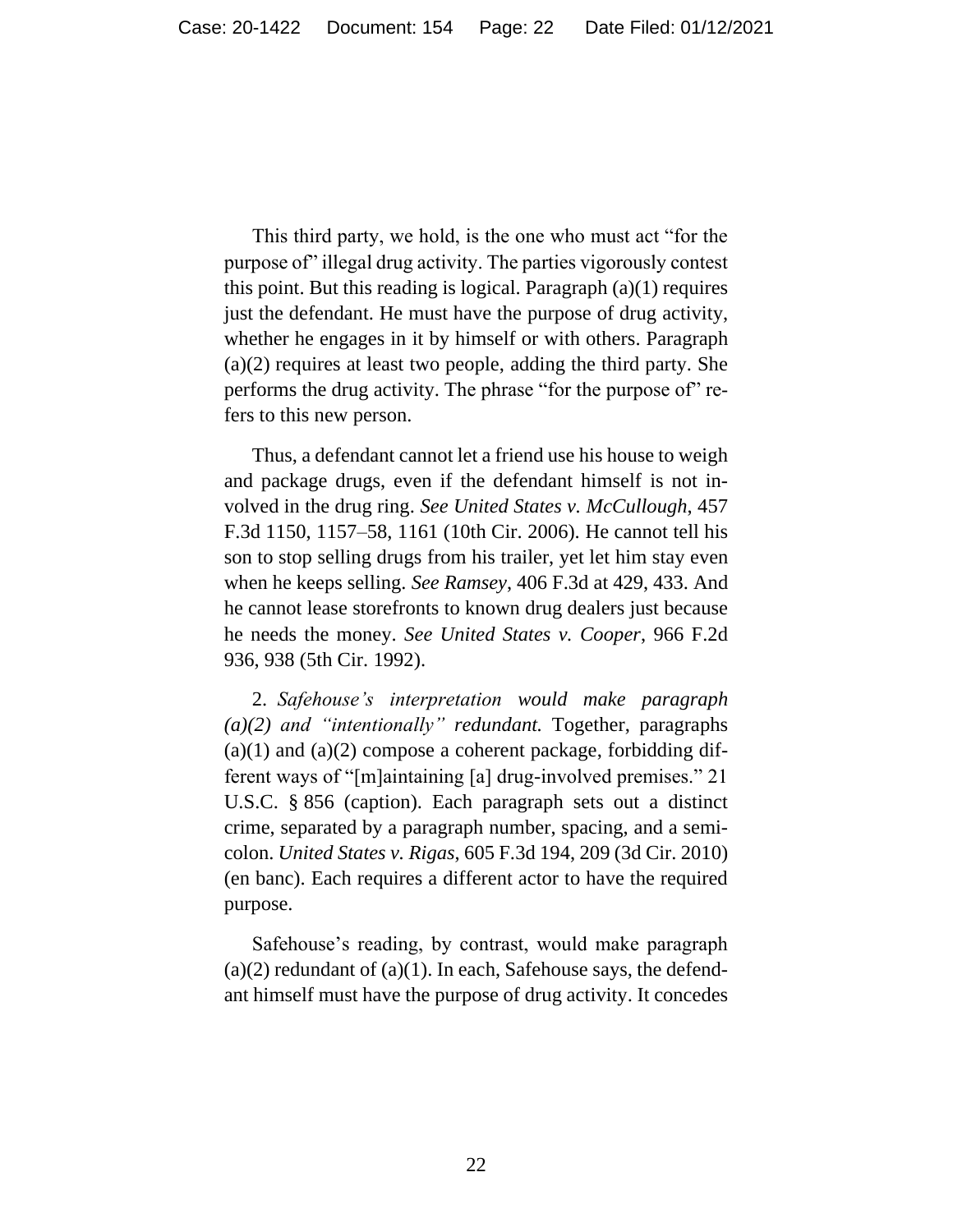that the paragraphs partly overlap. But it argues that  $(a)(1)$  covers the crack house's operator, while only (a)(2) covers a "distant landlord." Oral Arg. Tr. 63. This distinction does not hold. If each paragraph required just one actor who has the purpose of drug activity, the distant landlord would fall under either. Safehouse admits that he violates  $(a)(2)$ . He is guilty under  $(a)(1)$  too, because he has "rent[ed]" and "maintain[ed]" a place for drug activity. Nothing would differentiate (a)(2) from  $(a)(1)$ .

Safehouse's other example to distinguish the two paragraphs fares no better. It postulates an owner who lets her boyfriend run a crack ring from her apartment while she is at work. It says she would violate only (a)(2). Not so. If she does not have the purpose of using the apartment for drug sales, Safehouse's reading would exclude her from either paragraph. But if she does have that purpose, she would be liable under both.

Thus, on Safehouse's reading, (a)(2) would do no independent work. Recall that a defendant can just as easily violate (a)(1) while working with someone else. Both paragraphs would require the defendant to have the requisite purpose, so (a)(2) would add nothing. That redundancy is fatal. Though statutes sometimes overlap, we try to avoid reading one part of a statute to make another part surplusage. *Yates v. United States*, 574 U.S. 528, 543 (2015). That is especially true of two paragraphs nestled in the same subsection. *Id.* We will not collapse the two into one.

Safehouse's reading would also make paragraph (a)(2)'s intent requirement redundant of its purpose requirement.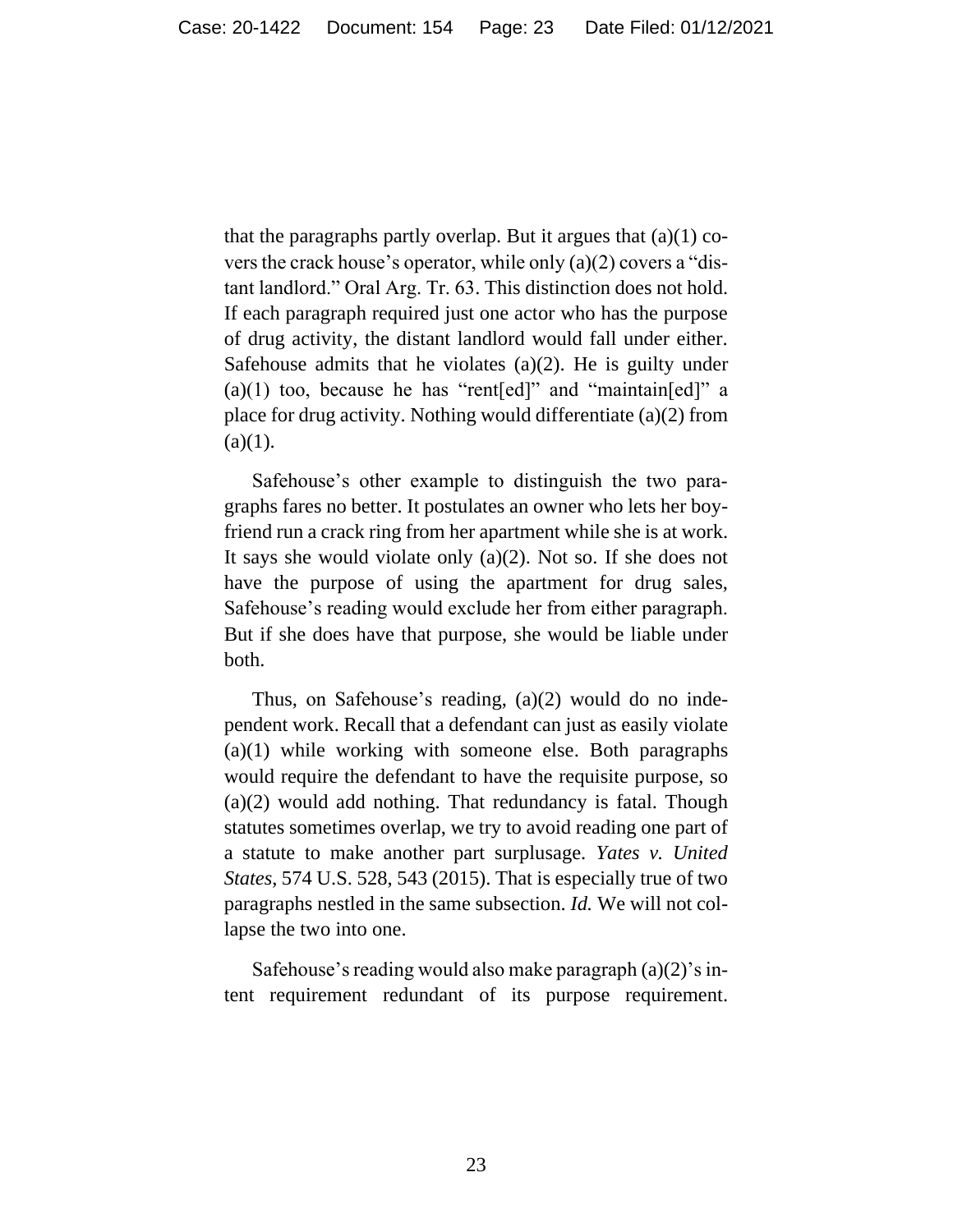Congress added the word "intentionally" to paragraph (a)(2) but not (a)(1). Intention, like purpose, is a volitional mental state; it requires the defendant to will something. One cannot have a purpose of unlawful drug activity without intending that activity. In paragraph  $(a)(2)$ , the intent requirement would make no sense layered on top of requiring the defendant to have the purpose. But it makes sense to require the defendant's intent on top of the *third party's* purpose. That protects defendants against liability for mistaken, accidental, or involuntary use of their property.

3. *Other circuits read §856(a) similarly*. Finally, six other circuits agree with our reading of the two paragraphs. *See United States v. Wilson*, 503 F.3d 195, 197–98 (2d Cir. 2007) (per curiam); *United States v. Chen*, 913 F.2d 183, 189–90 (5th Cir. 1990); *United States v. Banks*, 987 F.2d 463, 466 (7th Cir. 1993); *United States v. Tebeau*, 713 F.3d 955, 959–61 (8th Cir. 2013); *United States v. Tamez*, 941 F.2d 770, 774 (9th Cir. 1991); *United States v. Verners*, 53 F.3d 291, 296–97 & n.4 (10th Cir. 1995). No circuit has held otherwise.

True, as Safehouse notes, no other circuit has addressed a safe-injection site. The other circuits' cases involved egregious drug activity. But these cases all recognize the textual difference between the defendant's own purpose under paragraph  $(a)(1)$  and the third party's purpose under  $(a)(2)$ . Safehouse has much better intentions. But good intentions cannot override the plain text of the statute.

4. *Safehouse's other arguments are unpersuasive.* Safehouse raises three objections to the plain reading of the text, but they all fail. First, it responds that "for the purpose of"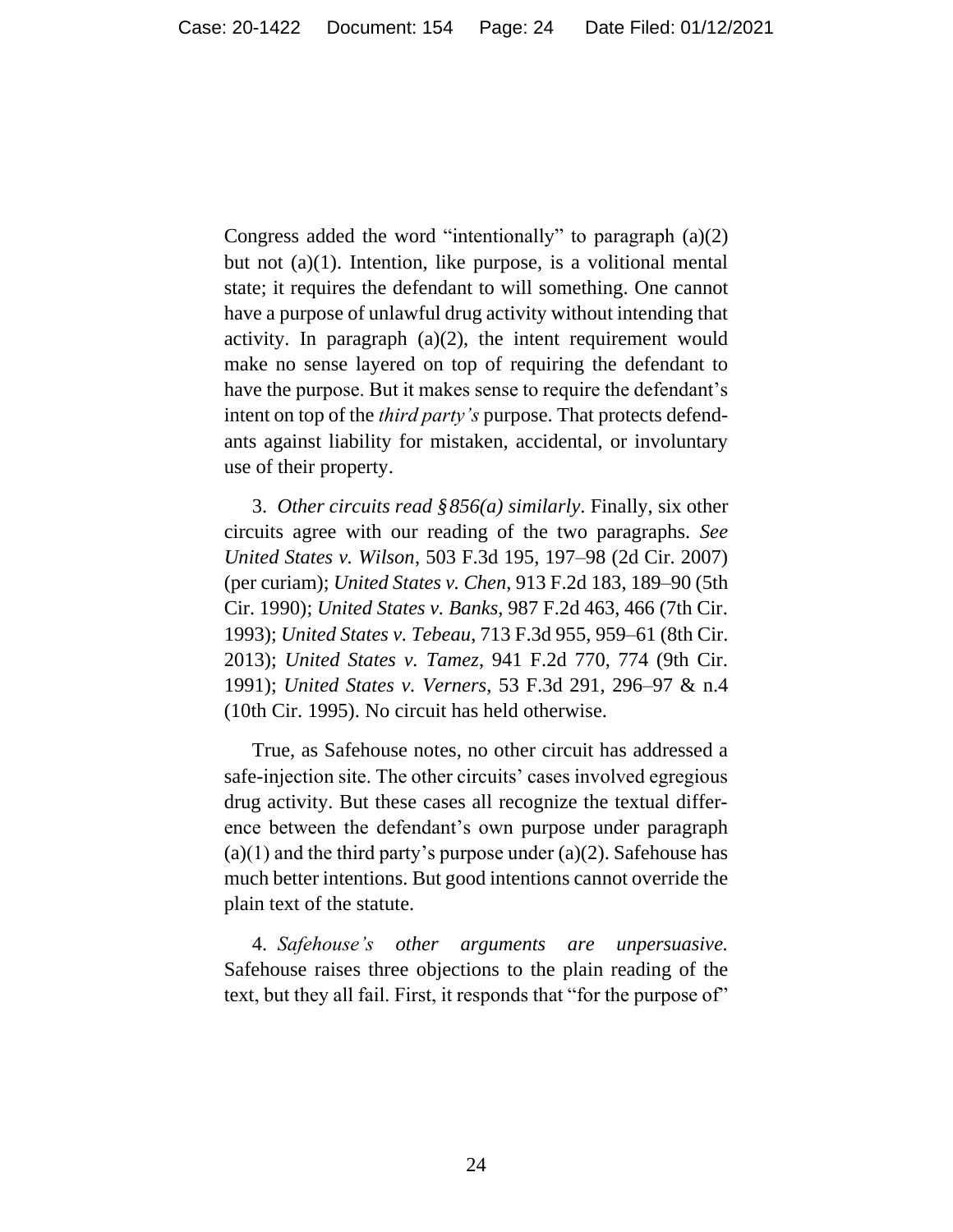cannot mean two different things in the two sister paragraphs. It does not. We presume that "purpose" means the same thing in both. *Env't Def. v. Duke Energy Corp.*, 549 U.S. 561, 574 (2007). But we do not presume that the "purpose" belongs to the same *actor* in each paragraph.

The difference in phrasing draws that distinction. For instance, paragraph (a)(1) forbids a defendant's "use" of a place "for the purpose of" drug activity. Paragraph (a)(2) forbids a defendant's "mak[ing] [a place] available for use ... for the purpose of" drug activity. In each subsection, "for the purpose of" refers back to "use," its nearest reasonable referent. *See*  Antonin Scalia & Bryan A. Garner, *Reading Law: The Interpretation of Legal Texts* 152–53 (2012). Whoever "use[s]" the property is the one who must have the purpose. Since the third party is the actor who "use[s]" the place in paragraph  $(a)(2)$ , it is her purpose that matters. Those two phrases are worded differently because they target use by different actors.

Second, Safehouse fares no better by citing the rule of lenity. We interpret ambiguities in criminal statutes in favor of the defendant. *Liparota*, 471 U.S. at 427. Before we do, though, we must exhaust the traditional tools of statutory construction. *Shular v. United States*, 140 S. Ct. 779, 787 (2020). And once we do that, this statutory text is clear enough, not "grievous[ly] ambigu[ous]." *United States v. Castleman*, 572 U.S. 157, 173 (2014) (quoting *Barber v. Thomas*, 560 U.S. 474, 488 (2010)).

Finally, Safehouse objects that it would be "extremely odd" to tie a defendant's liability to a third party's state of mind. Oral Arg. Tr. 61. That is not so strange. When a robber holds up a cashier with a toy gun, the prosecution must prove that the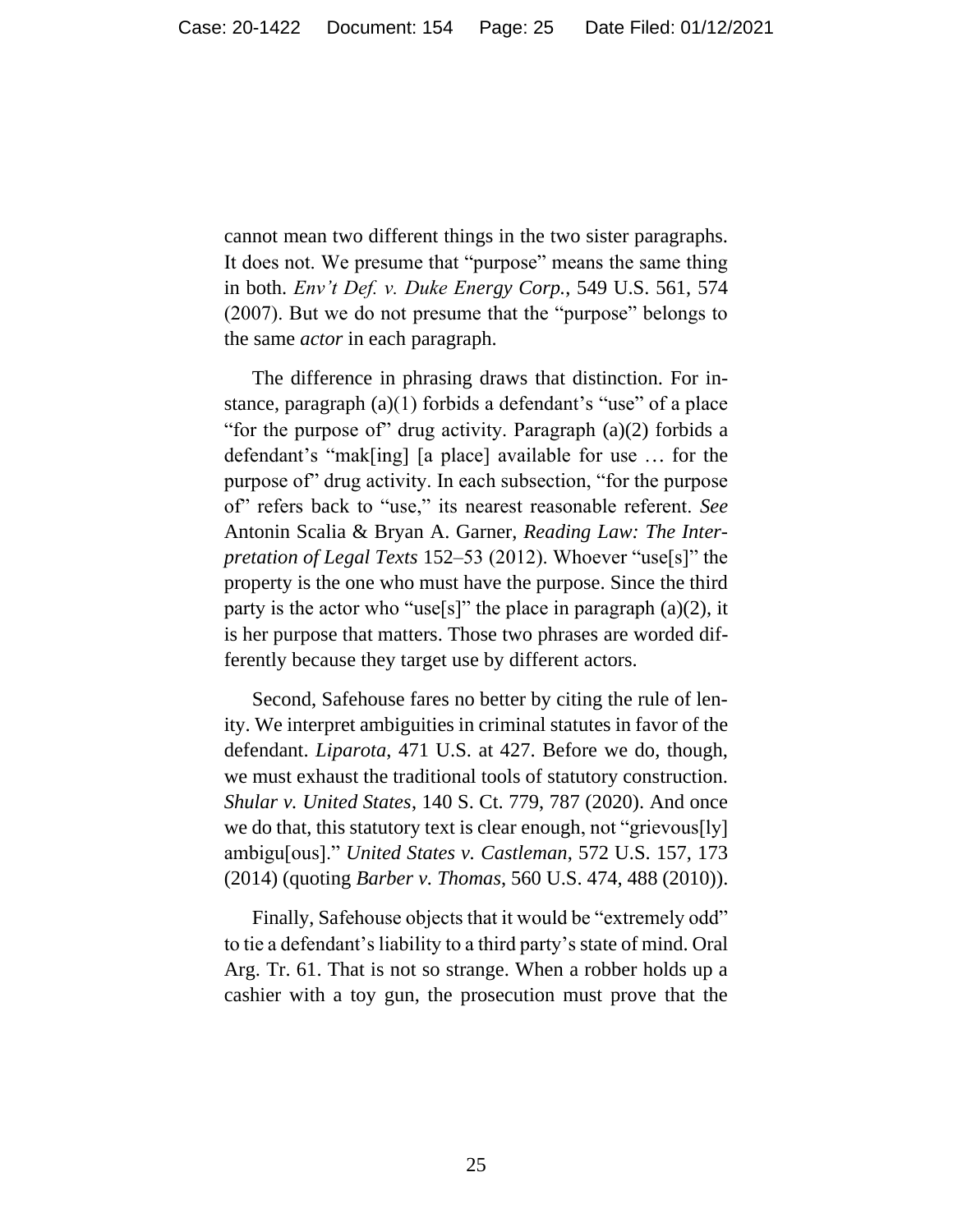cashier had a real "fear of injury." 18 U.S.C. §1951(b)(1). Or in a kidnapping case, to show that the defendant acted "unlawfully," the prosecution must prove that the victim did not consent to come along. 18 U.S.C. §1201(a). And when one member of a drug ring goes astray and kills someone, his coconspirators can still be liable for murder. *Pinkerton v. United States*, 328 U.S. 640, 645–47 (1946). Though only the killer has the requisite specific intent to kill, it is enough that his partners in crime could reasonably foresee that he would kill in furtherance of the conspiracy. *United States v. Gonzales*, 841 F.3d 339, 351–52 (5th Cir. 2016); *United States v. Alvarez*, 755 F.2d 830, 848–49 (11th Cir. 1985).

In sum, all that paragraph  $(a)(2)$  requires is that the third party, not the defendant, have the purpose of drug activity. Still, the defendant must have a mental state: he must knowingly and willingly let others use his property for drug activity. Now we apply this statute to Safehouse.

# **C. Section 856(a)(2) applies to Safehouse because its visitors will have a significant purpose of drug activity**

Everyone agrees that Safehouse satisfies the first two phrases of paragraph (a)(2). First, it will "manage [and] control" the site. Second, it will "intentionally ... make [its consumption room] available for [visitors'] use," knowing that they will use drugs there. But visitors will come for other reasons too, including Safehouse's medical and counseling services. So the question is whether the visitors' use of the consumption room will satisfy the third phrase:  $(a)(2)$ 's purpose requirement. It will.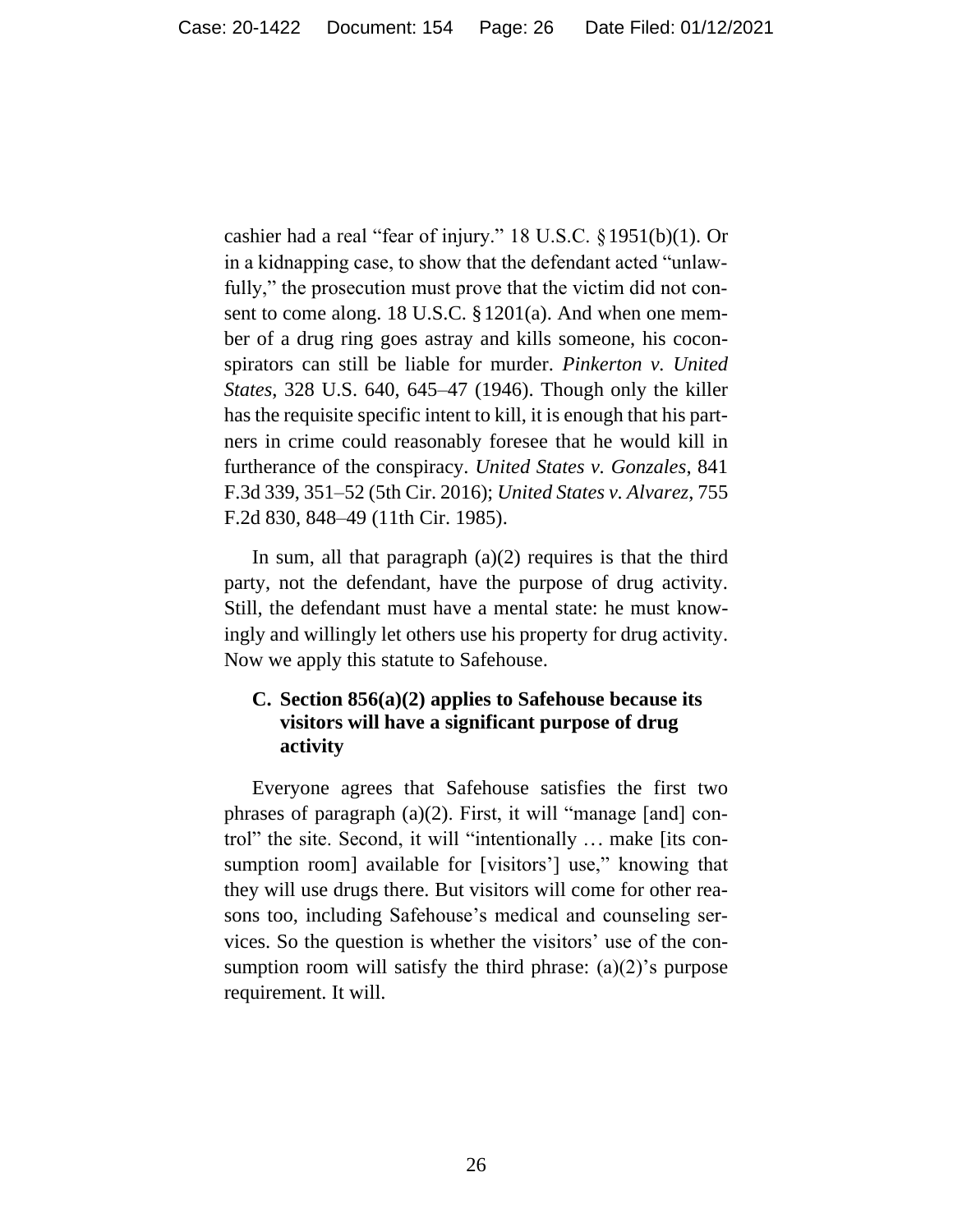A person's purpose is his "objective, goal, or end." *Purpose*, *Black's Law Dictionary* (11th ed. 2019). It is something he "sets out to do." *Purpose* (def. 1a), *Oxford English Dictionary* (3d ed. 2007).

People often have multiple purposes. A parent might scold a screaming child *both* to silence her *and* to teach her how to behave in public. But not every purpose satisfies the statute. The statute requires the actor to act "for *the* purpose of" drug activity, not just *a* purpose of drug activity. 21 U.S.C. §856(a) (emphasis added). That choice of "the" rather than "a" means that not just any purpose will do. The actor's purpose must be more than "merely incidental." *Lancaster*, 968 F.2d at 1253. But it need not be his "*sole* purpose." *Shetler*, 665 F.3d at 1161. Otherwise, Congress would have said "for the sole purpose," as it has elsewhere. *E.g.*, 18 U.S.C. §48(d)(2)(B); 15 U.S.C. §62; 17 U.S.C. §1201(d)(1).

Since the actor's purpose must fall somewhere between an "incidental" and a "sole" purpose, we think the District Court and our sister circuits have it right: the actor need have only a "significant purpose" of drug activity. *United States v. Russell*, 595 F.3d 633, 643 (6th Cir. 2010). If he has a "significant purpose" of drug use, he violates the statute, even if he also has *other* significant purposes. *United States v. Soto-Silva*, 129 F.3d 340, 342, 347 (5th Cir. 1997).

Safehouse's visitors will have the significant purpose of drug activity. True, some people will visit Safehouse just for medical services or counseling. Even so, Safehouse's main attraction is its consumption room. Visitors will bring their own drugs to use them there. And many of Safehouse's services will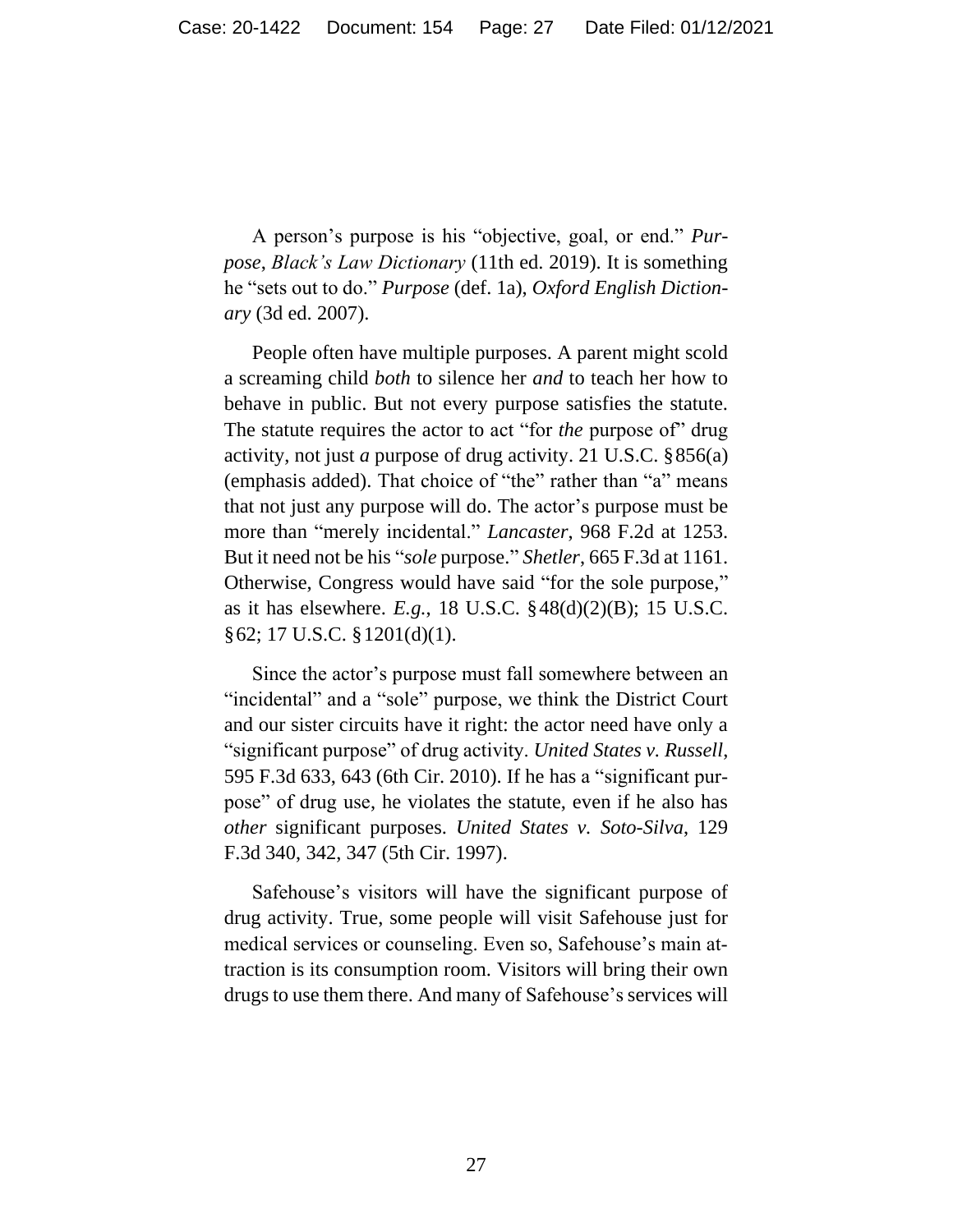revolve around the visitors' drug use there. The clean syringes and fentanyl strips will let them inject drugs more securely. The respiratory support and overdose-reversal agents will reduce their chances of dying of an overdose. And the medical and counseling care will be offered after they have used drugs. When a visitor comes to Safehouse to prevent an overdose, that reason is bound up with the significant purpose of doing drugs. That satisfies the statute.

Safehouse worries that our reading will punish parents for housing their drug-addicted children, or homeless shelters for housing known drug users. It will not. People use these places to eat, sleep, and bathe. The drug use in homes or shelters would be incidental to living there. But for most people, using drugs at Safehouse will not be incidental to going there. It will be a significant purpose of their visit.

# **D. In any event, Safehouse has a significant purpose that its visitors do drugs**

Even if paragraph (a)(2) looked to Safehouse's own purpose, Safehouse would violate the statute. For Safehouse itself has a significant purpose that its visitors use heroin, fentanyl, and the like.

Safehouse vigorously contests this point. As it stresses, *one* of Safehouse's purposes is to stop overdoses and save lives. Other purposes include preventing disease and providing medical care. But as Safehouse conceded at oral argument, "there can be multiple purposes" that a defendant pursues at once. Oral Arg. Tr*.* 53. Plus, motive is distinct from mens rea. A defendant can be guilty even if he has the best of motives. A child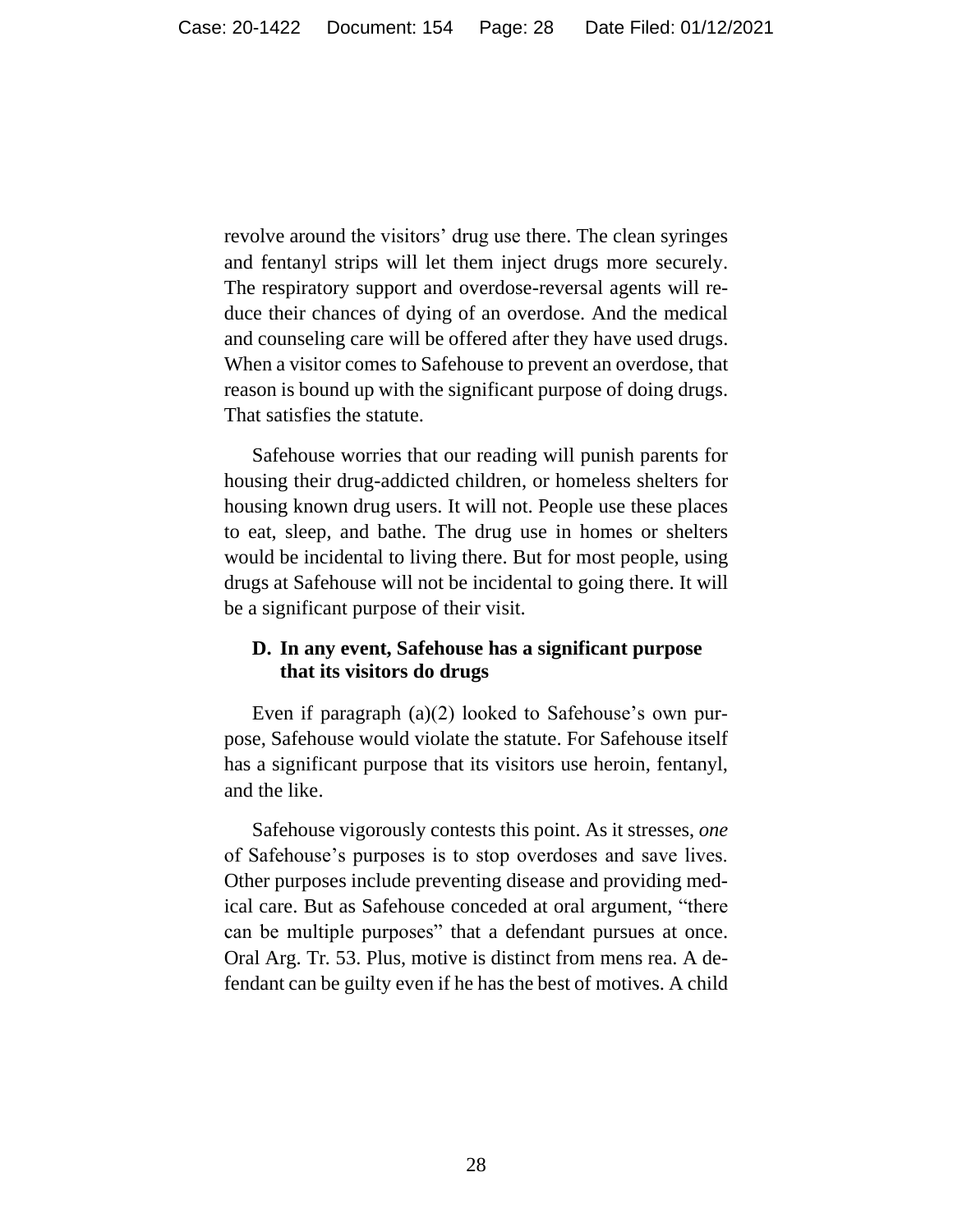who steals bread to feed his hungry sister has still committed theft. The son who helps his terminally ill mother end her life has still committed murder.

One of Safehouse's significant purposes is to allow drug use. Start with the facility's name: Safehouse calls it a "consumption room" or "safe-injection site." App. 683–84. It expects visitors to bring heroin, fentanyl, or the like with them to use on-site. It will offer visitors clean syringes and fentanyl strips and advise visitors on how to inject heroin or fentanyl safely. Safehouse even foresees a benefit to this on-site drug use: it thinks visitors will be more likely to accept drug treatment "after they have consumed drugs and are not experiencing withdrawal symptoms." App. 685.

In short, Safehouse will offer visitors a space to inject themselves with drugs. Even on its own reading of purpose, that is enough to violate the statute.

# **E. We cannot rewrite the statute to exclude the safe-injection site**

Finally, Safehouse asks us to look beyond the statute's text to consider Congress's intent. The public-policy debate is important, but it is not one for courts. If the text of a criminal statute "is plain ... the sole function of the courts is to enforce it according to its terms." *Caminetti v. United States*, 242 U.S. 470, 485 (1917).

1. *We apply the plain text, not Congress's expectations.*  First, Safehouse objects that Congress targeted crack houses, but never expected the law to apply to safe-injection sites. That is true but irrelevant. *See Pa. Dep't of Corrs. v. Yeskey*, 524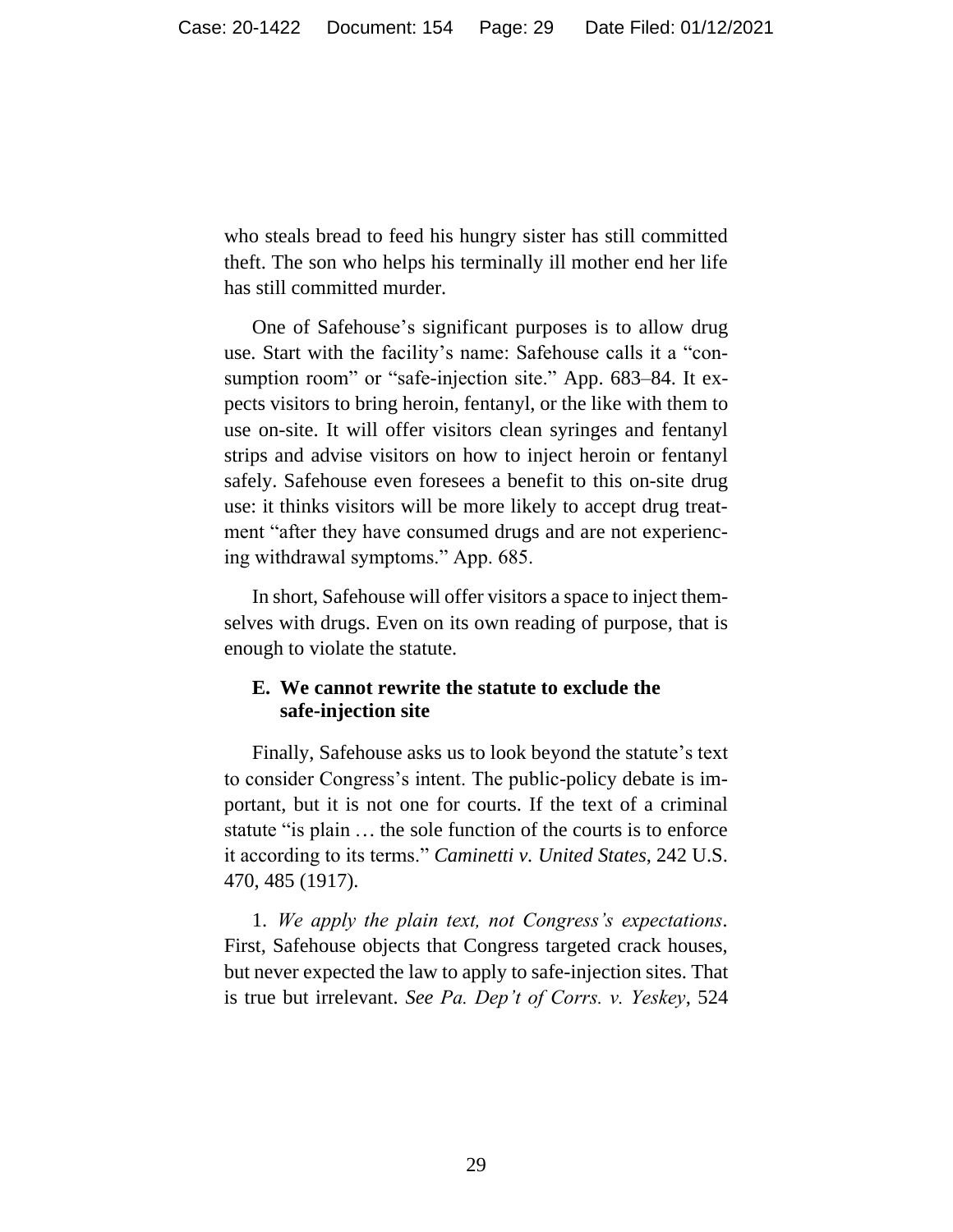U.S. 206, 212 (1998). Statutes often reach beyond the principal evil that animated them. *Oncale v. Sundowner Offshore Servs., Inc.*, 523 U.S. 75, 79 (1998). For instance, though Congress meant RICO to target mobsters, it reaches far beyond them to legitimate businesses as well. *Sedima, S.P.R.L. v. Imrex Co.*, 473 U.S. 479, 499 (1985) (analyzing the Racketeer Influenced and Corrupt Organizations Act, 18 U.S.C. §§1961–68).

A court's job is to parse texts, not psychoanalyze lawmakers. "[W]e do not inquire what the legislature meant; we ask only what the statute means." *Epic Sys. Corp. v. Lewis*, 138 S. Ct. 1612, 1631 (2018) (internal quotation marks omitted) (quoting Justice Jackson quoting Justice Holmes). At least when the text is clear, we will not look beyond it to lawmakers' statements, because "legislative history is not the law." *Id.*; *accord Pellegrino v. TSA*, 937 F.3d 164, 179 (3d Cir. 2019) (en banc). The words on the page, not the intent of any legislator, go through bicameralism and presentment and become law. Here, the statute's plain text covers safe-injection sites. We look no further.

2. *Congress's recent efforts to combat addiction did not revoke the statute.* Next, Safehouse and its amici claim that our reading of the statute is bad policy. On average, nearly three Philadelphians die of drug overdoses each day. A consumption room, they argue, could save those lives. And the Government has spent lots of time and money fighting the opioid crisis. In 2016, Congress passed the Comprehensive Addiction and Recovery Act, which creates federal grants to treat drug addiction and prevent overdoses. Pub. L. No. 114-198, §103, 130 Stat. 695, 699–700 (codified at 21 U.S.C. §1536). Since then, it has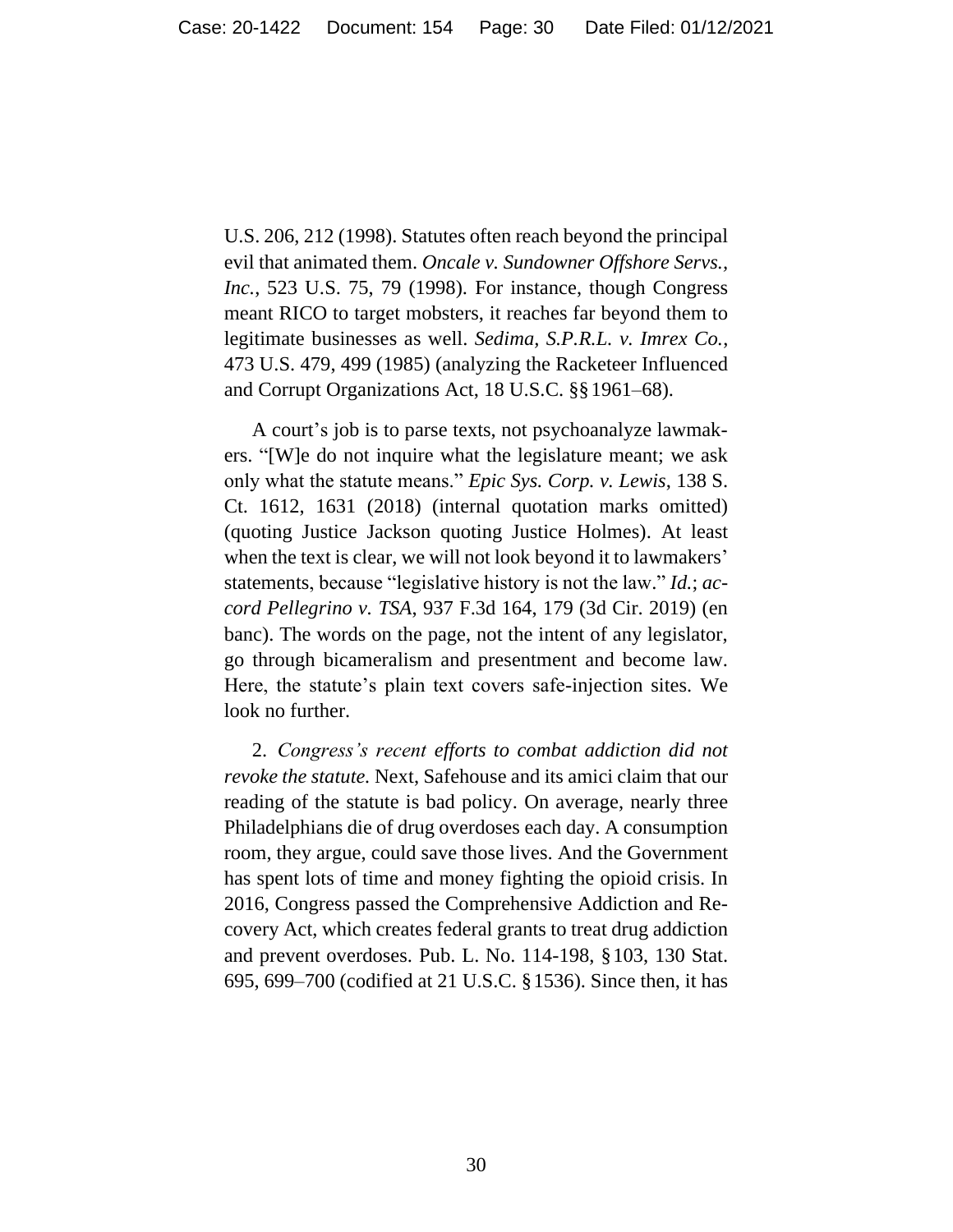banned federal funding of syringe-exchange programs but authorized an exception. Consolidated Appropriations Act of 2016, Pub. L. No. 114-113, §520, 129 Stat. 2242, 2652.

Safehouse asks us to read the Act to "[h]armonize[]" it with these federal efforts. Appellees' Br. 38. But to do that, we would have to rewrite the statute. These laws say nothing about safe-injection sites, and  $\S 856(a)(2)$ 's plain text forbids them. If that ban undermines Congress's current efforts to fight opioids, Congress must fix it; we cannot.

# **III. APPLYING §856(a)(2) TO SAFEHOUSE IS A VALID EXERCISE OF CONGRESS'S POWER OVER INTERSTATE COMMERCE**

Having held that Safehouse's safe-injection site would violate  $\S 856(a)(2)$ , we turn to its affirmative defense under the Commerce Clause. Safehouse argues that Congress lacks the power to criminalize its local, noncommercial behavior. After all, it will not charge visitors to use the consumption room. But the Supreme Court foreclosed that argument in *Gonzales v. Raich*, rejecting a Commerce Clause challenge to a different section of the Controlled Substances Act. 545 U.S. 1, 9 (2005). *Raich* clarifies that Congress can regulate local, noncommercial activity when that activity will affect a national market. Even though Safehouse's consumption room will be local and free, the Act bans it as part of shutting down the national market for drugs. The Commerce Clause, together with the Necessary and Proper Clause, gives Congress the power to do that. U.S. Const. art. I, §8, cl. 3, 18.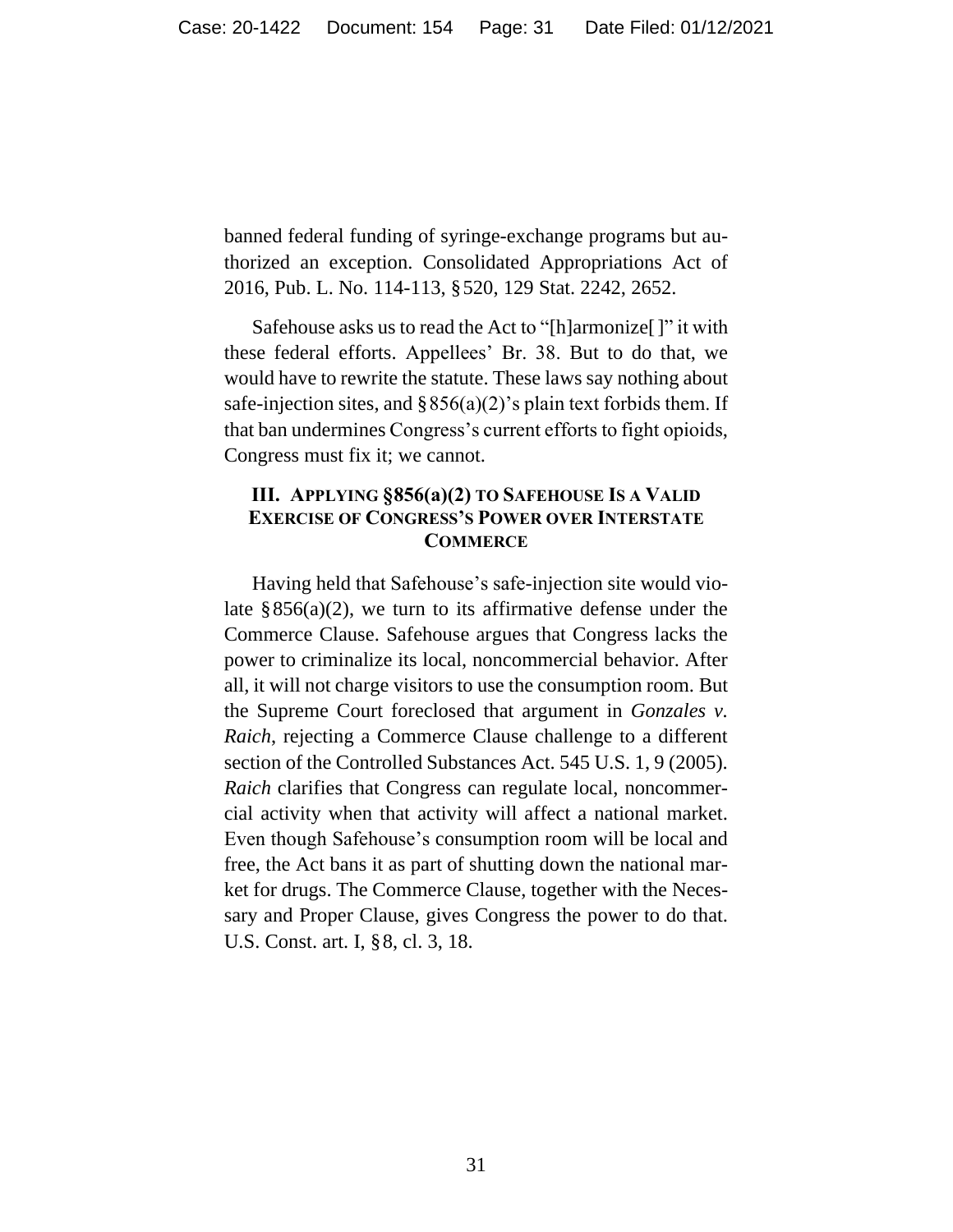# **A. Congress can regulate local activities either (1) if they are economic and, taken together, substantially affect interstate commerce, or (2) as part of a comprehensive regulatory scheme**

Using its commerce power, Congress can regulate the "channels of interstate commerce"; "instrumentalities," people, and "things in interstate commerce"; and "activities that substantially affect interstate commerce." *United States v. Lopez*, 514 U.S. 549, 558–59 (1995). That last category can cover local activity and thus risks blurring the line "between what is truly national and what is truly local." *Id.* at 567–68. To hold that line, we demand that the local activity Congress regulates be either (1) economic or else (2) covered by a broader scheme to regulate commerce. *See id.* at 559–61. Either route suffices.

1. *Congress can regulate local economic activities that substantially affect interstate commerce*. Federal law may regulate local activities if they are economic and, as a "class of activities," they substantially affect interstate commerce. *Raich*, 545 U.S. at 17 (quoting *Perez v. United States*, 402 U.S. 146, 151 (1971)); *Lopez*, 514 U.S. at 559–60. A court does not decide for itself that a class of activity has substantial economic effects. We ask only whether Congress had a rational basis to think so. *Raich*, 545 U.S. at 22.

Activities can count as economic even if they are not commercial. *Raich*, 545 U.S. at 18. That is because, even without buying or selling, some local activities can collectively affect national supply and demand. Thus, in *Wickard v. Filburn*, the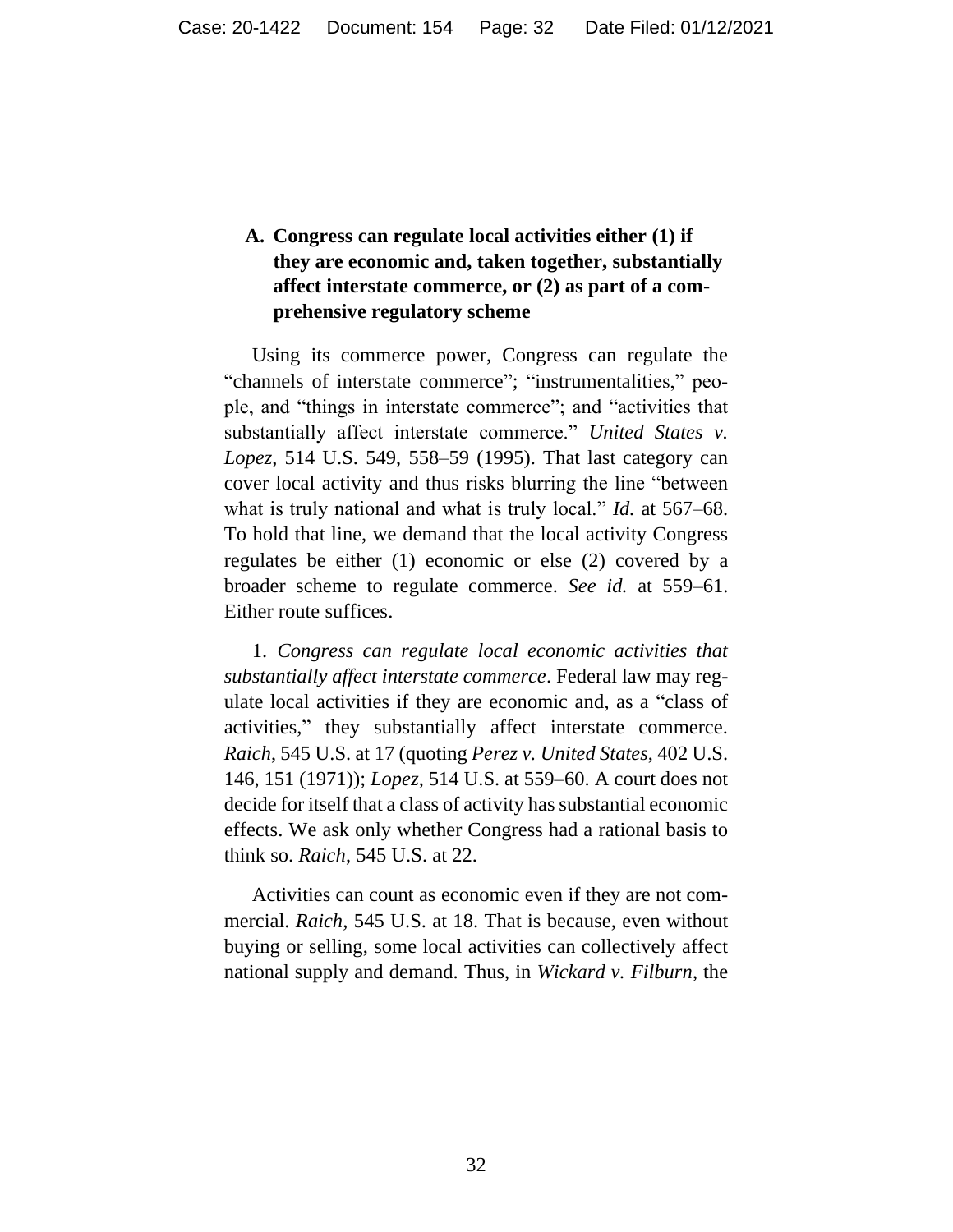Supreme Court upheld a law capping how much wheat a farmer could grow to feed his own livestock, bake his own bread, and plant his next year's crop. 317 U.S. 111, 114, 127–28 (1942). In the aggregate, it reasoned, excess homegrown wheat could lower demand, compete with wheat on the market, and so substantially affect interstate commerce. *Id.*

2. *Congress can regulate noneconomic activities only as part of a larger regulatory scheme.* Congress's power to regulate noneconomic activities, like many traditionally local crimes, is more limited. "Congress may [not] regulate noneconomic, violent criminal conduct based solely on that conduct's aggregate effect on interstate commerce." *United States v. Morrison*, 529 U.S. 598, 617 (2000). For instance, Congress cannot ban possessing guns near schools just because violent crime might raise insurance rates, hinder education, and thus dampen economic production. *Lopez*, 514 U.S. at 563–64. Nor can it ban violence against women based on how it might harm employment and the economy. *Morrison*, 529 U.S. at 614–15. That is the job of state and local legislatures, not Congress.

But Congress *can* regulate traditionally local, noneconomic activities as part of a larger regulatory scheme. The laws in *Lopez* and *Morrison* were single-subject statutes, not part of regulating interstate markets. By contrast, Congress *can* reach local, noneconomic activities (like simple possession) as "part of a larger regulation of economic activity, in which the regulatory scheme could be undercut unless the intrastate activity were regulated." *Lopez*, 514 U.S. at 561. For example, when this Court faced a federal ban on possessing certain machine guns, we upheld it. *United States v. Rybar*, 103 F.3d 273, 274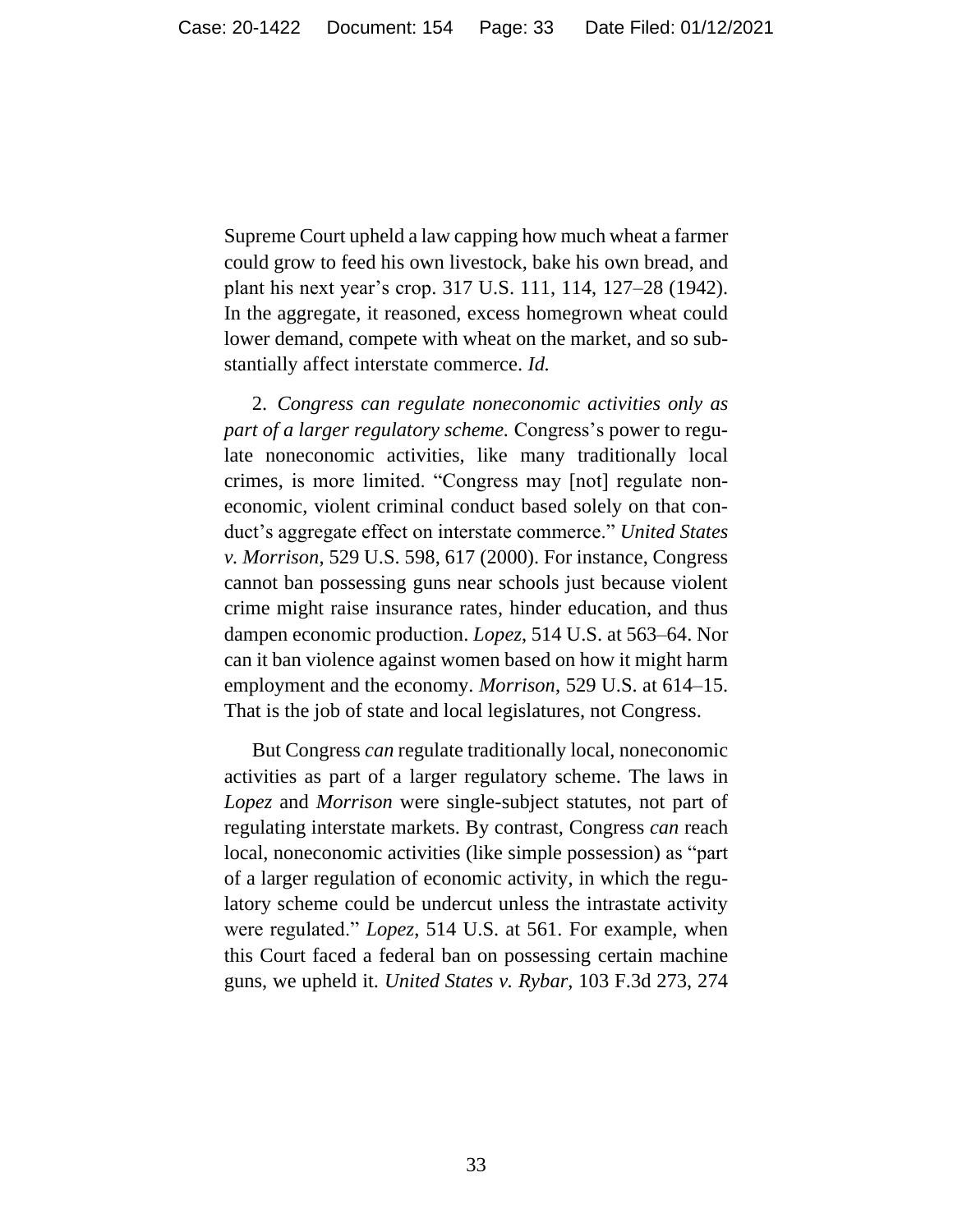(3d Cir. 1996). That law, unlike the one in *Lopez*, sought to halt interstate gun trafficking. *Id.* at 282–83. To shut down the interstate market in machine guns, it had to reach intrastate possession too. *Id.* By the same token, Congress can ban even intrastate possession of child pornography. *United States v. Rodia*, 194 F.3d 465, 479 (3d Cir. 1999).

When Congress regulates local noneconomic activities as part of a scheme, it need only choose means that are " 'reasonably adapted' to the attainment of a legitimate end under the commerce power." *Raich*, 545 U.S. at 37 (Scalia, J., concurring) (quoting *United States v. Darby*, 312 U.S. 100, 121  $(1941)$ .

Having discussed the two bases for regulating local activities, we can now apply them. As the next two sections explain, both the comprehensive-scheme and aggregate-economiceffect rationales independently justify §856's ban.

# **B. Congress can ban local drug-involved premises as part of a comprehensive regulatory scheme**

Whether providing drug-involved premises counts as economic activity or not, Congress can regulate it. The drug market is national and international. Congress has found that this trade poses a national threat. Thus, it passed the Controlled Substances Act, a scheme to suppress or tightly control this market. The Act properly seeks to shut down the market for Schedule I and unprescribed Schedule II–V drugs. Because Congress passed a valid scheme to regulate the interstate drug trade, §856 is constitutional as long as it is "reasonably adapted" to that scheme. *Raich*, 545 U.S. at 37 (Scalia, J.,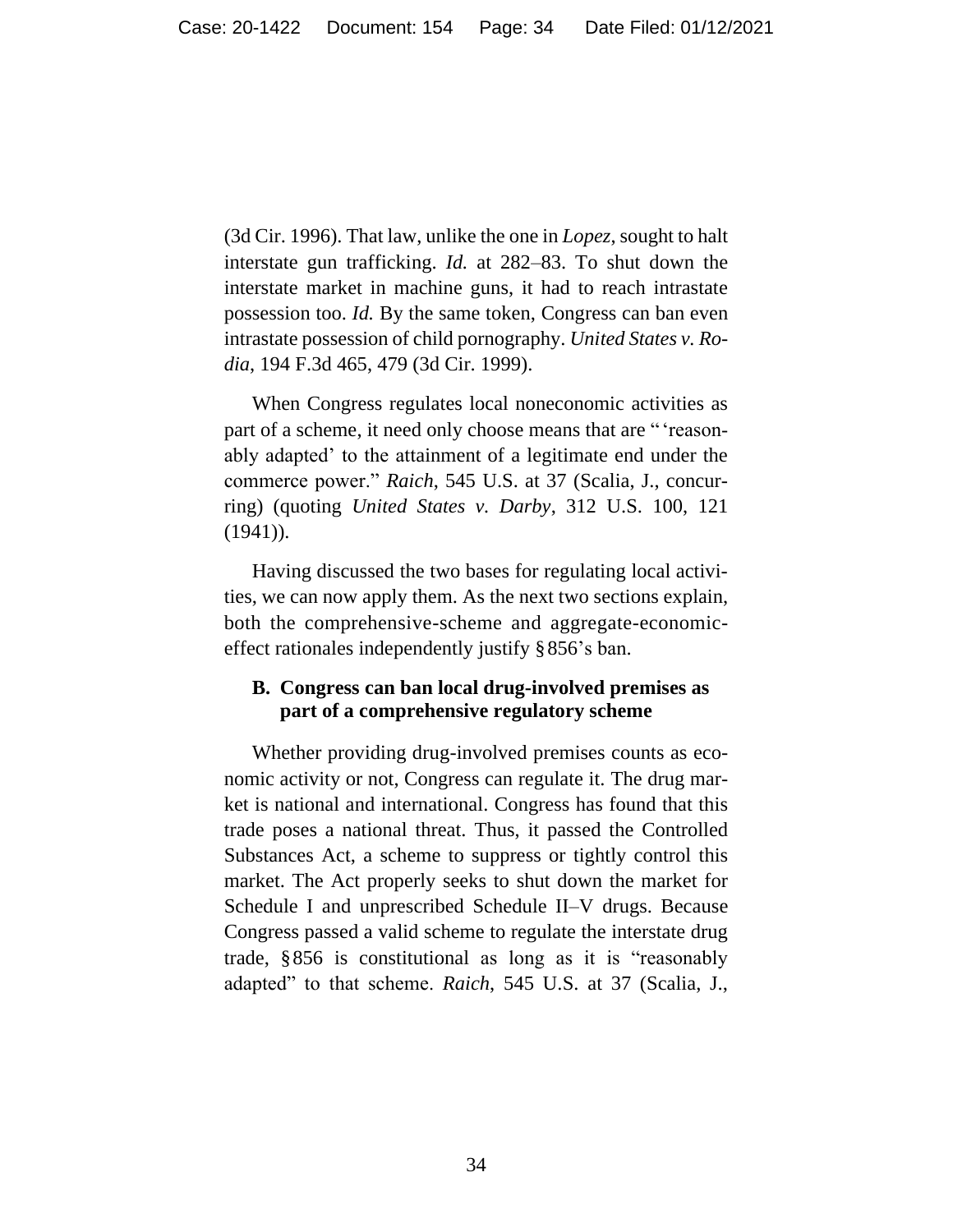concurring) (quoting *Darby*, 312 U.S. at 121). And it is. To bolster the Act's scheme, Congress can reach local premises where drug activities happen.

1. *The Controlled Substances Act is a scheme to tightly control the interstate drug market*. Drugs are big business. In 2016 alone, Americans spent \$146 billion on cannabis, cocaine, heroin, and methamphetamine. Gregory Midgette et al., RAND Corp., *What America's Users Spend on Illegal Drugs, 2006–2016*, at xiv tbl. S.2 (2019). Congress has recognized that much of this traffic flows in interstate and international commerce. 21 U.S.C. §801(3). It addressed that market in the Act.

To control drug manufacture, sale, and possession, the Act creates a "closed regulatory system." *Raich*, 545 U.S. at 13. Because Schedule I drugs have no accepted medical use, the Act bans them entirely. *See* 21 U.S.C. §812(b)(1). For other drugs that have some accepted uses but a "potential for abuse" (those in schedules II–V), the Act requires a prescription. §§812(b)(2)(A), (3)(A), (4)(A), (5)(A), 844(a). This scheme seeks to shut down the markets in Schedule I and unprescribed Schedule II–V drugs. *See Raich*, 545 U.S. at 19, 24. That goal is valid, as the power to regulate a market includes the power to ban it. *Id.* at 19 n.29.

2. *Congress can serve this goal by reaching intrastate activities*. The national drug market is bound up with local activities. Drugs produced locally are often sold elsewhere; drugs sold or possessed locally have usually been imported from elsewhere. §801(3). Even local possession and sale "contribute to swelling the interstate market."  $§ 801(4)$ . So to control the interstate market, the Act reaches intrastate activities.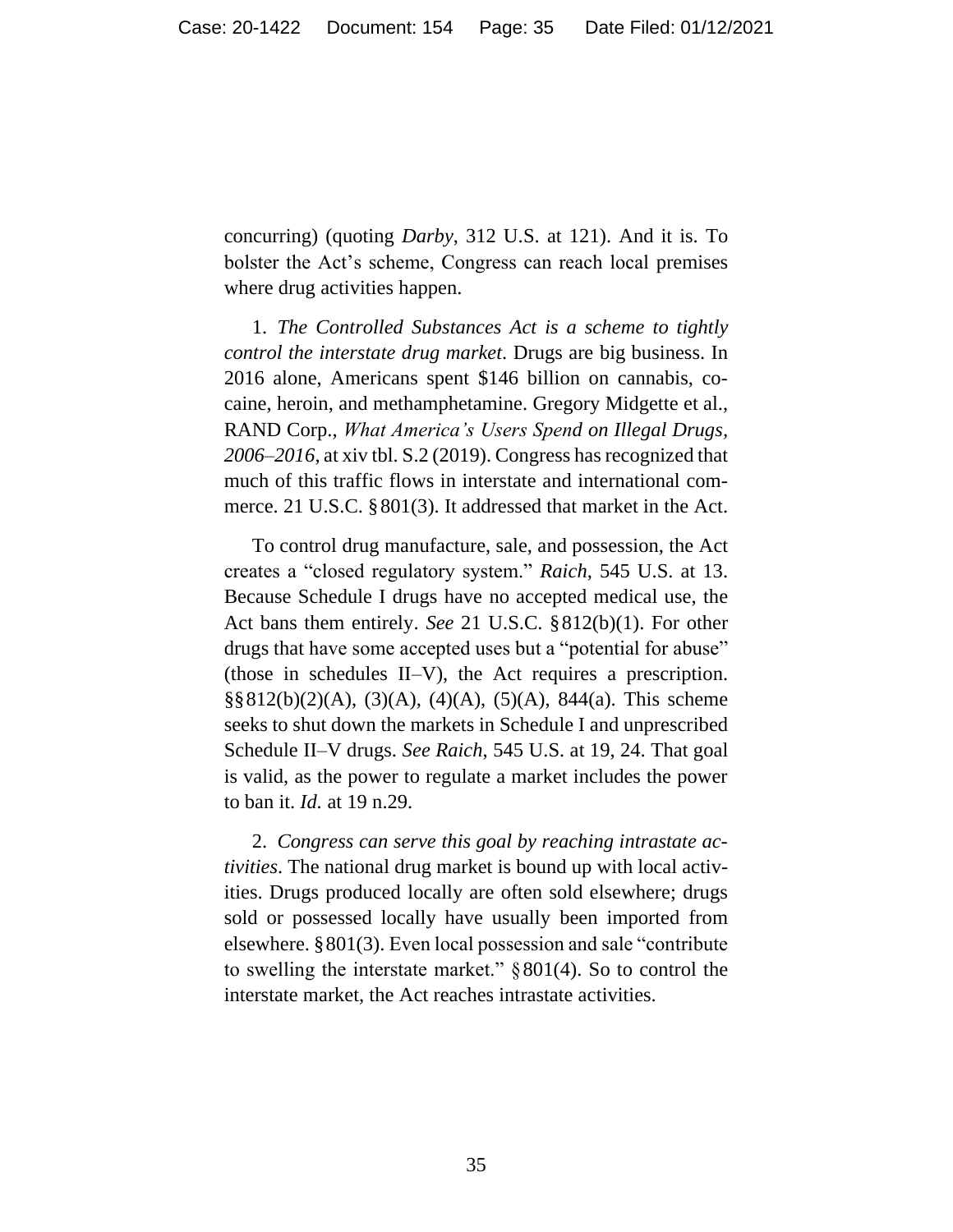*Raich* confirms that Congress can do that*. Raich* upheld the Act's ban on local production and possession of marijuana for personal medical use. 545 U.S. at 9. Unlike the laws in *Lopez* and *Morrison*, this ban was part of a comprehensive regulatory scheme to shut down the interstate market in marijuana. *Id.* at 19, 23–24. Drugs are fungible. *Id.* at 18. Local drugs are hard to distinguish from imported ones and can be diverted into the interstate market. *Id.* at 22. Congress rationally believed that failing to regulate intrastate drugs "would leave a gaping hole in the [Act]." *Id.* So it was necessary and proper to enact a flat ban, with no intrastate exception. *Id.; id.* at 34 (Scalia, J., concurring).

3. *Section 856 is a key part of the Act's comprehensive regulatory scheme*. At oral argument, Safehouse sought to distinguish consuming drugs from providing a place to consume them. But just as Congress regulates the drug activities, it can also regulate places where those activities are likely to flourish. Congress added §856 to plug a "gaping hole" in the Act that made it harder to stop drug use and dealing at crack houses and the like. *Raich*, 545 U.S. at 22.

Section 856 is reasonably adapted to control drug manufacture, sale, and possession. Consider state laws that forbid BYOB restaurants to let minors drink alcohol on-site. *See, e.g.*, N.J. Rev. Stat. §2C:33-27(a)(3). Of course, minors themselves may not drink in public. *Id.* §2C:33-15(a). And the restaurants would not be providing the alcohol, only the space and glasses. Yet states still punish them if the minors drink there. Why? Because the ban makes it harder for minors to drink. If restaurateurs know that they could face steep fines for tolerating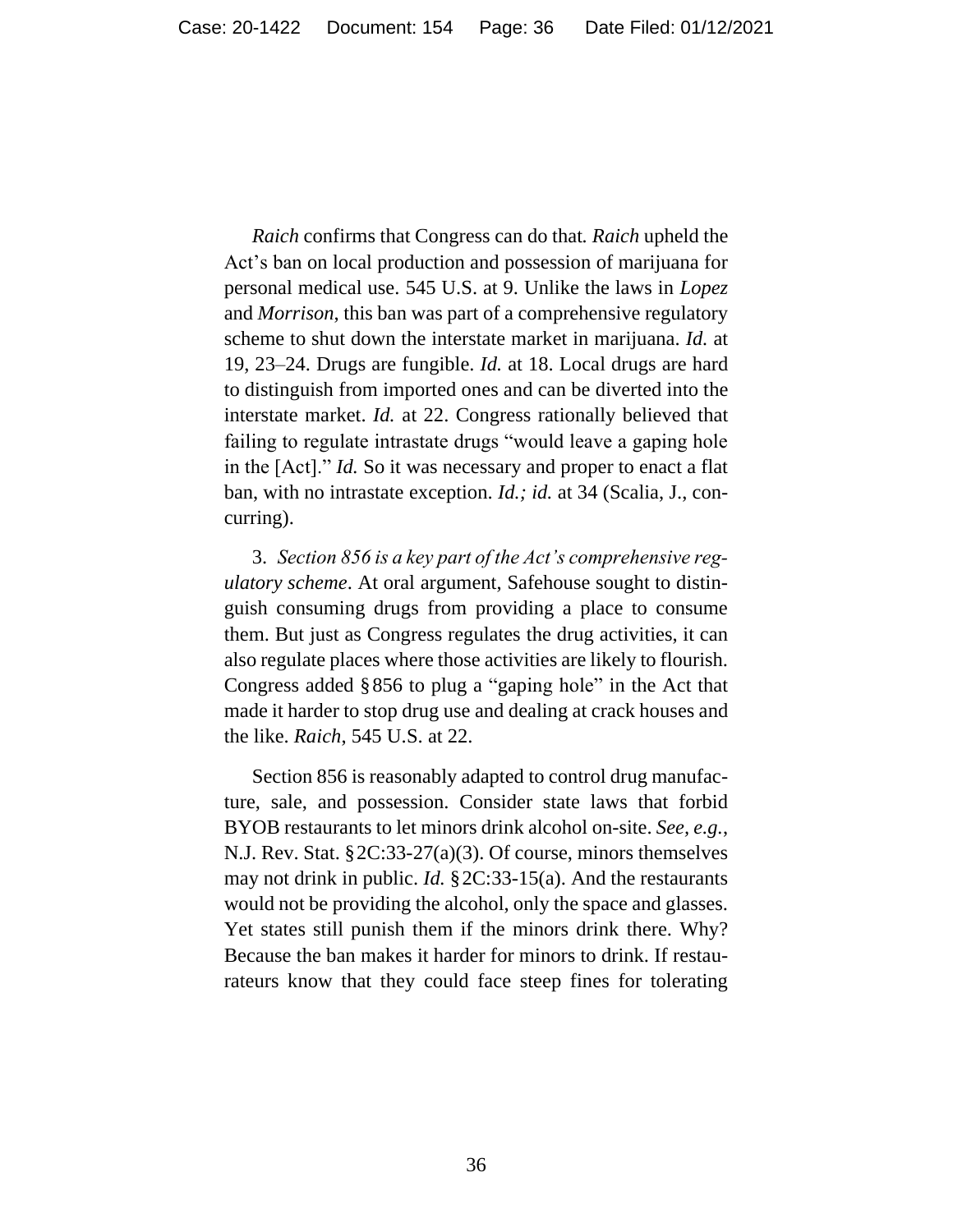underage drinking, they will prevent it from happening. So too here. Just as local drug possession "swell[s] the interstate [drug] traffic," clamping down on local drug use helps restrict that market. 21 U.S.C. §801(3), (4).

We could stop here. Because §856 is part of the Act's comprehensive regulatory scheme, Congress has the power to ban even local, noneconomic activity that would undercut that scheme. But another ground independently supports the Act: it regulates economic activity that could, in the aggregate, substantially affect interstate commerce.

# **C. Congress had a rational basis to believe that making properties available for drug use will have substantial economic effects**

Even if §856 were not part of a comprehensive regulatory scheme, Congress could still regulate the activities it covers. Safehouse argues that making a local safe-injection site available for free is noneconomic. But *Raich* forecloses that argument.

1. *Making properties available for drug use is economic activity*. *Raich* defined "economics" broadly as "the production, distribution, *and consumption* of commodities." 545 U.S. at 25–26 (quoting *Webster's Third New International Dictionary* 720 (1966)) (emphasis added). These are all activities that affect national supply and demand and thus interstate commerce. So producing, distributing, and consuming drugs are "quintessentially economic" activities. *Id.* Even intrastate growing of marijuana for home consumption is economic,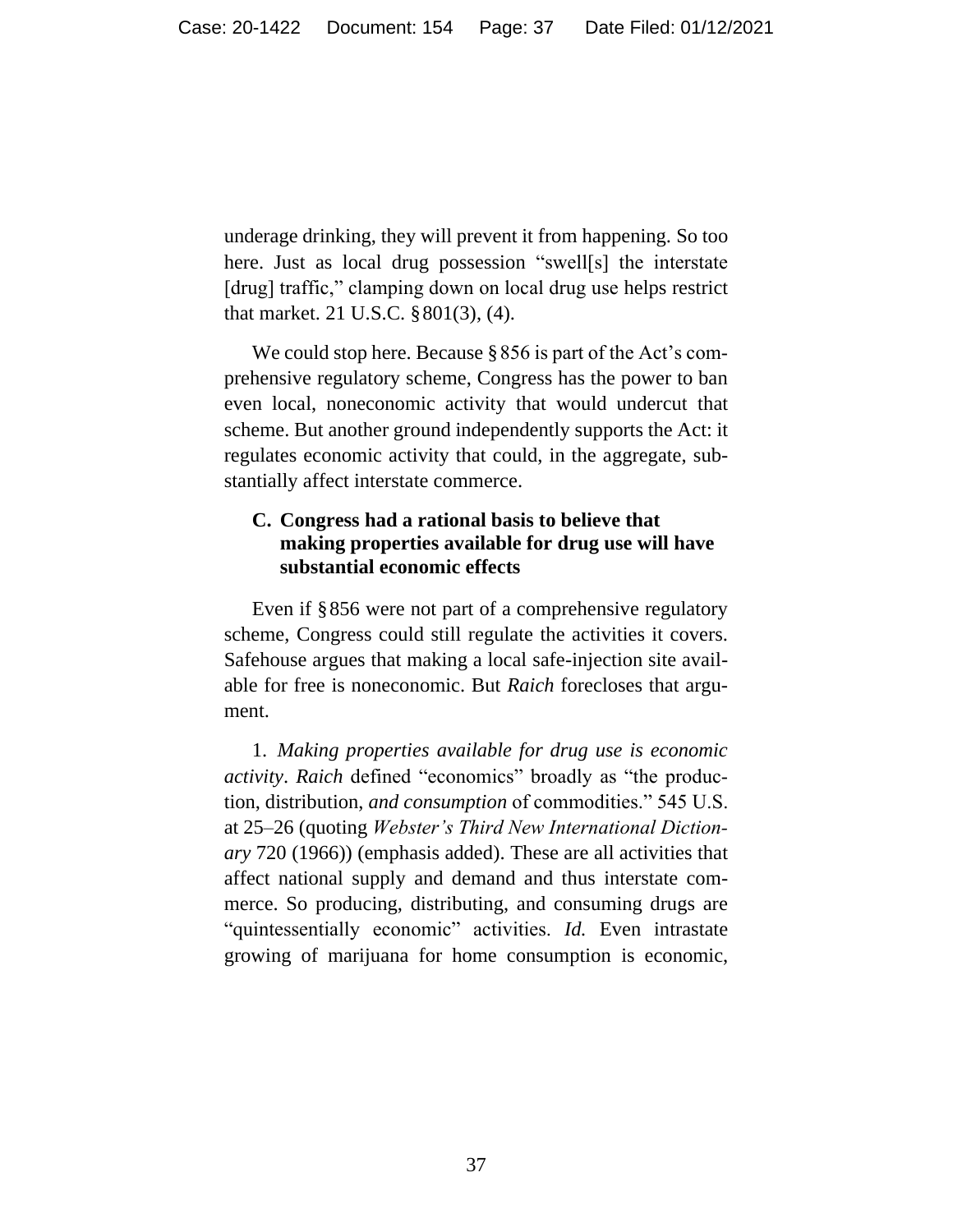because it could substantially affect the national marijuana market. *Id.* at 19, 25–26.

To be sure, Safehouse will not itself consume drugs. But it will create a "consumption room," a dedicated space for streams of visitors to use drugs. "[T]here is an established, and lucrative, interstate market" for those drugs. *Id.* at 26. Opening a space for consuming drugs will encourage users to come do so. Making consumption easier and safer will lower its risk and so could increase consumption. More drug consumption would create more market demand. Just as "home consumption [of] a fungible commodity" is economic activity that can substantially affect the national market, so too is hosting consumption. *See Raich*, 545 U.S. at 7.

It makes no difference that Safehouse will let its visitors come for free. Wickard grew wheat to feed his own livestock and bake his own bread. 317 U.S. at 114. And though one of the drug users in *Raich* grew her own marijuana and another was given it as a gift, that did not matter. 545 U.S. at 7. Economic activity is broader than commercial activity; it need not involve buying and selling. Congress validly banned these noncommercial uses to control supply and demand in the drug market. *Raich*, 545 U.S. 22–23; *Wickard*, 317 U.S. at 127–28. That was necessary and proper. Congress had the power to regulate the whole class of drug activities, and courts cannot "excise" individual cases from that class just because they are "trivial." *Raich*, 545 U.S. at 23 (quoting *Perez v. United States*, 402 U.S. 146, 154 (1971)).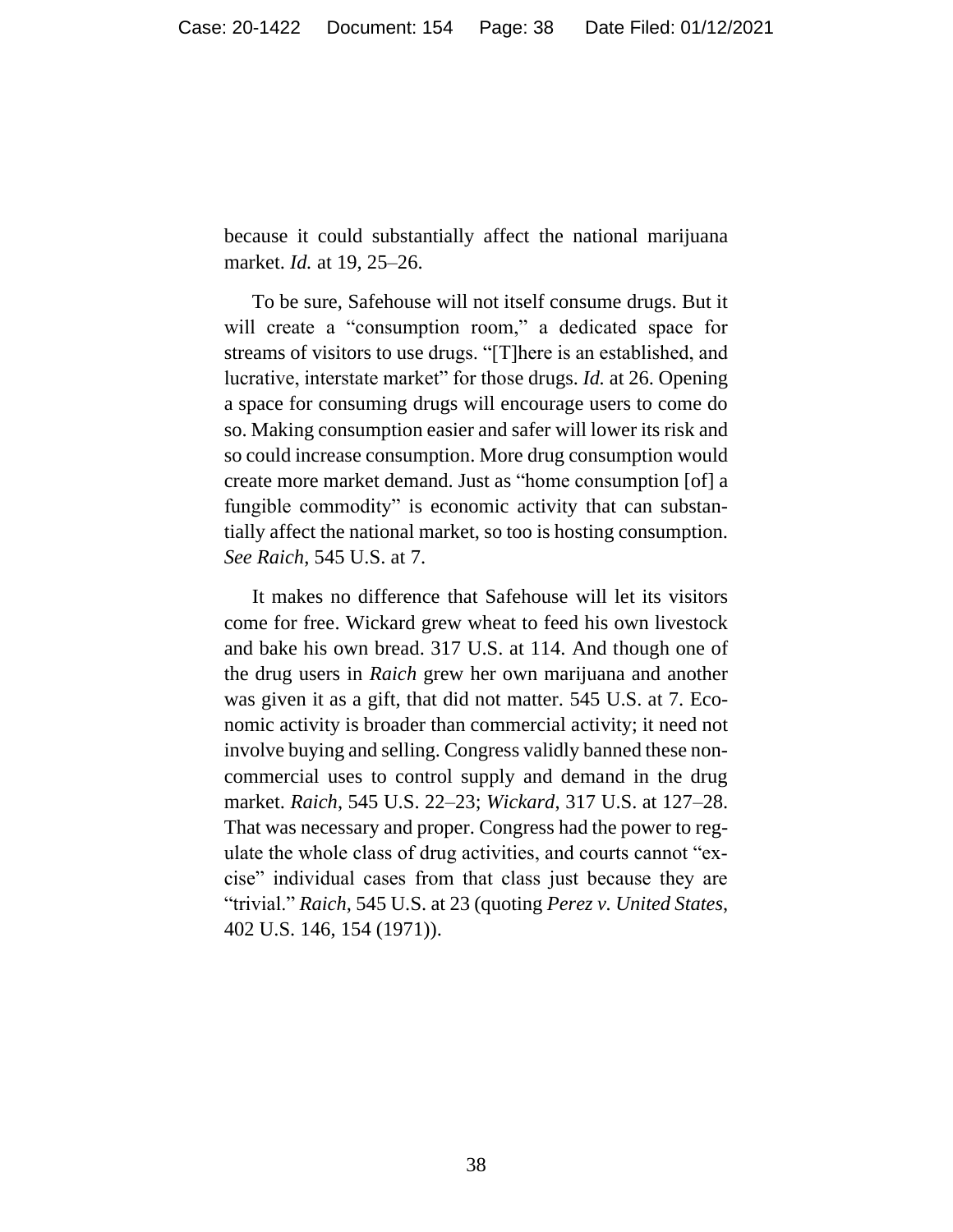2. *Congress has a rational basis to believe that this activity, as a class, substantially affects interstate commerce*. Congress could find that maintaining drug-involved premises, as a class, substantially affects commerce. Drug dealers may well congregate near Safehouse, increasing the drug trade and arguably drug demand. True, Safehouse argues that its site will not increase drug demand, as visitors must buy their drugs before arriving. And amici dispute whether safe-injection sites increase drug use and trafficking. That empirical and policy debate is for Congress, not courts. It is enough that Congress could rationally find a causal link between drug-involved premises as a class and commerce. *Raich*, 545 U.S. at 22.

Congressional findings confirm common sense. 21 U.S.C. §801(3)–(6). Drugs typically flow through interstate markets before someone possesses them.  $\S 801(3)(C)$ . And intrastate possession helps swell the interstate market. § 801(4). So regulating intrastate activity is necessary and proper to clamp down on the interstate market. To be sure, these findings in the Act predate §856, and they do not specifically discuss druginvolved premises. But we may consider findings from prior legislation. *Rodia*, 194 F.3d at 474 n.4; *Rybar*, 103 F.3d at 281. And "Congress [need not] make particularized findings in order to legislate." *Raich*, 545 U.S. at 21.

In short, Congress can regulate Safehouse both to complete the Act's comprehensive regulatory scheme and to stop economic activity that, in the aggregate, could substantially affect interstate commerce.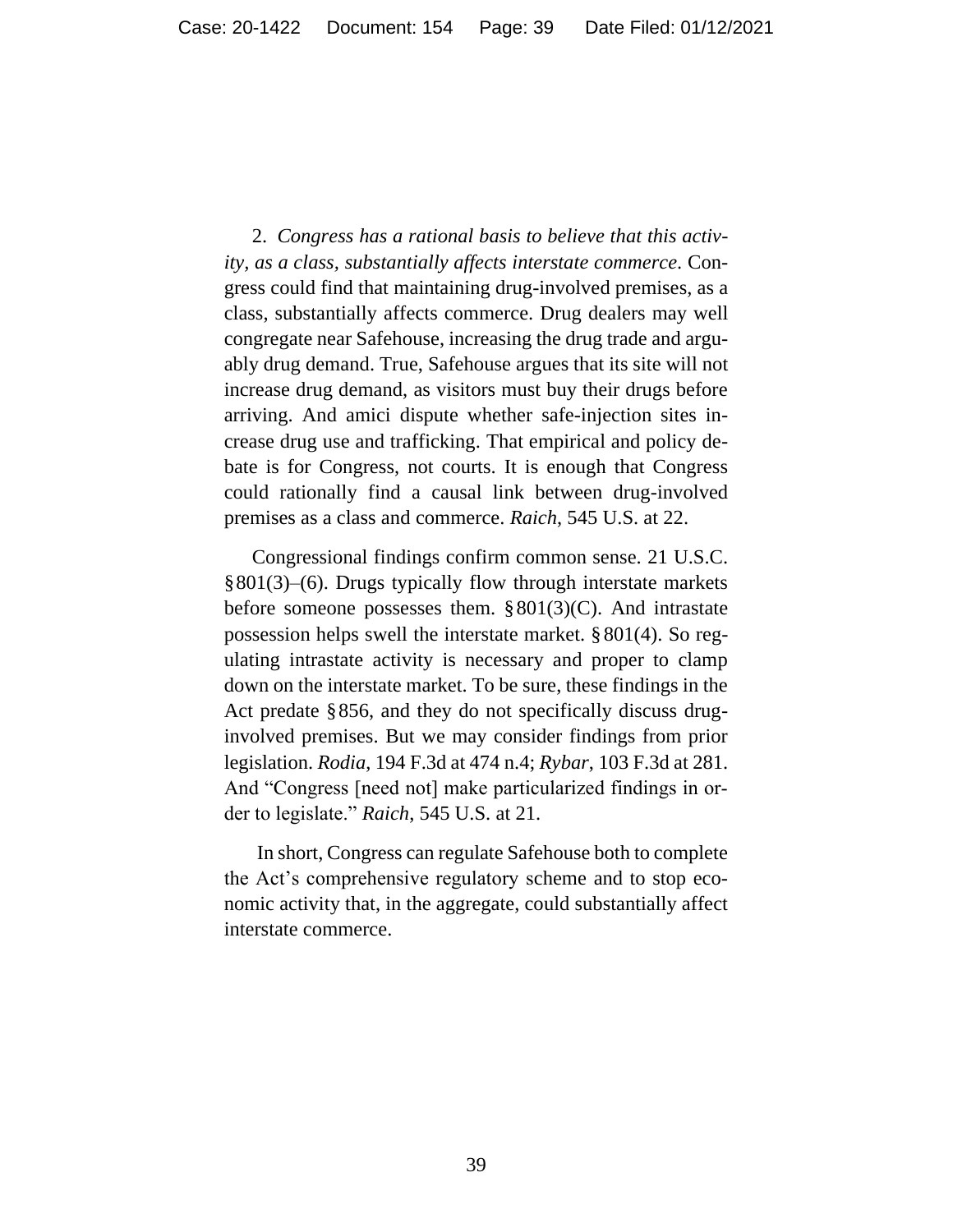#### \* \* \* \* \*

The opioid crisis is a grave problem that calls for creative solutions. Safehouse wants to experiment with one. Its goal, saving lives, is laudable. But it is not our job to opine on whether its experiment is wise. The statute forbids opening and maintaining any place for visitors to come use drugs. Its words are not limited to crack houses. Congress has chosen one rational approach to reducing drug use and trafficking: a flat ban. We cannot rewrite the statute. Only Congress can. So we will reverse and remand for the District Court to consider the RFRA counterclaim.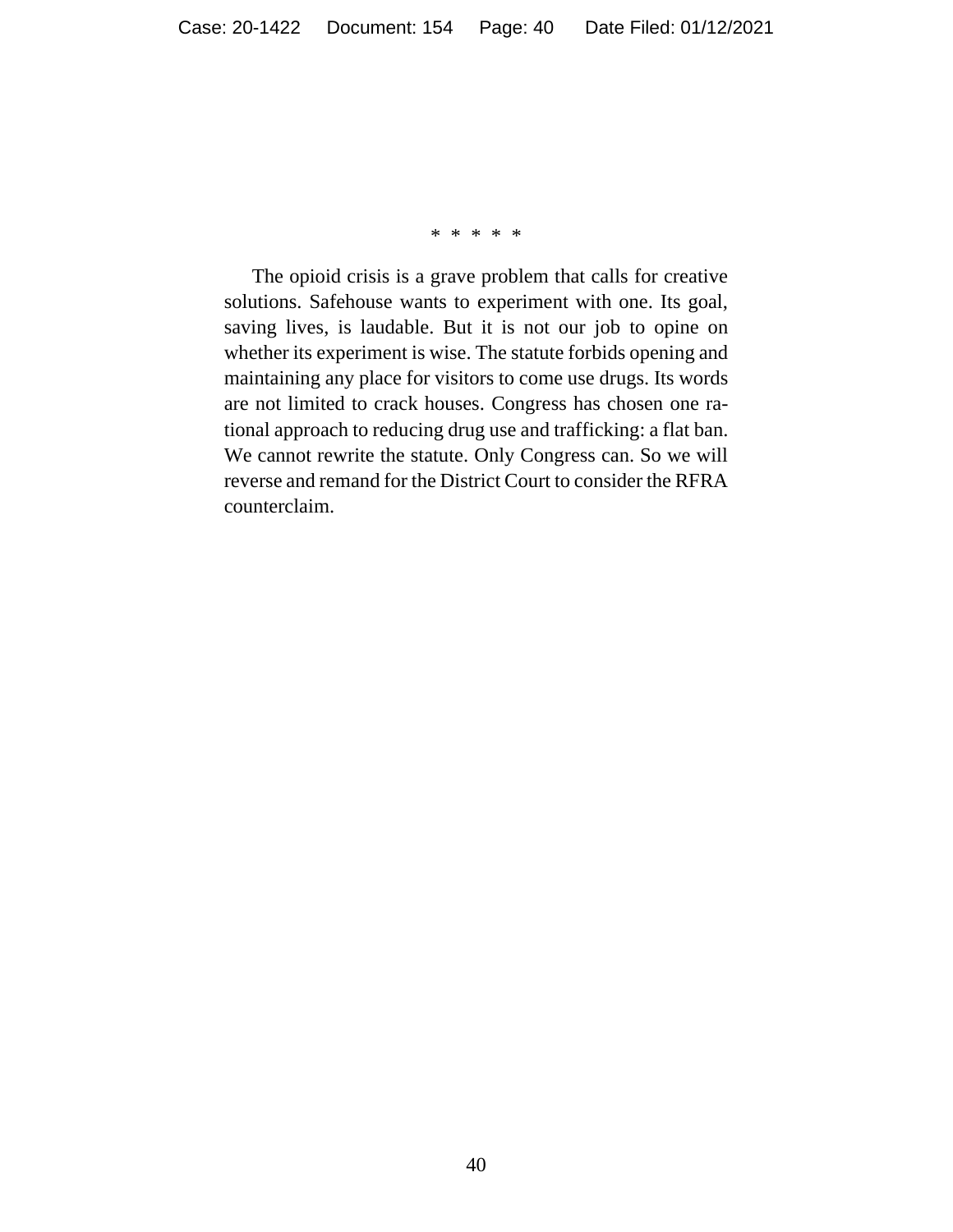*United States v. Safehouse, et al.* No. 20-1422

\_\_\_\_\_\_\_\_\_\_\_\_\_\_\_\_\_\_\_\_\_\_\_\_\_\_\_\_\_\_\_\_\_\_\_\_\_\_\_\_\_\_\_\_\_\_\_\_\_

ROTH, Circuit Judge, dissenting in part and dissenting in judgment.

The Majority's decision is *sui generis*: It concludes that 8 U.S.C. § 856(a)(2)—unlike § 856(a)(1) or any other federal criminal statute—criminalizes otherwise innocent conduct, based solely on the "purpose" of a third party who is neither named nor described in the statute. The text of section 856(a)(2) cannot support this novel construction. Moreover, even if Safehouse's "purpose" were the relevant standard, Safehouse does not have the requisite purpose. For these reasons, I respectfully dissent.<sup>1</sup>

## **I**

Despite the ongoing public-health crisis caused by the COVID-19 pandemic, we cannot forget that the United States is also in the middle of an opioid epidemic. "Safehouse intends to prevent as many [opioid-related] deaths as possible through a medical and public health approach to overdose prevention."<sup>2</sup> Safehouse is prepared to provide a wide range of services desperately needed in Philadelphia and routinely provided at Safehouse's companion facility, Prevention Point Philadelphia, including:

clean syringe exchange services, primary

 $<sup>1</sup>$  I concur with the Majority's rejection of Safehouse's argument that</sup> Congress cannot regulate its conduct under the Commerce Clause.  $^{2}$  Appx. 116.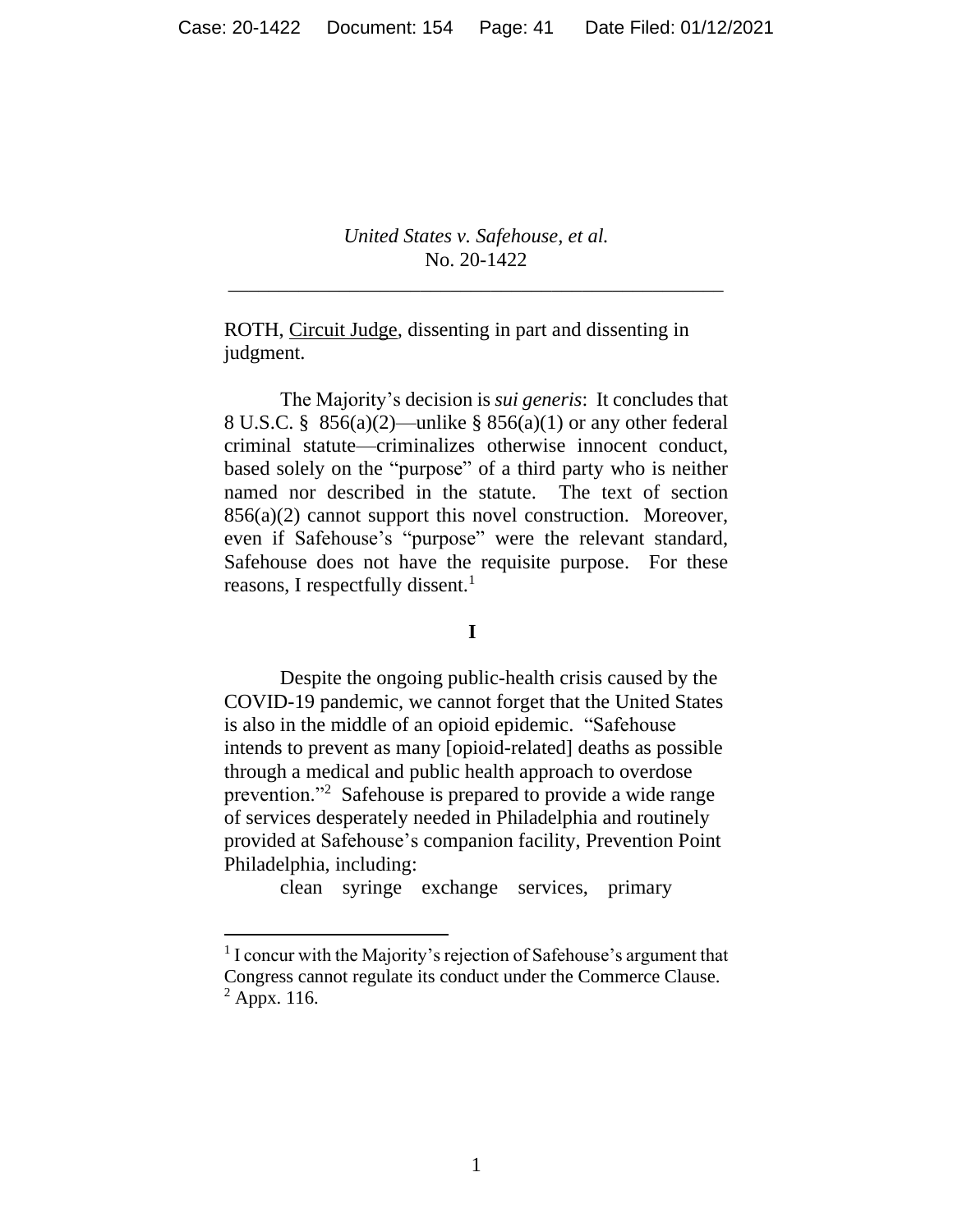medical care, an HIV clinic, a Hepatitis C clinic, wound care and education on safer injection techniques, overdose prevention education, overdose reversal kits and distribution, housing, meals, mail services, Medication-Assisted Treatment, and drug recovery and treatment services.<sup>3</sup>

The government takes no issue with any of these services. Instead, it argues that Safehouse should not be permitted to open its doors because of one additional service that it will provide: A Consumption Room. Specifically, Safehouse will provide "medically supervised consumption and observation" so that "[t]hose who are at high risk of overdose death would stay within immediate reach of urgent, lifesaving medical care."<sup>4</sup> "Medical supervision at the time of consumption ensures that opioid receptor antagonists such as Naloxone, and other respiratory and supportive treatments like oxygen, will be immediately available to the drug user in the event of an overdose."<sup>5</sup> Significantly, no one is required to use the Consumption Room to be eligible for *any* of Safehouse's other services,<sup>6</sup> nor will Safehouse provide, store, handle, or encourage the use of drugs, or allow others to distribute drugs on its property.

<sup>3</sup> *Id.* at 683.

<sup>4</sup> *Id.* at 116.

<sup>5</sup> *Id.*

<sup>6</sup> *The Safehouse Model*, SAFEHOUSEPHILLY.COM, https://www.safehousephilly.org/about/ the-safehouse-model (last accessed Nov. 17, 2020) ("Upon arrival, participants may choose to go directly to the observation room to access MAT and other services.").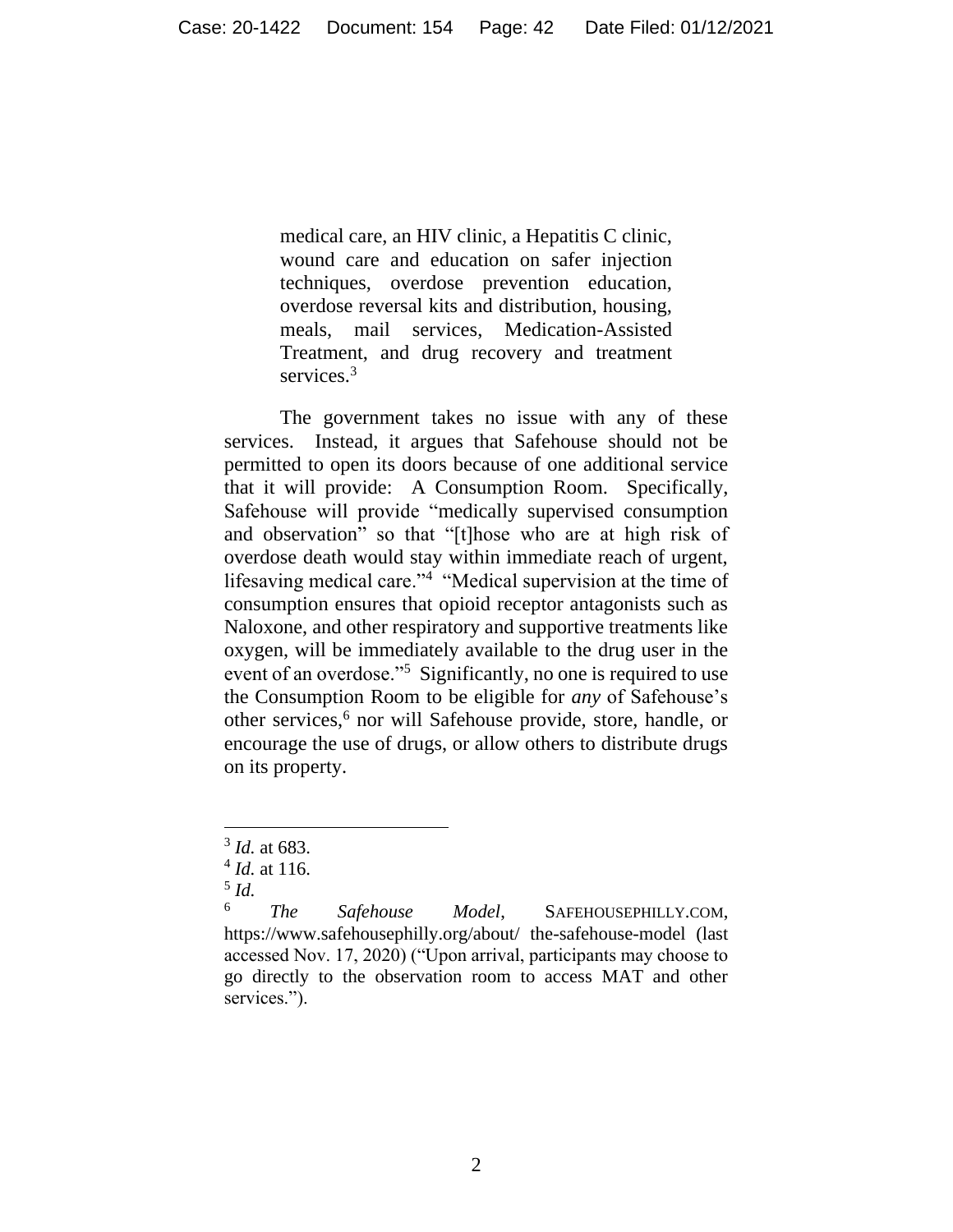In other words, Safehouse is a drug treatment facility that also seeks to provide much needed overdose care to drug users. If these users are denied access to a Consumption Room, they will still use drugs -- and possibly die on the street. Philadelphia's police and mobile emergency services (EMS) already attempt to provide rescue services for users who pass out on the streets. Often, the Police and EMS cannot do so in a timely manner. Instead of patrolling the streets for users who have overdosed, Safehouse wants to save lives *indoors*.

At oral argument, the government conceded that Safehouse could provide the exact same services it plans to provide in the Consumption Room if it did not do so *indoors* if, for instance, it provided a Consumption Room inside a mobile van. Yet, according to the Majority's interpretation of section 856(a)(2), Safehouse would be committing a federal crime, punishable by twenty years' imprisonment, if the Consumption Room services were provided inside a building, rather than in a mobile van, parked in front. I cannot interpret section  $856(a)(2)$  to reach such a result.

## **II**

At oral argument, the government conceded that section 856(a) is poorly written. Indeed, it is nearly incomprehensible. Rather than construe this ambiguous statute narrowly, however, the Majority opts for broad criminal liability, arguing that an organization violates the statute if it makes its property available to a third party, knowing that *the third party* has "the purpose of unlawfully manufacturing, storing, distributing, or *using* a controlled substance." 7 I disagree with such a

 $718$  U.S.C. § 856(a)(2) (emphasis added).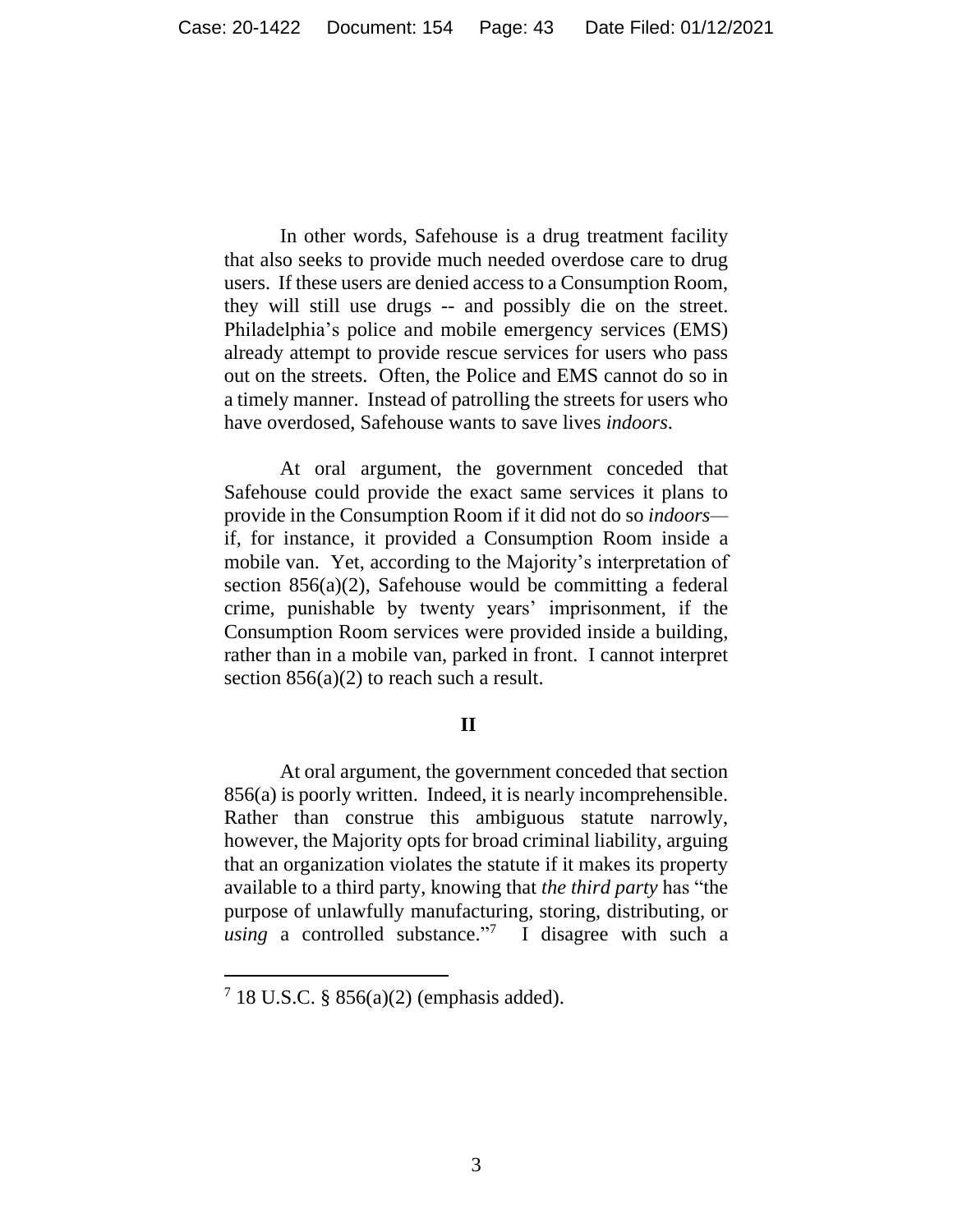construction of the statute. I know of no statute, other that section  $856(a)(2)$ , in which the "purpose" of an unnamed third party would be the factor that determines the mens rea necessary for a defendant to violate the statute. This problematic construction is particularly evident here because the parties agree that the "purpose" in section  $856(a)(1)$  refers to the defendant's "purpose."

## **A**

This divergence of interpretation violates the rules of statutory construction: "identical words used in different parts of the same statute are generally presumed to have the same meaning." 8 The Majority offers no reason to disregard this presumption. And to the extent that there is any ambiguity, the legislative history goes against the Majority. This precise issue was addressed in the floor debates of the 2003 amendments to section 856(a): Then-Senator Joseph Biden stated that "rogue promoters" charged under the statute must "not only know that there is drug activity at their event but also *hold the event for the purpose of illegal drug use or distribution*. . . . Let me be clear. Neither current law nor my bill seeks to punish a promoter for the behavior of their patrons."<sup>9</sup>

The Majority also construes section (a)(2)'s *mens rea* requirement unlike any other federal criminal statute. Indeed, the Majority has not identified a single statute that criminalizes otherwise innocent conduct—here, lawfully making your property "available for use"—solely because of the subjective thoughts of a third party not mentioned in the statute.

<sup>8</sup> *IBP, Inc. v. Alvarez*, 546 U.S. 21, 34 (2005).

<sup>&</sup>lt;sup>9</sup> 149 Cong. Rec. S1678 (emphasis added).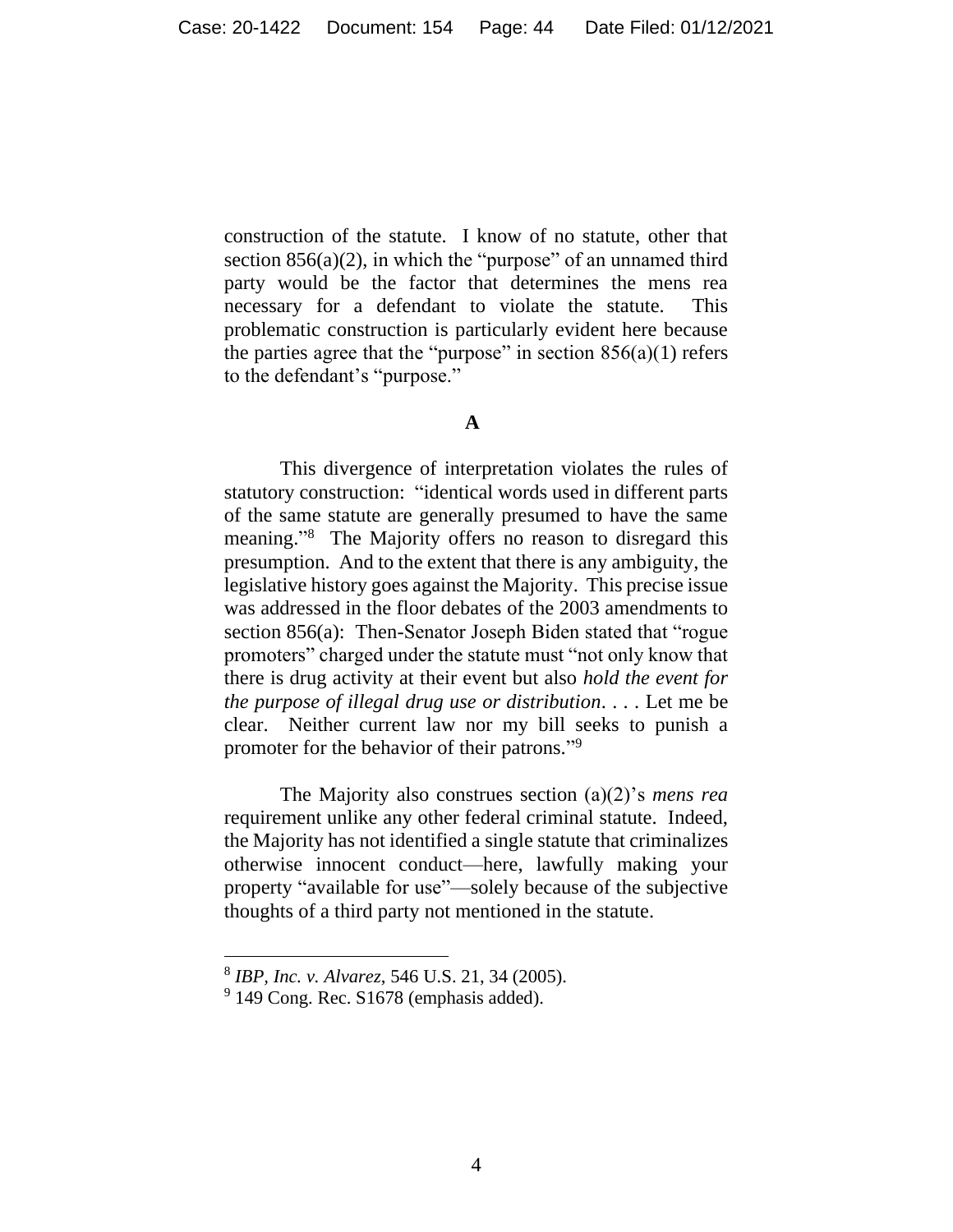At oral argument, the government suggested that conspiracy requires proof of third-party intent. True, but conspiracy statutes use the word "conspire," which refers to a third party and that party's purpose. For centuries, "conspiracy" has had a well-accepted common law meaning that we still use today: an "agreement," "combination," or "confederacy" of multiple people.<sup>10</sup> "When Congress uses a common law term . . . we generally presume that it intended to adopt the term's widely-accepted common law meaning  $\dots$ ."<sup>11</sup> Moreover, conspiracy is a specific-intent crime<sup>12</sup> that requires a defendant to share and agree to facilitate a co-conspirator's illicit purpose.<sup>13</sup> By contrast, the Majority's construction of

<sup>10</sup> *United States v. Hinman*, 26 F. Cas. 324, 325 (C.C.D.N.J. 1831) (No. 15,370); *accord United States v. Burr*, 25 F. Cas. 187, 193 (C.C.D. Va. 1807) (No. 14,694) ("[A defendant] cannot conspire alone."); 4 WILLIAM BLACKSTONE, COMMENTARIES 136 n.19 ("To constitute a conspiracy . . . there must be at least two persons implicated in it."); *see also State v. Buchanan*, 5 H. & J. 317, 334 (Md. 1821) ("[I]f combinations for any of the purposes mentioned in the statute, were punishable at all, it could only have been on the ground, that both the offence of conspiracy (*eo nomine*), and the punishment, were known to the law anterior to the enactment of the statute . . ..").

<sup>11</sup> *United States v. Hsu*, 155 F.3d 189, 200 (3d Cir. 1998); *accord Salinas v. United States*, 522 U.S. 52, 63 (1997).

<sup>12</sup> *Ocasio v. United States*, 136 S. Ct. 1423, 1429 (2016); *United States v. Applewhaite*, 195 F.3d 679, 684 (3d Cir. 1999); *accord United States v. Williams*, 974 F.3d 320, 369–70 (3d Cir. 2020) ("[T]he defendant [must] join[] the agreement knowing of its objectives and with the intention of furthering or facilitating them.").

<sup>13</sup> *See United States v. Tyson*, 653 F.3d 192, 209 (3d Cir. 2011) ("[T]he pertinent inquiry is whether Tyson and Morrell agreed to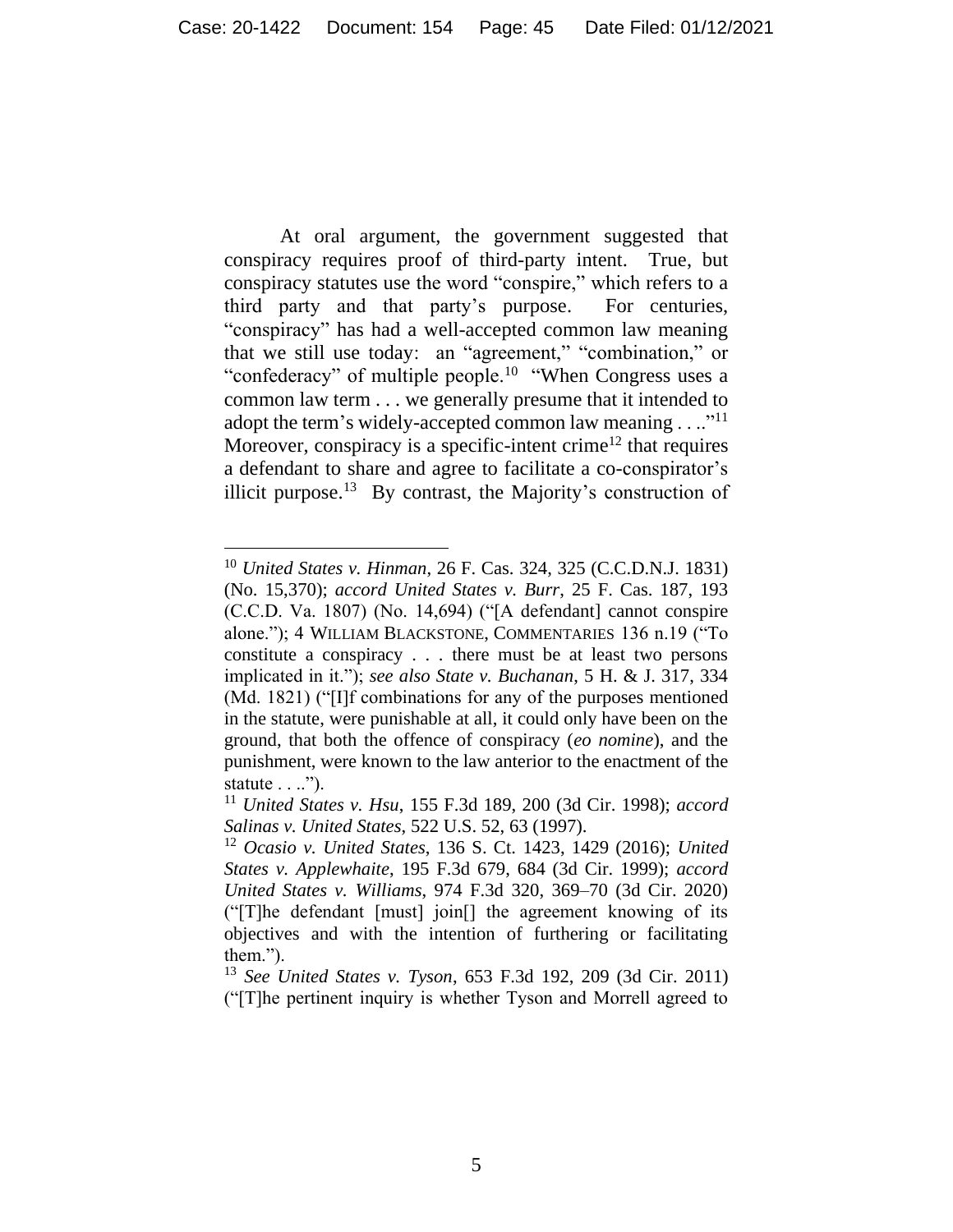section  $856(a)(2)$  does not require a defendant to have any particular purpose whatsoever; it is the third party's purpose that is unlawful. And, unlike in a conspiracy, the government specifically argues that intent to facilitate is not necessary.

Nor is the Majority's construction of section  $856(a)(2)$ similar to *Pinkerton* liability.<sup>14</sup> Pinkerton allows for liability based on a coconspirator's *completed acts*, <sup>15</sup> not her thoughts. Moreover, those acts must be a foreseeable part or consequence of a conspiracy that the defendant intentionally entered.<sup>16</sup> Finally, the penalties for conspiracy and *Pinkerton* liability are usually limited to those available for the underlying crimes. $17$ By contrast, a section  $856(a)(2)$ 

achieve the conspiracy's ends."); *United States v. Coleman*, 811 F.3d 804, 808 (3d Cir. 1987).

<sup>14</sup> *See* Nov. 16, 2020 Tr. at 65:23–66:2.

<sup>15</sup> *See United States v. Ramos*, 147 F.3d 281, 286 (3d Cir. 1998); *see also Bahlul v. United States*, 840 F.3d 757, 792 (D.C. Cir. 2016) (Millett, J., concurring in *per curium* opinion) ("Pinkerton liability .

<sup>. .</sup> relies on the imputation of co-conspirators' completed offenses.").

<sup>16</sup> *See United States v. Casiano*, 113 F.3d 420, 427 (3d Cir. 1997).

<sup>17</sup> *See, e.g.*, 21 U.S.C. § 846 ("Any person who attempts or conspires to commit any offense defined in this subchapter shall be subject to the same penalties as those prescribed for the offense, the commission of which was the object of the attempt or conspiracy."); *United States v. Brooks*, 524 F.3d 549, 557 (4th Cir. 2008). *But see*  18 U.S.C. § 371 (providing for five-year maximum for conspiracies against the United States, which may be committed without an underlying criminal object); *see also United States v. Conley*, 92 F.3d 157, 163–65 (3d Cir. 1996).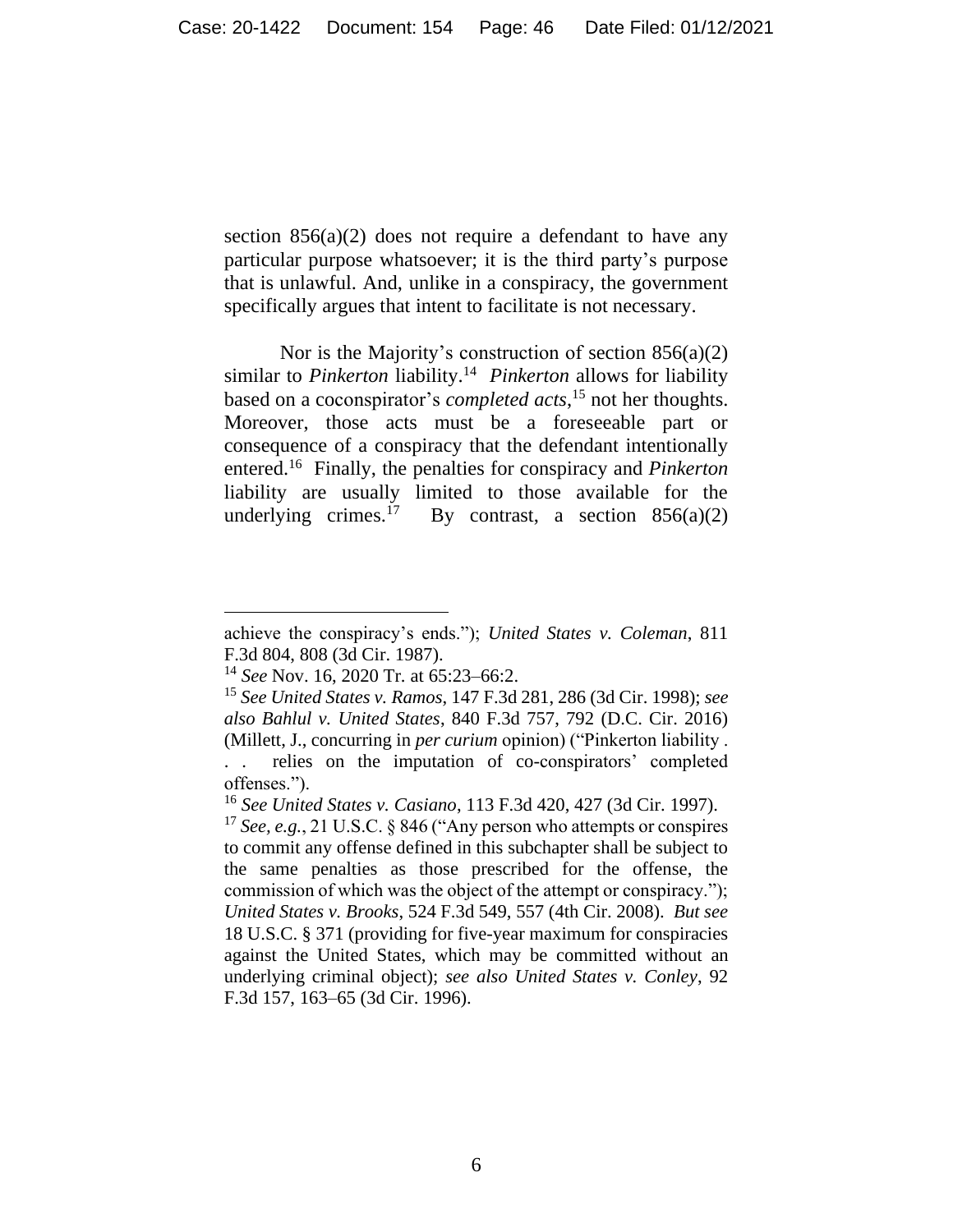defendant may receive up to twenty years' imprisonment, while the third party could be exposed to as little as one year.<sup>18</sup>

**B**

The Majority's construction wreaks havoc with the rest of the statute. The Majority relies on out-of-circuit decisions, beginning with *United States v. Chen*, <sup>19</sup> holding that "under § 856(a)(2), the person who manages or controls the building and then rents to others, need not have the express purpose in doing so that drug related activity take place; rather such activity is engaged in by others (*i.e.*, others have the purpose)."<sup>20</sup> *Chen* and its progeny did not explain their leap from the (likely correct) conclusion that the illicit "activity is engaged in by others" to their (incorrect) conclusion that the defendant need not have an illicit purpose.

Instead, *Chen* and its progeny stated only that a contrary interpretation would render either section (a)(1) or (2) "superfluous." Unsurprisingly, *Chen* and its progeny did not explain that conclusion. In fact, they contradict each other as to which subsection would be rendered superfluous: The *Chen* court stated that *section (a)(2)* would be superfluous, whereas

<sup>18</sup> *See* 21 U.S.C. § 844(a) ("Any person who [possesses a controlled substance] may be sentenced to a term of imprisonment of not more than 1 year, and shall be fined a minimum of  $$1,000$ , or both . . . ."). <sup>19</sup> 913 F.2d 183 (5th Cir. 1990).

<sup>20</sup> *Chen*, 913 F.2d at 190 (citing *United States v. Burnside*, 855 F.2d 863 (Table) (9th Cir. 1988)); *accord United States v. Tebeau*, 713 F.3d 955 (8th Cir. 2013); *United States v. Wilson*, 503 F.3d 195, 197–98 (2d Cir. 2007); *United States v. Banks*, 987 F.2d 463, 466 (7th Cir. 1993); *United States v. Tamez*, 941 F.2d 770, 773–74 (9th Cir. 1991).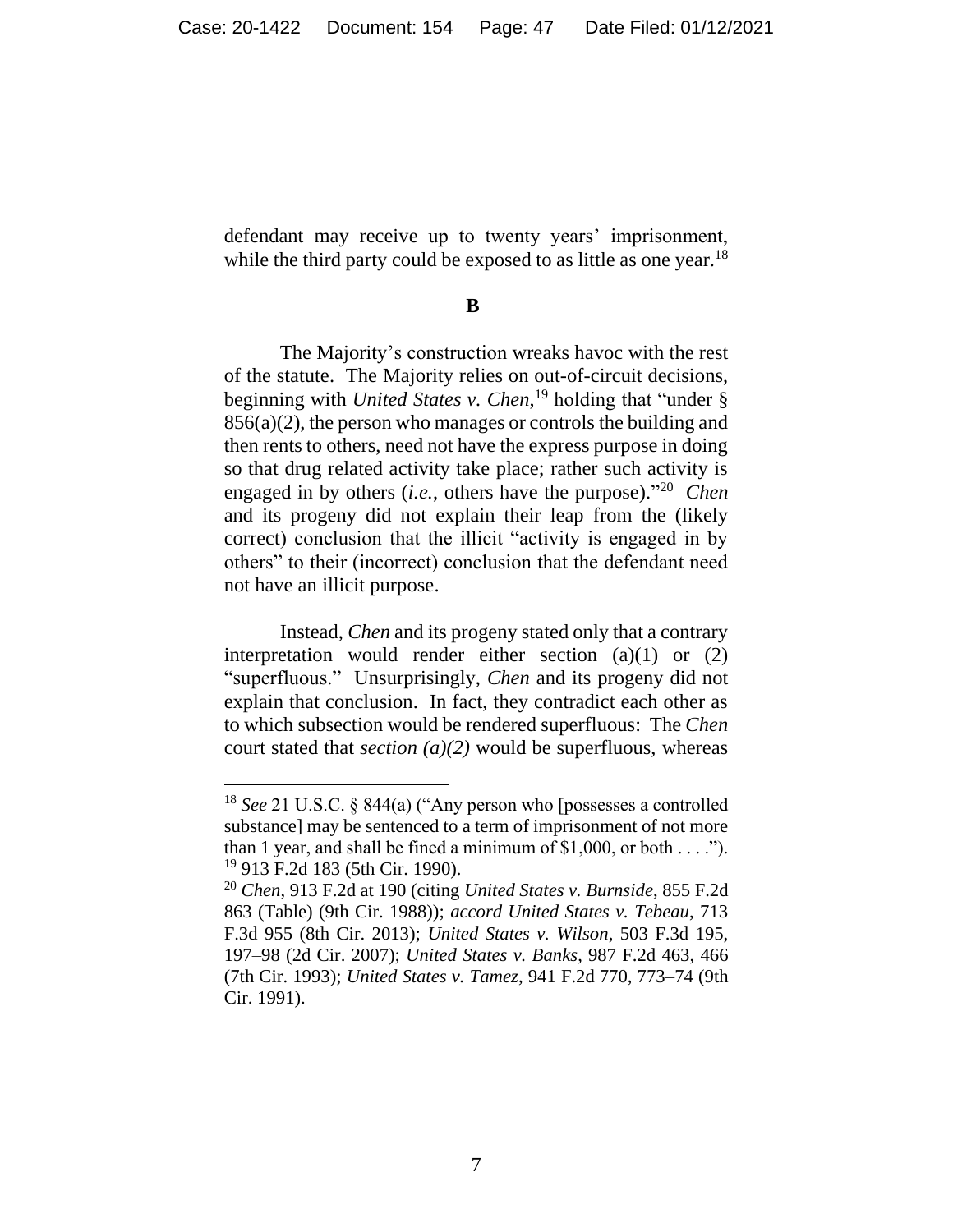other courts of appeals have stated that *both* sections would "entirely overlap" and "have no separate meaning."<sup>21</sup>

In any event, the text of the statute demonstrates that all these courts of appeals are wrong. When *Chen* was decided, the *only* overlap between the two sections was the phrase "for the purpose of."<sup>22</sup> In other words, *Chen* and its progeny decided that, to avoid superfluity, the *only* words that were the *same* between the two sections must have *different* meanings. There is no rule of construction that supports or even permits such a reading.

Rather, the distinction between sections (a)(1) and (2) is in their respective *actus reus* requirements. Section (a)(1) has one *actus reus* element; section (a)(2) has two. Before 2003, those elements did not overlap at all; the 2003 amendments created only minor overlap by adding "rent" and "lease" to section  $(a)(1)$ . I do not see why we should twist the text of the statute based on the potential overlap of two words,  $2<sup>3</sup>$  let alone why *Chen* did so before *any* overlap existed.

In sum, the Majority construes sections  $856(a)(1)$  and (2)'s identical "purpose" elements differently but holds that their different *actus reus* elements are identical. That need not be the case. For example, section  $(a)(1)$  would be violated where a property owner sells drugs from his home but does not let others use it; section (a)(2) would not. Section (a)(2) would

<sup>21</sup> *Tamez*, 941 F.2d at 774; *accord Tebeau*, 713 F.3d at 960.

<sup>&</sup>lt;sup>22</sup> Even the listed purposes are not identical: Unlike  $\S$  (a)(1),  $\S$  (a)(2) includes "storing" controlled substances.

<sup>23</sup> *Loughrin v. United States*, 573 U.S. 351, 358 n.4 (2014) (explaining that even "substantial" overlap between sections of a criminal statute "is not uncommon").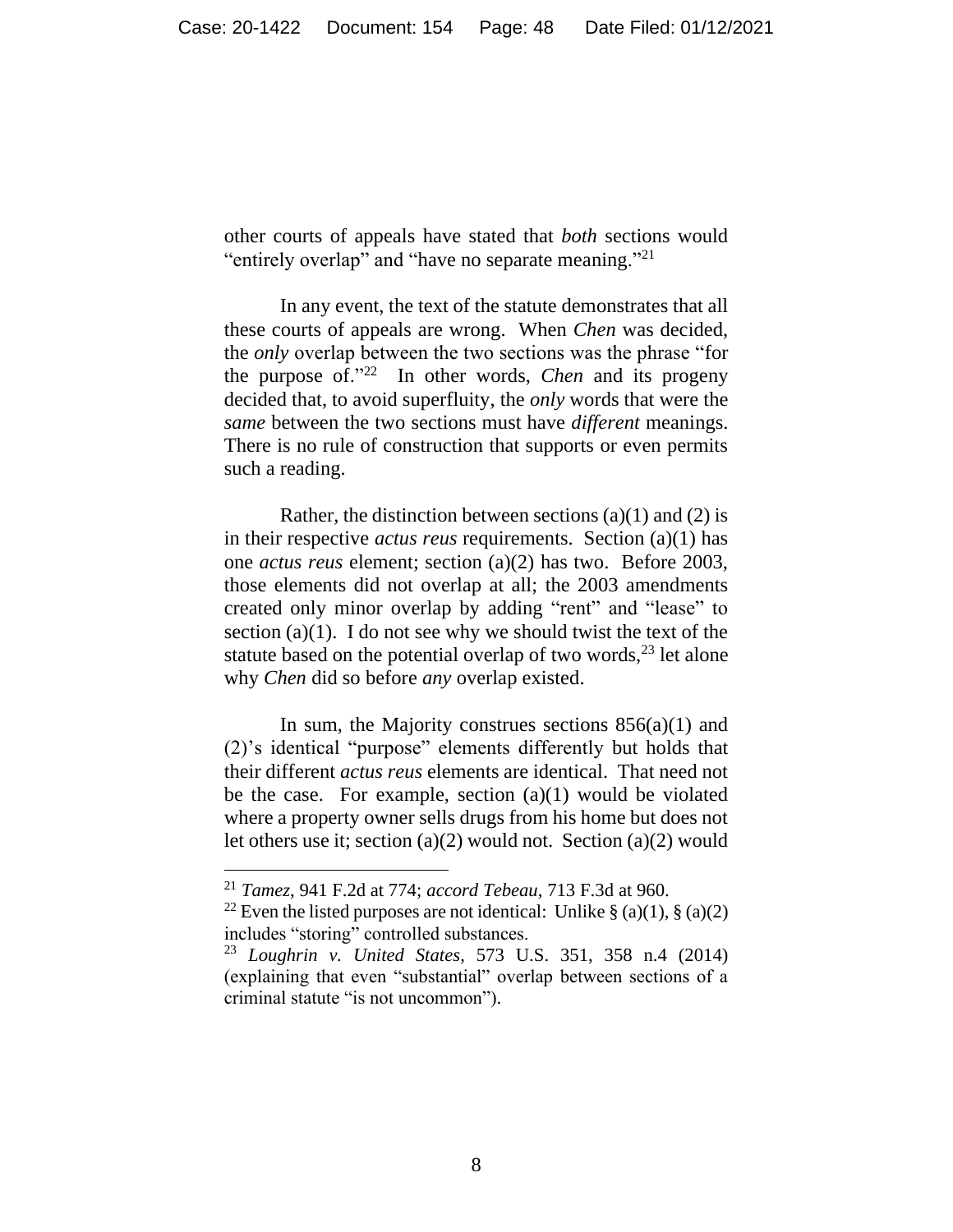be violated where a rave operator encourages drug dealers to attend events to increase attendance; section (a)(1) would not. Because Safehouse's construction better comports with the statute's text and does not render either section completely superfluous, I would adopt it.

### **C**

The Majority's construction also violates the "deeply rooted rule of statutory construction" that we must avoid "unintended or absurd results."<sup>24</sup>

## **i**

As Safehouse correctly argues, under the Majority's construction, parents could violate the statute by allowing their drug-addicted adult son to live and do drugs in their home even if their only purpose in doing so was to rescue him from an overdose. Conceding that its reading of section (a)(2) cannot be taken literally, the Majority concludes that a defendant cannot be guilty where drug use is merely "incidental" to the guest's other purposes. Thus, the hypothetical parents would not violate the statute because their son's drug use was incidental to his use of the home as a residence. By trying to assure us that the hypothetical parents would not violate the statute, the Majority implicitly acknowledges that such a result would be impermissibly absurd. Although I agree that

<sup>24</sup> *United States v. Hodge*, 321 F.3d 429, 434 (3d Cir. 2003) (Ambro, J.); *accord United States v. Bankoff*, 613 F.3d 358, 369 n.10 (3d Cir. 2010) (Ambro, J.) (explaining that assuming Congress was unaware of the terms used in one statute when enacting another statute "would lead to an absurd result").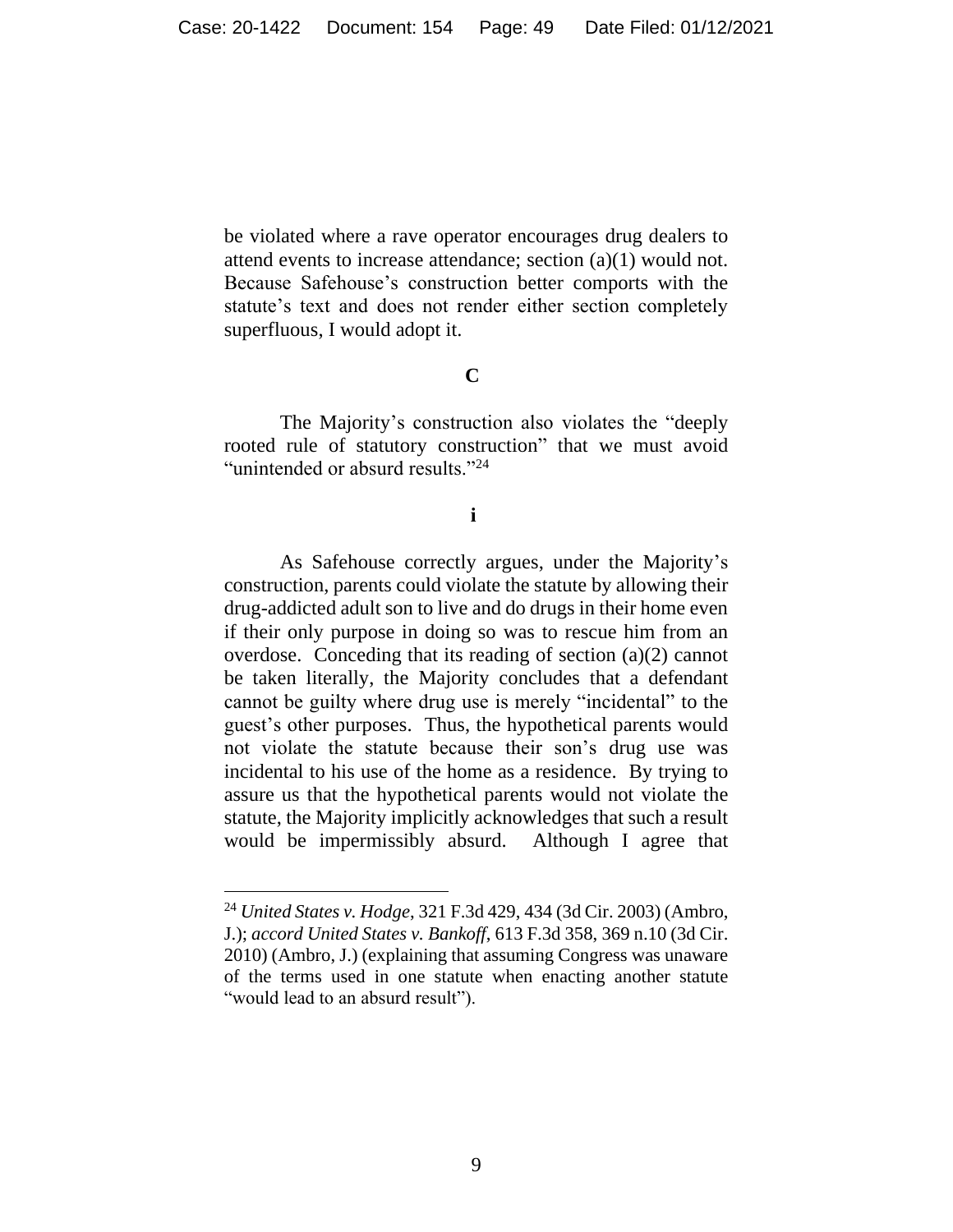incidental purposes do not trigger the statute, absurd results are unavoidable under the Majority's construction.

The Majority relies on the consensus of other courts of appeals that a defendant's "casual" drug use in his home does not violate the original version of section 856(a)(1) because the drug use was incidental to the purpose for which he maintained the property, *i.e.*, as a residence.<sup>25</sup> Neither the Majority nor the cases it cites define "incidental." Fortunately, we have. In *United States v. Hayward*, <sup>26</sup> we adopted an incidental-purpose test for 18 U.S.C. § 2423(b), which made it unlawful to "travel in foreign commerce for the purpose of engaging in sex with a minor." We held that illicit sexual activity must be "a *significant or motivating* purpose of the travel across state or foreign boundaries," rather than merely "incidental" to the travel.<sup>27</sup> Even assuming that other courts of appeals' gloss on "maintain" in section (a)(1) survived the  $2003$  amendment<sup>28</sup> and comports with *Hayward*, it does not neatly apply to a

<sup>25</sup> *E.g.*, *United States v. Lancaster*, 968 F.2d 1250, 1253 (D.C. Cir. 1992).

 $26$  359 F.3d 631 (3d Cir. 2004) (Garth & Ambro, J.).

<sup>27</sup> *Hayward*, 359 F.3d at 638 (emphasis added); *accord United States v. Vang*, 128 F.3d 1065, 1071 (7th Cir. 1997). Although "for the purpose of in  $\S$  2434(b) was later amended explicitly to "with a motivating purpose," the legislative history does not indicate that Congress intended to increase the government's burden of proof.

<sup>&</sup>lt;sup>28</sup> That amendment added "use" to § 856(a)(1). Other circuits have continued to assume—correctly, I think—that using drugs in one's own home still does not violate § (a)(1). *See United States v. Shetler*, 665 F.3d 1150, 1164 n.8 (9th Cir. 2011) ("The amendments increase the possibility that  $\S$  856(a)(1) would be unconstitutionally vague if construed expansively. What is meant by 'use' of 'any place ... temporarily' is, for example, certainly far from clear.").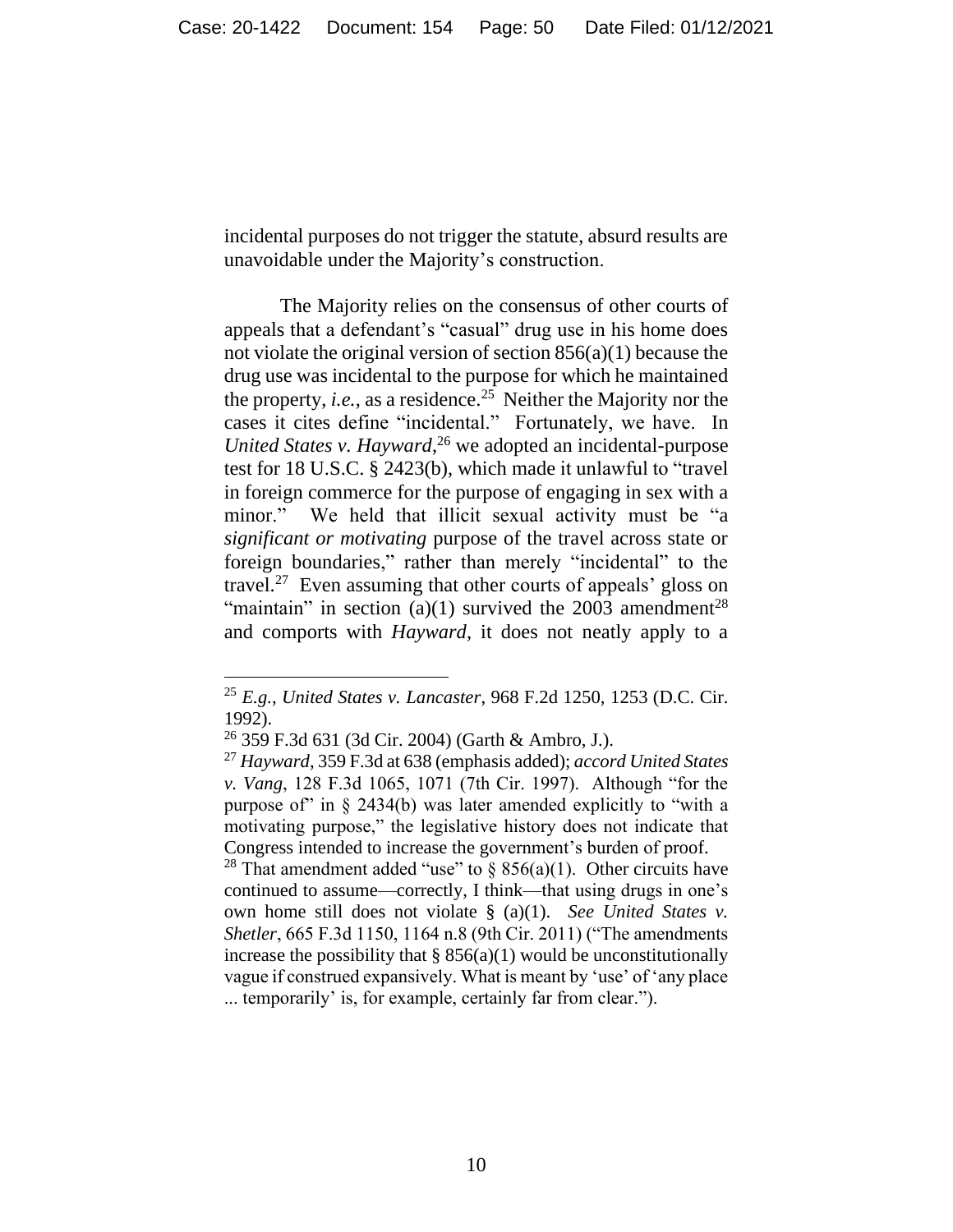guest's purpose in "us[ing]" property under section (a)(2) or avoid the absurd results inherent in the Majority's construction.

The Majority assumes that the son's purpose in moving in with his parents was to use the home as a residence. Not necessarily. Although the parents likely "maintain" their home for the purpose of living in it, their son may be motivated by many purposes to "use" it. If the son could not do drugs there, would he still move in? Alternatively, the son might already have a home (or be indifferent to being homeless) but begrudgingly accepted his parents' invitation to move in with them because he shared their concern about overdosing. Like Safehouse's participants, the son would 'use" the home because he was motivated by an "unlawful" purpose (supervised drug use) that was not incidental to his residency in the home, and the parents knew it. Under the Majority's construction, the parents were operating a crack house. That cannot be what the statute intends to say. Or suppose the son intended to do drugs there once, steal his mother's jewelry, and run away. If the parents were reasonably sure that he would run away but gave him a chance anyway, have they violated the statute under *Chen*'s deliberate-ignorance standard? The Majority's construction suggests so, particularly if this was the son's second or third chance. And under the Majority's construction, the parents would certainly violate section (a)(2) if they invited their son to do drugs in their home under supervision but not live there; this result is far afield from the crack houses and raves targeted by the statute.

Even apart from the hypothetical parents, absurd results abound under the Majority's construction. For example, the Majority would criminalize a vacationing homeowner who pays a house sitter but also allows the sitter to smoke marijuana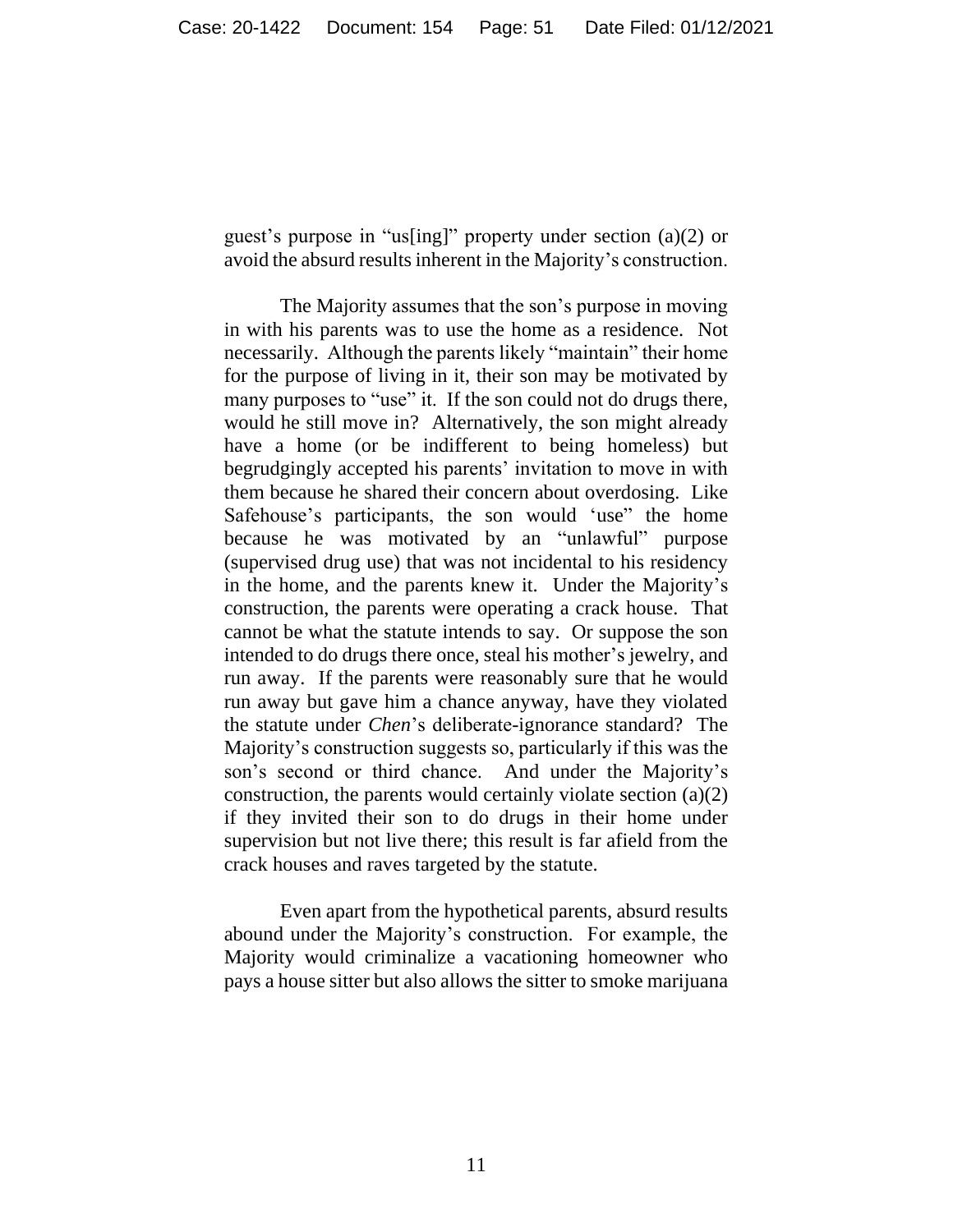in his home. If the homeowner knew that the sitter cared less about the pay than about having a place to smoke marijuana, *housesitting* is the incidental use. At oral argument, the government contended that drug use in these circumstances would still be an "incidental" purpose because violating the statute somehow depended on the number of people that the defendant allowed to use the property. The statute does not mention a numeric threshold. The Majority does not explain why a guest's purpose depends on the number of persons sharing that purpose, and any threshold would necessarily involve arbitrary line-drawing.

The Majority would also criminalize homeless shelters where the operators know their clients will use drugs on the property. Although the government argues that the shelter, like the parents, would be protected by the incidental-purpose test, it again just *assumes* that "the people who stay [at the shelter] have housing as their primary purpose." $^{29}$  Again, not necessarily. An operator of a homeless shelter may know (or be deliberately ignorant of the fact) that some clients will stay at the shelter because they want a concealed place to use drugs and to sleep off the high. In other words, if they were prevented from using drugs there, some of them might not go there at all.

Throughout these proceedings the government has followed the statute's text only selectively. As yet another example, the government insists that "place" includes only "real property."<sup>30</sup> Thus, the government concedes that Safehouse could provide a Consumption Room in a mobile van

<sup>29</sup> Gov't's Reply at 15.

<sup>30</sup> Nov. 16, 2020 Tr. at 34:4–35:7.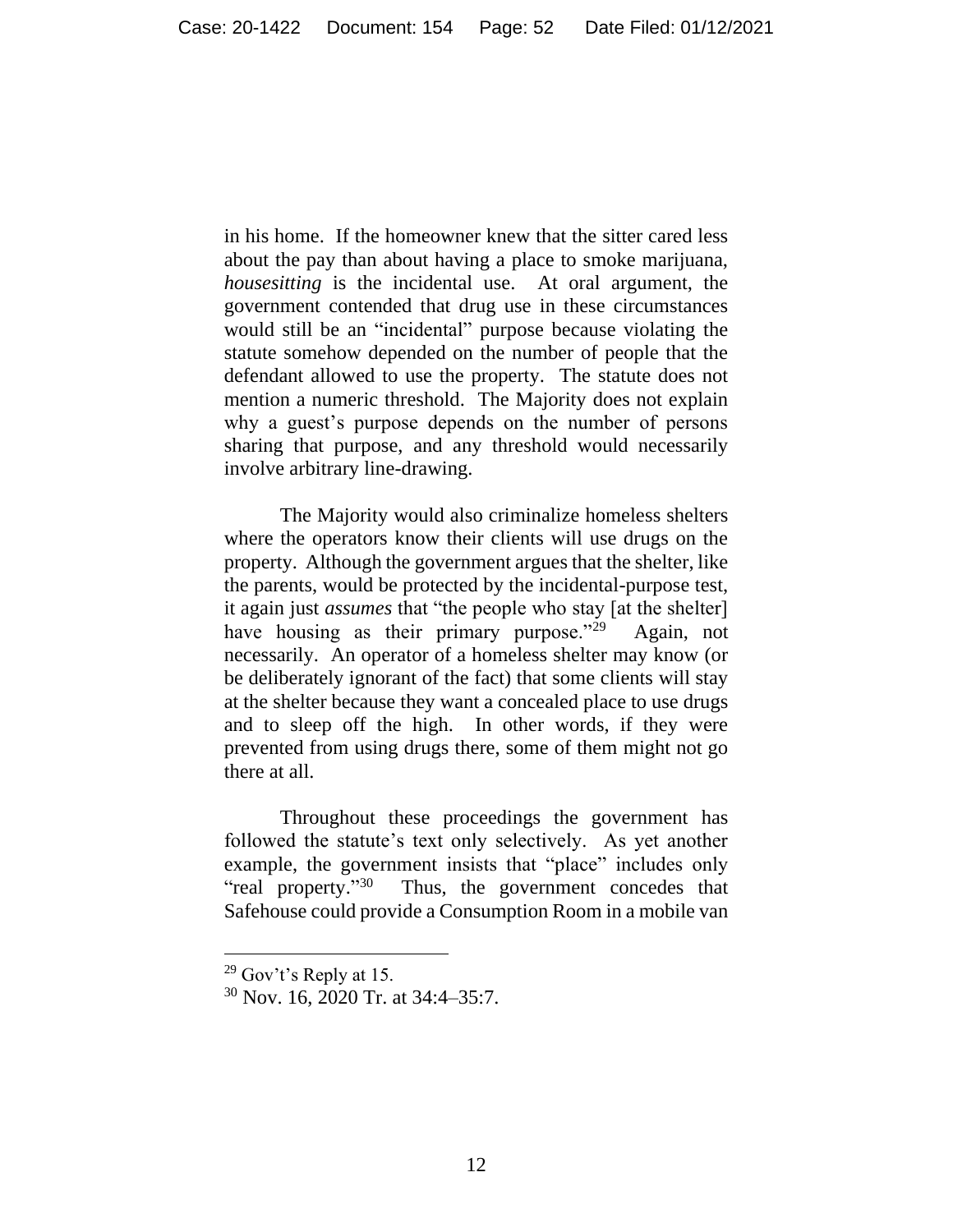parked outside its facility. Although that hypothetical does not directly implicate the "purpose" element, the government's response when pressed on this hypothetical at oral argument is significant: The government conceded that it "ha[sn't] thought . . . enough" about the potential consequences of its construction of the statute. $31$  As shown above, the government's lack of thought is self-evident. In fact, the government's construction of the statute, adopted by the Majority here, is intolerably sweeping. No amount of a textual gloss will save it.

**ii**

The Majority's construction also conflicts with other federal policies. For example, HUD strongly discourages landlords from evicting certain classes of tenants for drug use alone.<sup>32</sup> The government again invokes the incidental-purpose test, arguing that HUD's "guidance regarding drug use . . . aims to connect homeless individuals to housing 'without preconditions and barriers to entry."<sup>33</sup> Under the Majority's construction, however, *HUD's* purpose is irrelevant. Nor is the landlord protected because this is a "residential example<sup>[]"34</sup>: Even if the landlord knows that a tenant uses the property *primarily* for drug binges, HUD expects the landlord to continue leasing the property to the tenant unless the tenant otherwise violates the lease.

<sup>31</sup> *Id.* at 37:7–21.

 $^{32}$  HUD, HOUSING FIRST IN PERMANENT SUPPORTIVE HOUSING at  $3$ (July 2014), *available* https://files.hudexchange.info/resources/documents/Housing-First-Permanent-Supportive-Housing-Brief.pdf.  $33$  Gov't's Reply at 15 n.5.

<sup>34</sup> *Id.*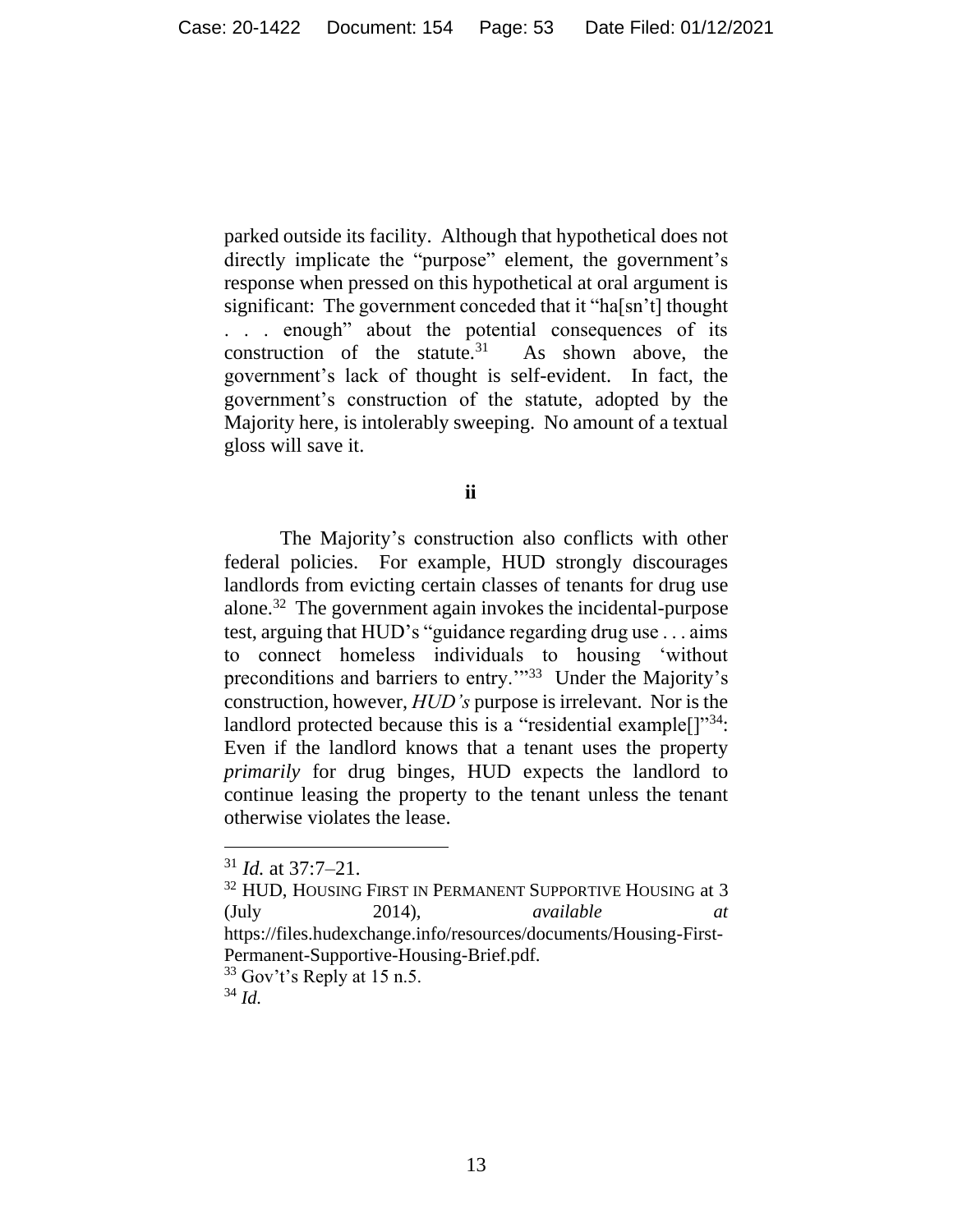The Majority's construction is also inconsistent with congressional grants for sanitary syringe programs. In some instances, this funding can be used to purchase syringes for the injection of controlled substances,  $35$  and the CDC strongly encourages these programs to "[p]rovi[de] . . . naloxone to reverse opioid overdoses."<sup>36</sup> Naloxone is indicated to reverse "opioid depression, including respiratory depression."<sup>37</sup> By explicitly acknowledging that these programs will provide syringes for controlled substances and encouraging them to provide medication used to treat ongoing overdoses, Congress clearly envisioned that drug use would likely occur on or immediately adjacent to the programs' properties. In other words, Congress is knowingly funding conduct that, according to the Majority, is a crime punishable by twenty years' imprisonment.

The Majority does not dispute that this would be anomalous. Instead, the government argues that "Congress's failure to speak directly to a specific case that falls within a more general statutory rule" does not "create[] a tacit exception."<sup>38</sup> But that begs the question. Safehouse argues

<sup>35</sup> *See, e.g.*, Consolidated Appropriations Act of 2016, Pub. L. No. 114-113, 129 Stat. 2242, § 520.

<sup>&</sup>lt;sup>36</sup> CDC, PROGRAM GUIDANCE FOR IMPLEMENTING CERTAIN COMPONENTS OF SYRINGE SERVICES PROGRAMS, 2016 at 2 (2016), *available at* https://www.cdc.gov/hiv/pdf/risk/cdc-hiv-syringeexchange-services.pdf.

<sup>37</sup> FDA, PRODUCT INSERT, NALOXONE HYDROCHLORIDE INJECTION SOLUTION (Sept. 9, 2020), *available at* https://www.accessdata.fda.gov/spl/data/5ac302c7-4e5c-4a38- 93ea-4fab202b84ee/5ac302c7-4e5c-4a38-93ea-4fab202b84ee.xml. <sup>38</sup> Gov't's Reply at 23 (quoting *Bostock v. Clayton Cty.*, 140 S. Ct. 1731, 1746 (2020)).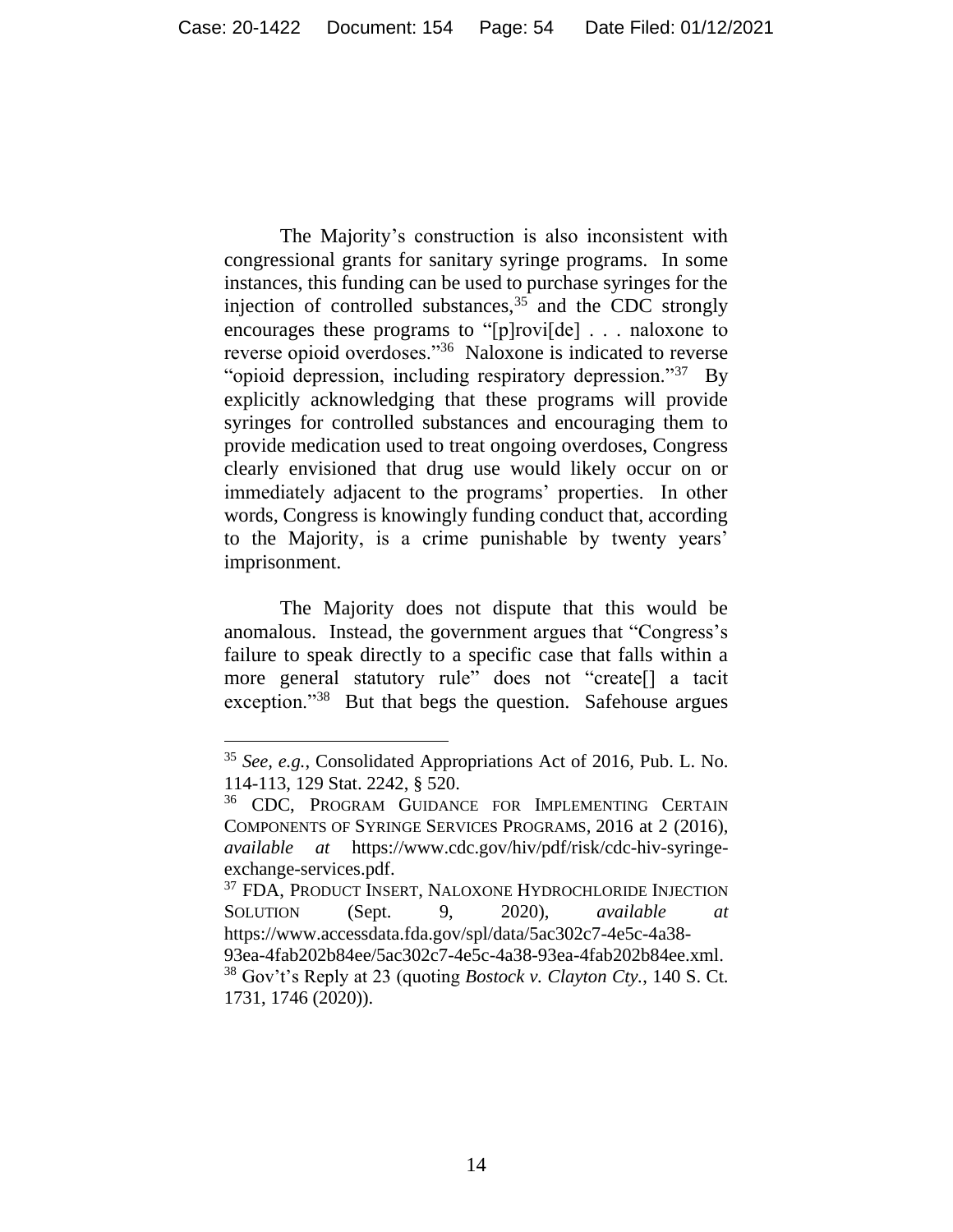that it does not fall under the "general statutory rule" because the statute requires *it* to act with a particular "purpose" that it does not have; it does not seek to create an "exception." Although not dispositive, Congress's appropriation decisions provide further evidence that Safehouse's construction is correct.

#### **iii**

Safehouse's construction avoids these absurd results. Illicit drug activity does not motivate parents to make their home available to an adult son who is addicted to heroin. To the contrary, they want their son's drug use to stop. Nor does illicit drug activity motivate shelter operators to admit homeless people; or vacationing homeowners to look the other way when their house sitters use drugs; or landlords to continue leasing property to HUD recipients. In each instance, the owners act *despite* their knowledge that drug use will occur, not *for the purpose* that drug use occur.

By contrast, and contrary to the government's assertions, illicit drug activity does motivate drug dealers to operate crack houses. They may have an overarching motive of making money, but they specifically desire to achieve that end through drug sales. They want the drug sales to occur. Making the property available to customers to buy and use drugs also facilitates the dealer's unlawful purpose by helping to avoid police. Similarly, drug sales and use are part of rave operators' business models because they drive up attendance. Thus, in *United States v. Tebeau*, <sup>39</sup> there was ample circumstantial evidence that the campground owner wanted

<sup>39</sup> 713 F.3d 955 (8th Cir. 2013).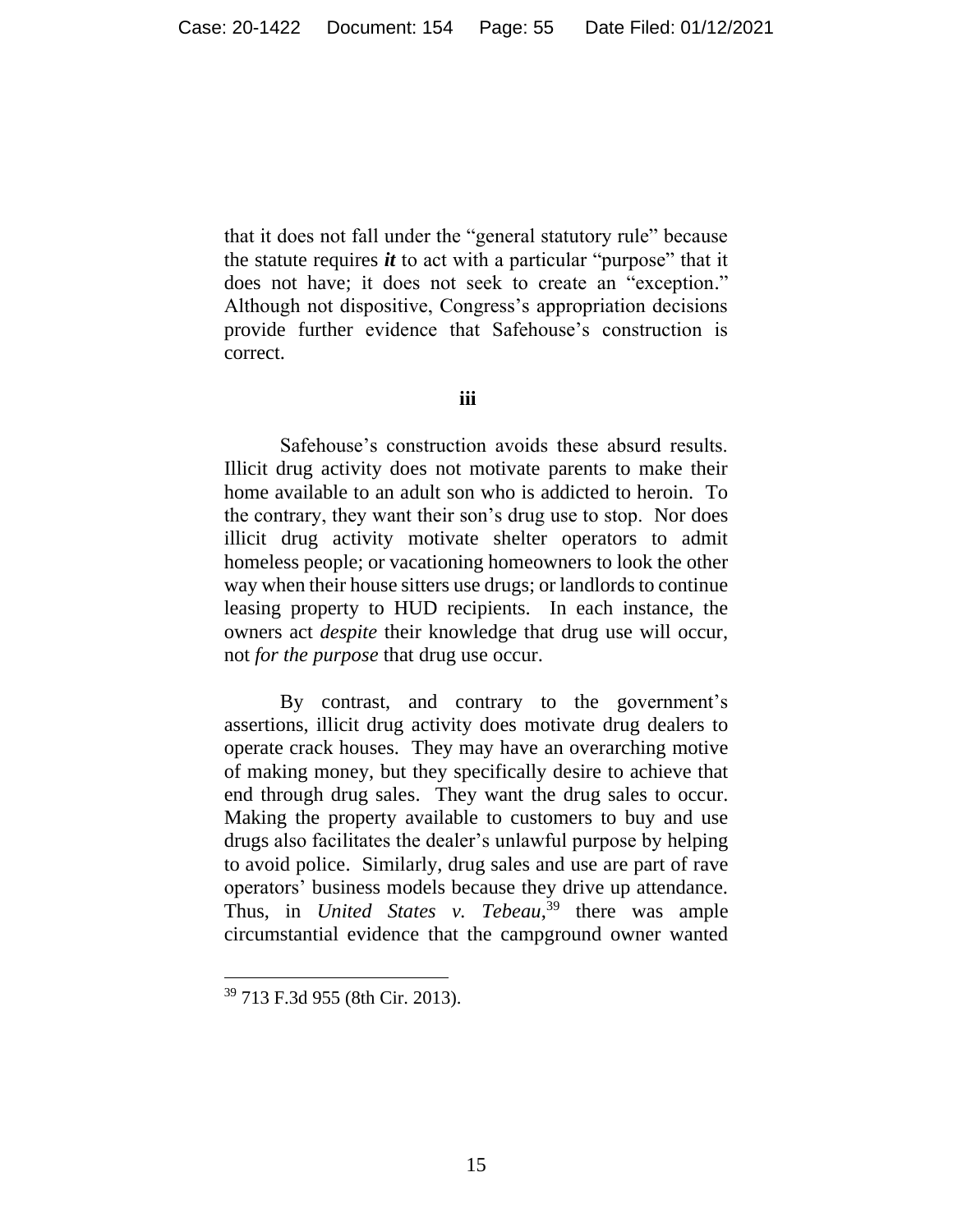attendees to use drugs. Drug use and sales at his music festivals were so widespread that they presumably influenced attendance, for which the owner charged a \$50 admission fee. Indeed, the owner explicitly instructed security to admit dealers of marijuana and psychedelics, who openly advertised their products.

\*\*\*\*

In sum, despite complaining that Safehouse's construction is somehow inconsistent with the statute's ambiguous text, the Majority has not identified a single inconsistency. Instead, the Majority relies on textual gloss after textual gloss, read into the statute by other courts of appeals over the last thirty years. The result is like a George Orwell novel where identical words have different meanings, different words are superfluous, and two plus two equals five. Furthermore, the Majority would require a defendant to divine whether a third party's illicit purpose is "primary," "substantial," "incidental," or whatever other adjective fits the government's argument at a given moment. Far from having a "well-established limiting principle,"<sup>40</sup> the Majority does not define these terms, and courts have had substantial difficulty pinning them down.

I would construe section  $(a)(2)$ 's purpose element consonant with the identical language in section (a)(1) and not contrary to virtually every other criminal statute on the books. If the government wishes to prosecute Safehouse, it must show that Safehouse will act with the requisite purpose. As explained below, the government has not done so.

 $40$  Gov't's Reply at 13.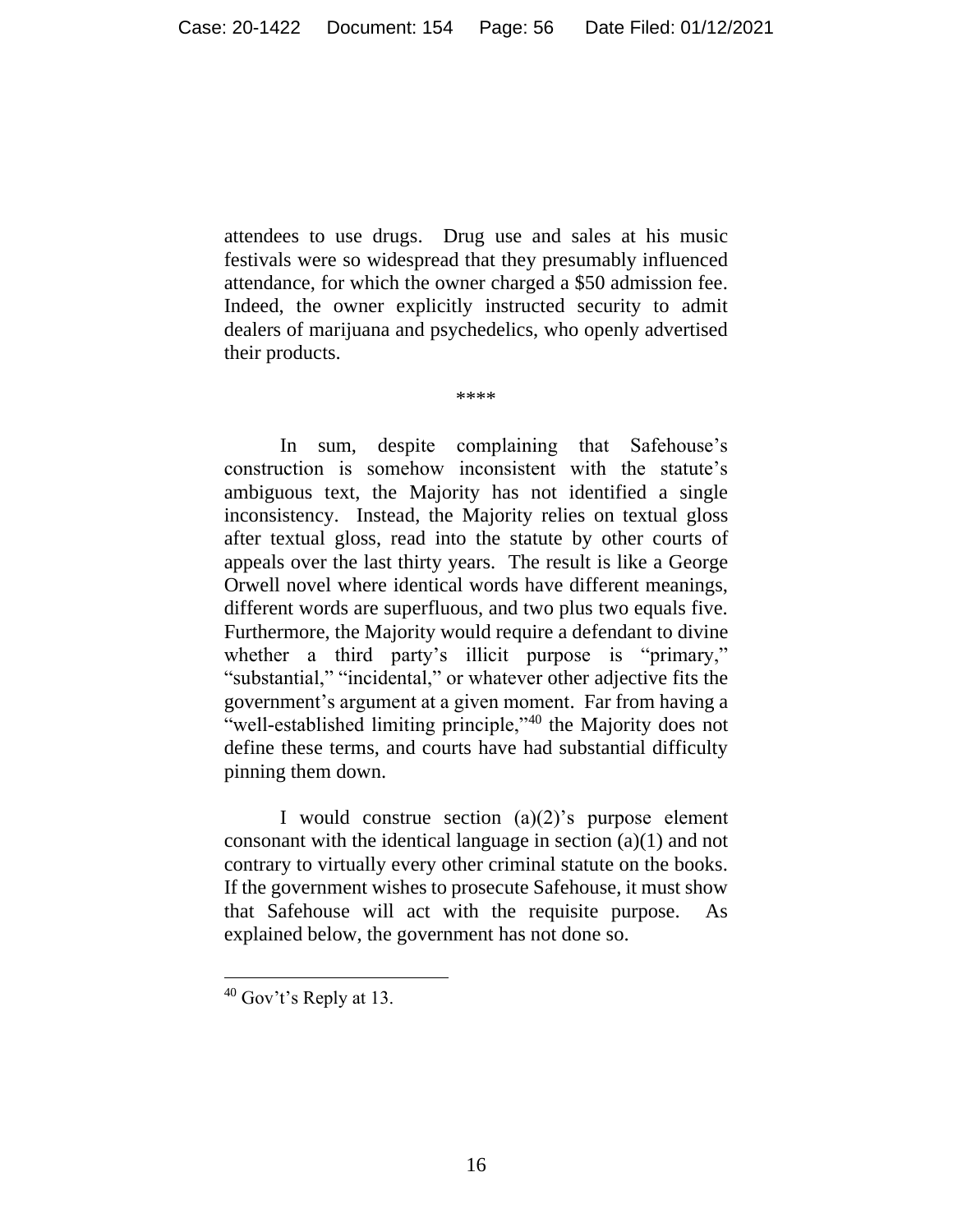### **III**

I agree with the Majority that a defendant can have multiple purposes and still be criminally liable.<sup>41</sup> I also agree that a defendant's intentional, unlawful acts usually are not excused merely because they are a step to achieving some benevolent goal. Thus, in *United States v. Romano*, <sup>42</sup> we held that a lawful motive was not a defense to a crime requiring the defendant to act with "*an*" or "*any*" "unlawful purpose." 43 Where, as here, a statute uses the phrase "for *the* purpose of,"<sup>44</sup> however, our precedents focus on the defendant's motivations. 45 Accordingly, I would hold that a defendant, who is not motivated at least in part by a desire for unlawful drug activity to occur and who in fact wants to reduce drug activity, has not acted with the requisite purpose under section 856(a). On this record, Safehouse has no "unlawful" motivating purposes.

### **A**

The government concedes that Safehouse's entire facility is the relevant "place."<sup>46</sup> There is no evidence suggesting that Safehouse will admit anyone to its facility hoping that they will use drugs. To the contrary, it actively

<sup>41</sup> *See Hayward*, 359 F.3d at 638.

<sup>42</sup> 849 F.2d 812 (3d Cir. 1988).

<sup>43</sup> *Romano*, 849 F.2d at 812, 816 n.7 (emphasis added); *accord* 18 U.S.C. § 1382 (making it unlawful to "go[] upon any military . . . installation, for *any* purpose prohibited by law or lawful regulation" (emphasis added)).

<sup>44</sup> *United States v. Shetler*, 665 F.3d 1150, 1162 (9th Cir. 2011).

<sup>45</sup> *See Hayward*, 359 F.3d at 638.

<sup>46</sup> Nov. 16, 2020 Tr. at 7:13–23, 8:12–23.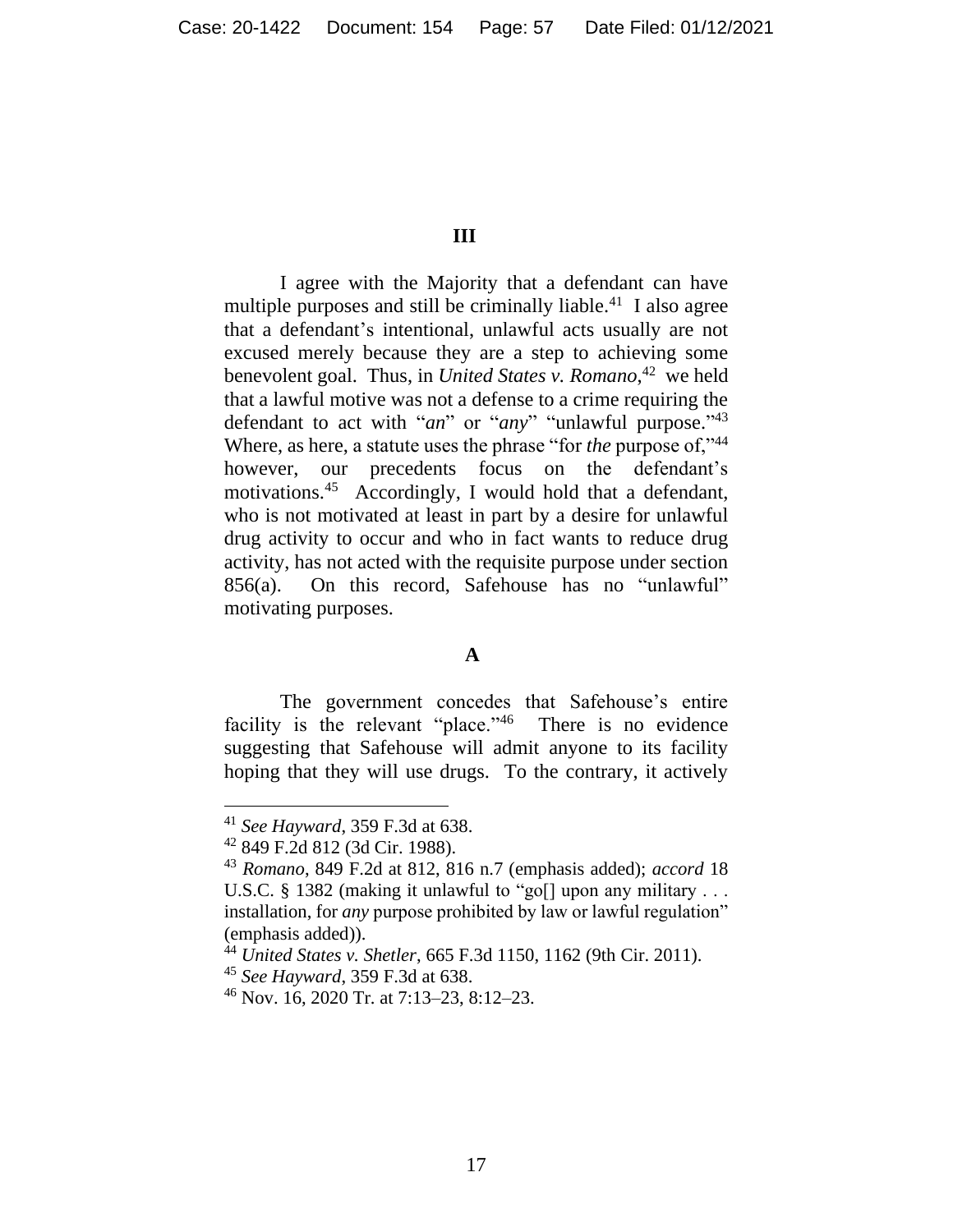tries to persuade users to stop. Unlike drug dealers and rave operators, Safehouse's motivating purpose is to put itself out of business.

The Majority puts undue emphasis on Safehouse's belief that the Consumption Room will make participants more amenable to drug treatment. The record does not show that that belief is the Consumption Room's *purpose*. To the contrary, increased amenability to drug treatment may be just an incidental *benefit* of making Safehouse's facility "available for use" for the purpose of providing medical care to people who would otherwise do drugs on the street and risk overdose—just as having an indoor place to use drugs is an incidental benefit of "maintaining" a house for the purpose of living there. Significantly, Safehouse does not prefer that participants choose the Consumption Room over direct entry into rehabilitation: Participants can always enter drug treatment at Safehouse,<sup>47</sup> and, for decades, defendant Benitez has tried (and continues to try) to have drug users enter into rehabilitation through PPP.

<sup>47</sup> I have again "look[ed] at the factual stipulations," as the government requested, but found nothing suggesting that it "is very unlikely" that "somebody could come into Safehouse and not be there to  $\ldots$  ingest drugs" or that Safehouse "is not  $\ldots$  set up [for] people to come in to just get treatment." Nov. 16, 2020 Tr. at 17:10– 18:21. To the contrary, "Safehouse intends to encourage every participant to enter drug treatment, which will include an offer to commence treatment *immediately*," Appx. at 684, ¶ 9 (emphasis added), and Safehouse explicitly states on its website that participants can access its other services withing using the Consumption Room.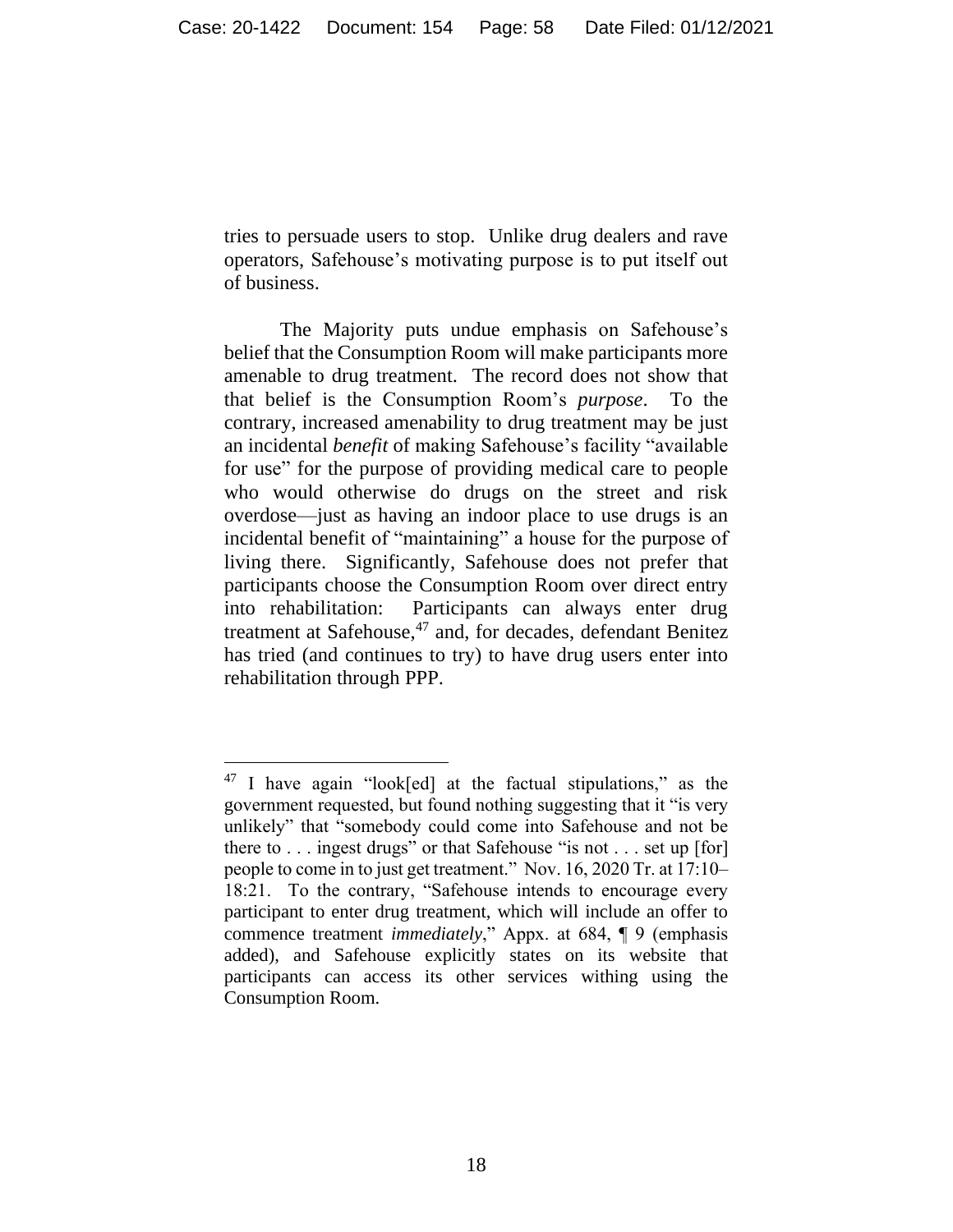Even if just the Consumption Room, not the full Safehouse premises, were the relevant "place," the government's claim still fails. In effect, the Majority is trying to put yet another gloss on the statute: Section  $856(a)(2)$ requires the defendant to make a place "available for use" for the purpose of "using a controlled substance," not, as the Majority would have it, "using a controlled substance [*in the place*]." Because Safehouse requires participants to bring their own drugs, Safehouse likely believes that participants would use drugs regardless of whether the Consumption Room is available. Safehouse's desire for participants to use drugs in the Consumption Room, *as opposed to the street*, does not imply that Safehouse desires that they use drugs at all.

Moreover, and significantly, the record does not suggest that participants must use drugs to enter to the Consumption Room. For example, they could go to the Consumption Room to receive fentanyl testing or safe-injection education for drugs they intend to ingest elsewhere, or Naloxone to treat an ongoing overdose that began outside the facility. Nor is there any evidence that the Consumption Room will facilitate drug use or that Safehouse believes that it will do so.<sup>48</sup> Making the

<sup>&</sup>lt;sup>48</sup> Although the government is correct that § 856(a)(2) does not include the word "facilitate," it is hard to imagine how an action can be taken "for" a particular "purpose" if it does not facilitate that purpose. Courts routinely use "purpose" and "facilitate" interchangeably. *See, e.g.*, *Abuelhawa v. United States*, 556 U.S. 816, 824 (2009) ("The Government does nothing for its own cause by noting that 21 U.S.C. § 856 makes it a felony to facilitate 'the simple possession of drugs by others by making available for use ... . a place for the purpose of unlawfully using a controlled substance" even though the crime facilitated may be a mere misdemeanor."); *United States v. Durham*, 902 F.3d 1180, 1193 (10th Cir. 2018);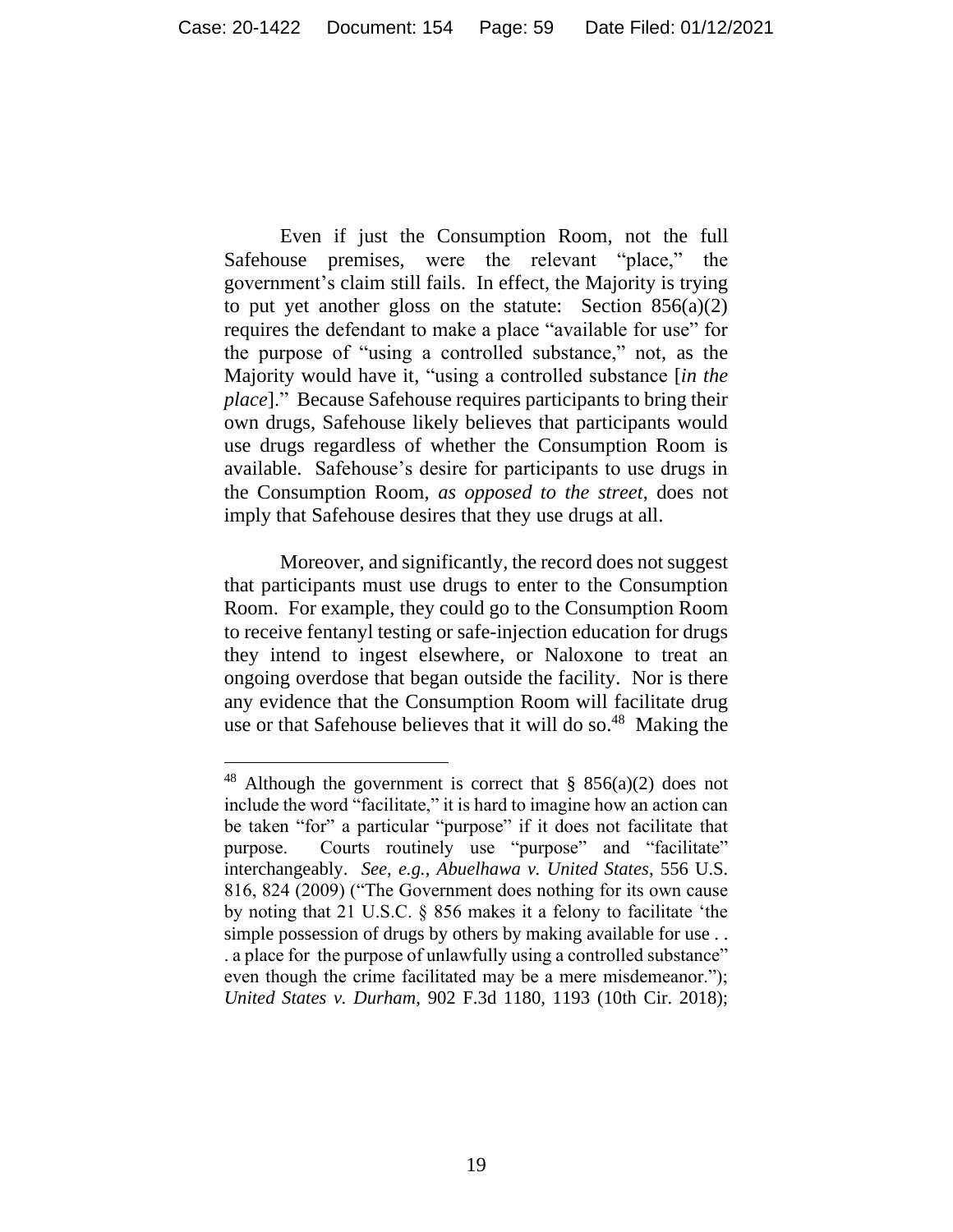Consumption Room available may make drug use safer, but the record does not show that safer drug use is easier than unsafe drug use or causes more drug use to occur.

In conclusion, the government has not met its burden of showing that drug use will be one of Safehouse's motivating purposes. Rather, Safehouse is trying to save people's lives.

## **B**

Even if "drug use" were Safehouse's purpose, Safehouse still does not violate the statute. Moreover, to the extent that the Majority holds that Safehouse does, the statute is unconstitutional. "Using a controlled substance" is not "unlawful" under federal law; possessing it is. At oral argument, it was suggested that using drugs is unlawful under state law. Not so. Pennsylvania law criminalizes the use of drug paraphernalia in certain circumstances,<sup>49</sup> but not the use of drugs itself. 50

*United States v. McGauley*, 279 F.3d 62, 76 (1st Cir. 2002); *United States v. Bolden*, 964 F.3d 283, 287 (4th Cir. 2020); *United States v. Petersen*, 622 F.3d 196, 208 (3d Cir. 2010); *United States v. Cole*, 262 F.3d 704, 709 (8th Cir. 2001); *United States v. Ellis*, 935 F.2d 385, 390–91 (1st Cir. 1991); *see also Rewis v. United States*, 401 U.S. 808, 811 (1971); *Fed. Ins. Co. v. Mich. Mut. Liab. Co.*, 277 F.2d 442, 445 (3d Cir. 1960) ("Removing and replacing the rear wheels was to facilitate unloading, not for the purpose of preserving an existing state or condition . . . .").

<sup>49</sup> *See* 35 PA. CONS. STAT. § 780-113(a)(32);

<sup>50</sup> *Commonwealth v. Rivera*, 367 A.2d 719, 721 (Pa. 1976) ("The m[e]re possession of such drugs, however, is not an offense under the law  $\dots$ "). The government argues that using drugs necessarily involves unlawful possession. Section 856(a) requires, however,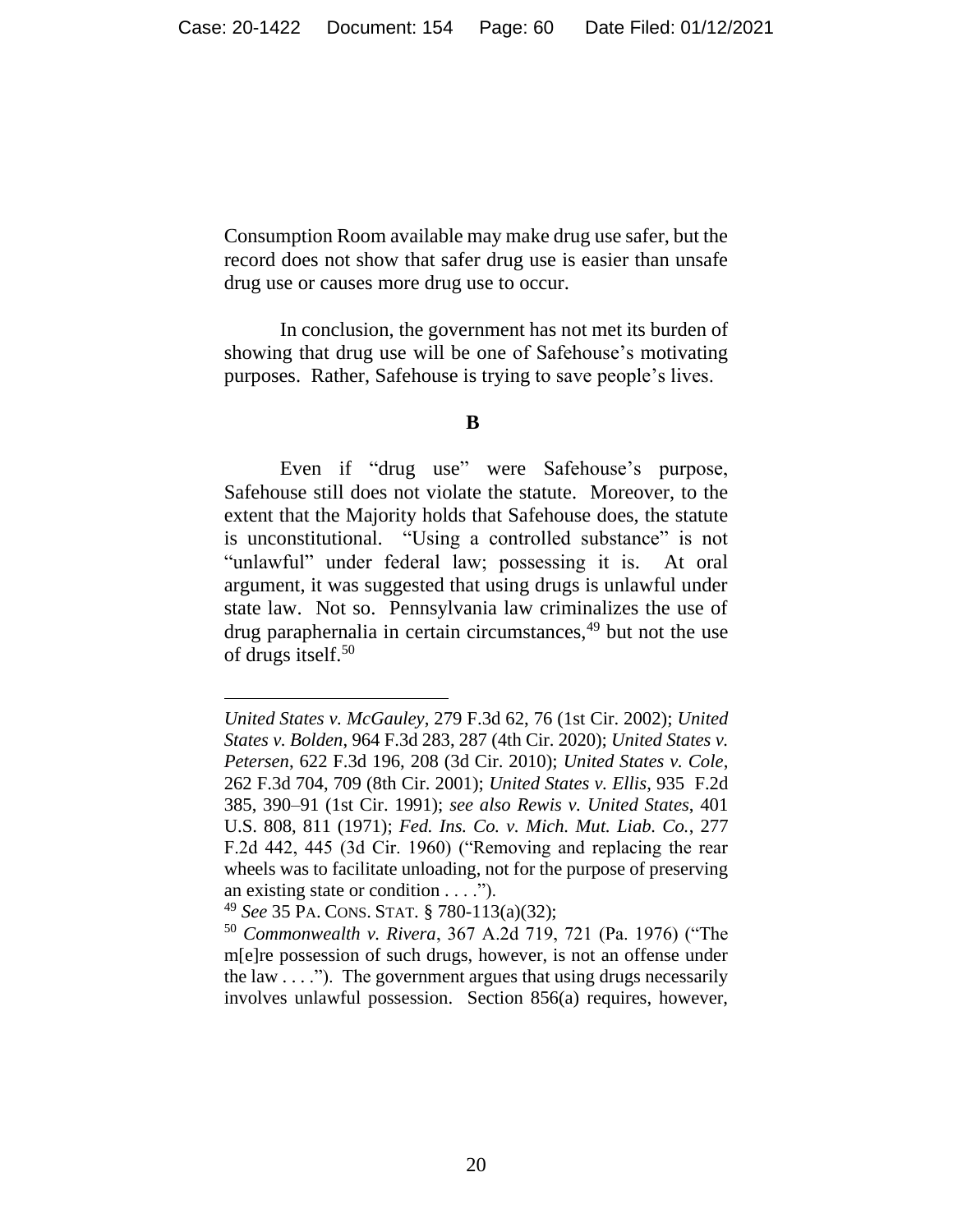Moreover, because "drug use" is not unlawful in some states but is unlawful in others, we are faced with situations where property possessors in different states may be treated differently by section  $856(a)(2)$ . In situations where the only "unlawful" purpose of an establishment is "drug use," section 856(a)(2) would allow someone in one state to use his property in ways that someone in another state could not.<sup>51</sup> The Equal Protection Clause has long been applied to the federal government<sup>52</sup> and prohibits discrimination that is not "rationally related to a legitimate governmental interest."<sup>53</sup> I cannot conceive of any rational basis for prosecuting those who manage or control property in a state where "drug use" is

<sup>52</sup> *See Bolling v. Sharpe*, 347 U.S. 497, 499 (1954).

that the defendant act for the purpose of "unlawfully . . . using" drugs; it is not enough that they act for the purpose of using drugs coupled with some different unlawful activity such as possession. If Congress meant "possessing," it certainly knew how to say so; instead, it said "using." Although proof of use can serve as proof of unlawful possession, "the terms 'possession' and 'use' are by no means synonymous or interchangeable." *United States v. Blackston*, 940 F.2d 877, 883 (3d Cir. 1991). The same is true of using drug paraphernalia for the purpose of ingesting drugs: The operative unlawful conduct is the use of drug paraphernalia for the purpose of using drugs;  $\S$  856(a) requires the drug use itself, however, to be unlawful.

<sup>51</sup> *See Hurtado v. United States*, 410 U.S. 578, 595 (1973) (Brennan, J. concurring in par) ("My conclusion that the majority has misconstrued the statute is fortified by the conviction that the statute, as interpreted by the Court, would be invalid under the Due Process Clause of the Fifth Amendment.").

<sup>53</sup> *U.S. Dep't of Agric. v. Moreno*, 413 U.S. 528, 533 (1973); *cf. Soto-Lopez v. N.Y. City Civ. Serv. Comm'n*, 755 F.2d 266, 275–76 (2d Cir. 1985).